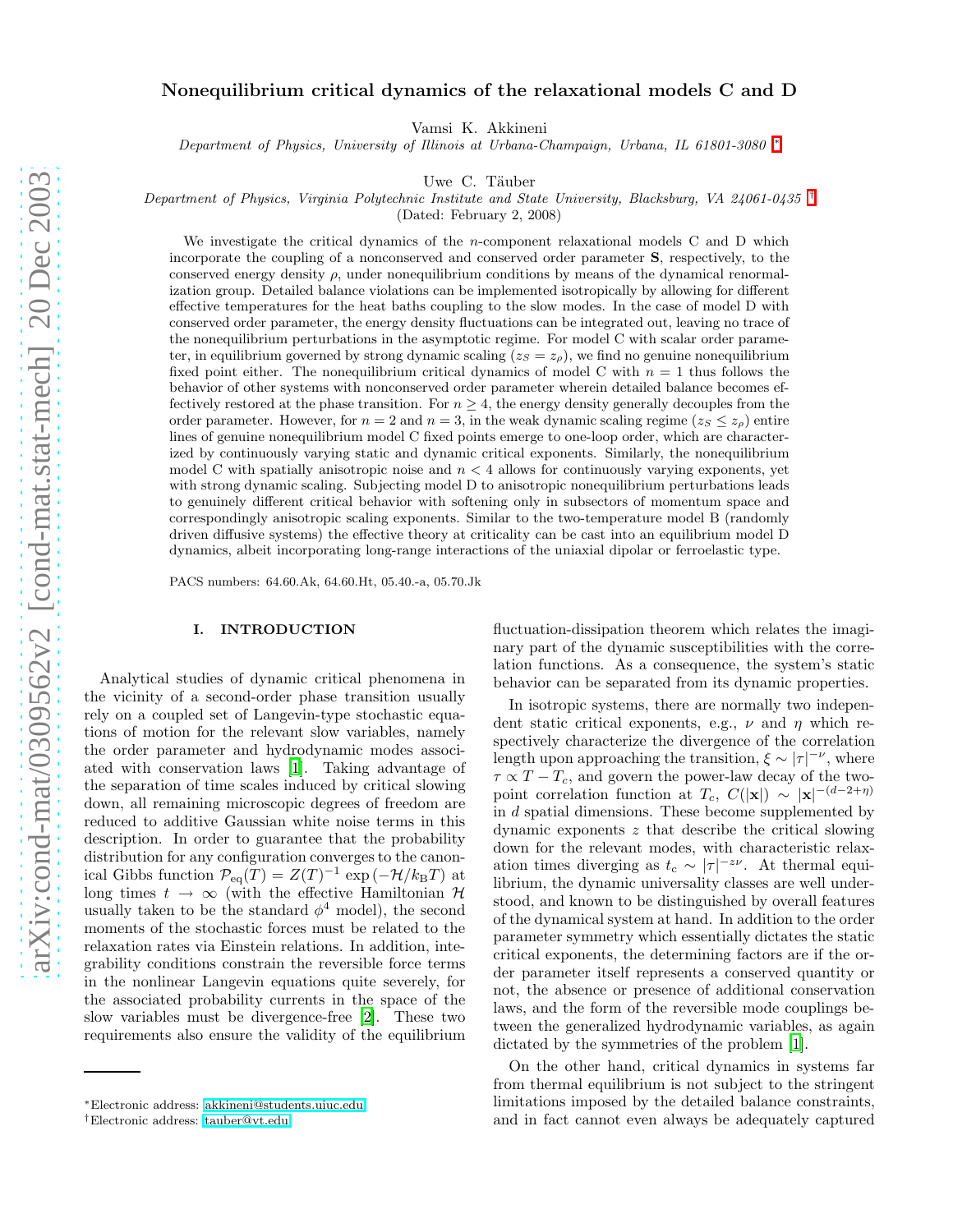through coarse-grained stochastic equations of motion [\[3\]](#page-22-2). Nevertheless, several important situations have been successfully modeled by means of the Langevin formalism, two prominent examples being driven Ising lattice gases, or more general driven diffusive systems [\[4](#page-22-3)], and nonequilibrium interface growth models, such as captured by the Kardar-Parisi-Zhang (KPZ) equation and its variants [\[5\]](#page-22-4). Yet in nonequilibrium circumstances one has to invoke heuristic and/or phenomenological arguments for choosing the mathematical form of the noise correlations. This must be done with appropriate care, however, since the structure of the stochastic forces may crucially impact the universal scaling behavior [\[6](#page-22-5)]. It is thus of vital importance to elucidate the influence of different forms of the assumed stochastic noise correlations on the long-distance and long-time properties of any nonequilibrium Langevin system under investigation.

Naturally then, the following question arises for the Langevin models describing the equilibrium dynamical universality classes: What happens to their universal scaling behavior if the detailed balance conditions are violated ? Notice that since 'static' properties cannot be decoupled from the dynamics in nonequilibrium steady states, this may include novel static critical behavior as well in addition to perhaps modified values for the dynamic exponents z. The simplest dynamical model just entails a purely relaxational kinetics for a nonconserved order parameter with no coupling to other conserved quantities. This defines model A in the (alphabetical) classification of Ref. [\[1](#page-22-0)]. Yet the model A universality class, as for example realized in the kinetic Ising model with Glauber spin flip dynamics, is known to be extremely robust against nonequilibrium perturbations [\[7,](#page-22-6) [8](#page-22-7)]. For the kinetic Ising model, this remains true even when the order parameter up-down symmetry is broken [\[9\]](#page-22-8). Consider the most straightforward situation where the order parameter symmetry remains preserved, but the Einstein relation is not satisfied. Since there is only a single stochastic equation of motion in this case, one can recover detailed balance through simple parameter rescaling which does not affect universal properties at the phase transition [\[10](#page-22-9)].

Remarkably, the situation is markedly different for the purely diffusive relaxational critical dynamics of model B with conserved order parameter (e.g., the kinetic Ising model with Kawasaki spin exchange processes), but only when subject to spatially *anisotropic* noise, say with stronger noise correlations in the thus defined longitudinal as compared to the complementary transverse sector in momentum space. In this effective two-temperature or randomly driven model B, excitations in the transverse sector soften first, while the longitudinal directions remain noncritical [\[11](#page-22-10), [12](#page-22-11), [13\]](#page-22-12). This induces inherent anisotropic scaling at the critical point, of the same form as those in driven lattice gases [\[4](#page-22-3)]. Interestingly, the emerging long-wavelength dynamics in the critical regime can be recast into an equilibrium model B, albeit with an effective Hamiltonian that incorporates long-range interactions of the uniaxial dipolar or ferroelastic type. These reduce both the lower critical dimension, allowing longrange order already in one dimension, as well as the upper critical dimension to  $d_c = 4 - d_{\parallel}$ , where  $d_{\parallel}$  denotes the dimension of the stiff longitudinal sector [\[11,](#page-22-10) [12\]](#page-22-11). In Ref. [\[13](#page-22-12)], the associated four independent critical exponents ( $\nu$ ,  $\eta$ , z, and the anisotropy exponent  $\Delta$ ) were computed to two-loop order in the  $\epsilon$  expansion ( $\epsilon = d_c - d$ ) by means of the dynamic renormalization group (RG), utilizing a path integral or dynamic field theory representation of the Langevin equation [\[14\]](#page-22-13).

The equilibrium dynamical models C and D (in the terminology of Ref. [\[1\]](#page-22-0)) still describe purely relaxational dynamics for either a nonconserved (model C) or conserved (model D) *n*-component order parameter field  $S$ , which is however *statically* coupled to the conserved scalar energy density  $\rho$  [\[15\]](#page-22-14). Preserving the  $O(n)$  order parameter symmetry, the lowest-order coupling is  $\propto \rho S^2$ . As the energy density itself represents a noncritical variable entering the Hamiltonian only quadratically, it can be integrated out exactly in the partition function  $Z(T)$  and the generating function for static correlations. This merely shifts the value of the fourth-order coupling  $u$  for the order parameter fluctuations, whence one recovers the static critical exponents of the  $O(n)$  model.

The coupling to the scalar diffusive mode  $\rho$  may however alter the dynamic critical behavior. To one-loop order, three distinct scaling regimes emerge for model C with nonconserved order parameter, depending on the component number  $n$  [\[15,](#page-22-14) [16](#page-22-15), [17\]](#page-22-16): (a) for Ising symmetry  $(n = 1)$ , one finds 'strong' scaling, i.e.,  $z_S = z_\rho = 2 + \alpha/\nu$ , where  $\alpha$  denotes the specific heat critical exponent; (b) the interval  $2 \leq n < 4$ , for which  $\alpha > 0$ , is characterized by 'weak' scaling with  $z_S = 2(1 + \alpha/n\nu) \le z_\rho = 2 + \alpha/\nu;$ (c) for  $n \geq 4$ , where  $\alpha \leq 0$ , the Langevin equations for the **S** and  $\rho$  effectively decouple, leaving purely diffusive behavior for the conserved mode,  $z_\rho = 2$ , and the model A dynamic critical exponent for the order parameter,  $z_S = 2 + c\eta$ , with  $c = 6 \ln \frac{4}{3} - 1 + O(\epsilon = 4 - d)$ . To higher orders in perturbation theory, these three regimes essentially persist (yet there appear additional distinctions with respect to the corrections to the leading scaling laws), but their boundaries become functions of the spatial dimension d as well as of  $n$  [\[16,](#page-22-15) [17\]](#page-22-16). For model D with conserved order parameter, the energy density always fluctuates faster in the critical region, rendering a strong-scaling regime impossible. The order parameter dynamics is thus not affected by the additional conservation law, and given by the model B dynamic critical exponent  $z_S = 4 - \eta$ . For  $\alpha > 0$ , one finds again  $z_\rho = 2 + \alpha/\nu$ , whereas  $z_{\rho} = 2$  in the decoupled case when  $\alpha < 0$  [\[15\]](#page-22-14).

In this paper, we explore the effect of perturbations in the stochastic force correlators that violate the equilibrium conditions on the critical dynamics of the relaxational models C and D. Specifically, we shall retain the  $O(n)$  order parameter symmetry, but introduce different noise correlation strengths for the critical fluctuations and the conserved energy density, respectively, amount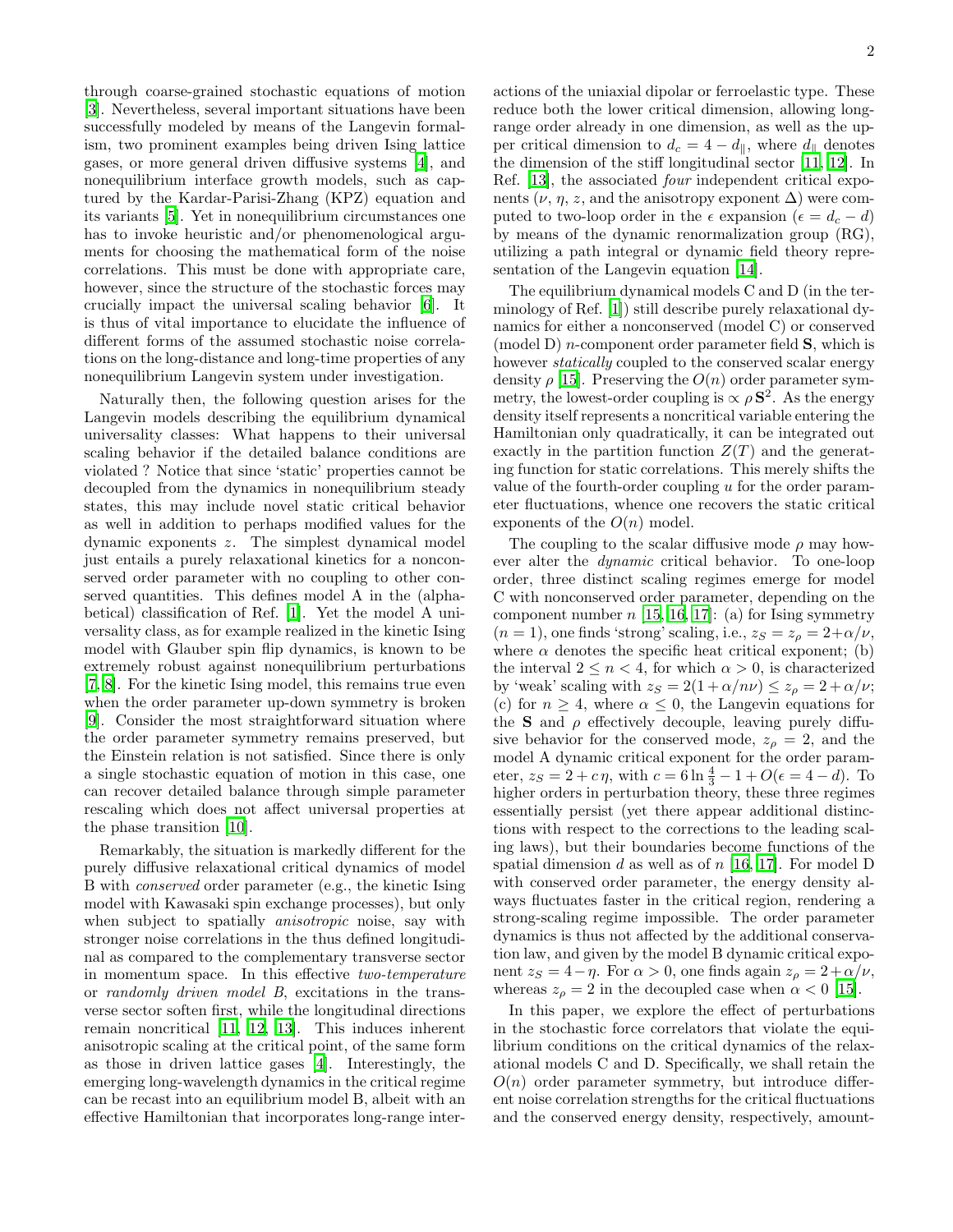ing to unequal effective heat bath temperatures  $T<sub>S</sub>$  and  $T<sub>o</sub>$ . We shall employ the dynamic RG to one-loop order. and search for novel nonequilibrium fixed points of the ensuing RG flow equations. In addition, we will investigate spatially anisotropic detailed balance violations.

The critical dynamics at structural phase transitions and of anisotropic antiferromagnets are usually listed as possible realizations of the model C universality class [\[1\]](#page-22-0). In the latter case, the nonequilibrium system studied in this paper might be accessible experimentally if the effective temperature of the conserved magnetization component(s) can be maintained at a value different from that of the staggered magnetization which constitutes the nonconserved order parameter, perhaps through constant exposure to electromagnetic radiation.

This work supplements earlier research that focused on nonequilibrium perturbations for dynamic universality classes which are characterized by reversible mode couplings, as relevant for second-order phase transitions in magnetic systems [\[10\]](#page-22-9) (models E, G, and J, respectively for the critical dynamics in planar ferromagnets, isotropic antiferromagnets, and Heisenberg ferromagnets) as well as in fluids [\[18](#page-22-17)] (model H for the liquid-gas transition critical point, or more generally in binary fluids, and model E for the normal- to superfluid phase transition). Ref. [\[19](#page-22-18)] provides a concise summary of the results of these investigations (including a subset of this present work).

We finally remark that a recent study has addressed a nonlocal generalization of the equilibrium relaxational models that allows interpolating between the scaling laws of models A, B, and C [\[20\]](#page-22-19). Intriguingly, also a 'true model D' scaling regime emerges in this situation, where both the conservation laws for the order parameter and the energy density remain relevant in the RG sense.

This article is organized as follows. We start with a derivation of the Langevin equations of motion from the effective Hamiltonian for models C and D, and then provide a brief outline of the construction of field theory and the perturbation expansion based on the dynamic action (the Janssen-De Dominicis functional [\[14\]](#page-22-13)). Prior to describing the results of the explicit perturbation expansion, the effect of the static nonlinear coupling of the order parameter to the conserved energy density is gauged by integrating the conserved field out of the dynamic action. The implications of this, namely the reduction of the isotropic nonequilibrium model D to its equilibrium counterpart, is discussed. Subsequently, the full renormalization of the vertex functions (calculated to one-loop order) is detailed and the expressions for the resulting renormalization constants are presented. From these Z factors we obtain the RG flow equations, and therefrom calculate the static and dynamic critical exponents first in equilibrium, and then successively allowing for isotropic violation of detailed balance in both models D and C. The Z factors are then adapted for the case of dynamical anisotropy in model C; its fixed point and critical behavior is explained. Finally, following earlier work on the two-temperature model B [\[11\]](#page-22-10), the anisotropic nonequilibrium model D is recast into an effective two-

temperature model D with anisotropic scaling properties. We conclude with a brief summary, putting our results into context with earlier investigations. An appendix lists the explicit expressions for the one-loop vertex functions.

## <span id="page-2-2"></span>II. THE RELAXATIONAL MODELS C AND D

In this section, we outline the basic model equations for the nonequilibrium generalization of the relaxational models C and D. As introduced in Ref. [\[15\]](#page-22-14), these models are characterized by a n-component vector order parameter  $S \equiv \{S^{\alpha}\}, \alpha = 1, \cdots, n$ , coupled to a scalar conserved field  $\rho$ . The effective Hamiltonian that describes their equilibrium static critical properties is the  $O(n)$ symmetric  $\phi^4$  Landau-Ginzburg-Wilson free energy in d space dimensions, with additional terms for the noncritical conserved field and its coupling to the order parameter. Preserving the  $O(n)$  rotational invariance requires the lowest-order coupling to  $\rho$  to be quadratic in **S**. For models C and D, the Hamiltonian thus reads

<span id="page-2-0"></span>
$$
\mathcal{H}[\mathbf{S}, \rho] = \int d^d x \left\{ \sum_{\alpha=1}^n \left[ \frac{r}{2} S^{\alpha}(\mathbf{x})^2 + \frac{1}{2} \left[ \nabla S^{\alpha}(\mathbf{x}) \right]^2 \right] (2.1) + \frac{u}{4!} \sum_{\beta=1}^n S^{\alpha}(\mathbf{x})^2 S^{\beta}(\mathbf{x})^2 + \frac{g}{2} \rho(\mathbf{x}) S^{\alpha}(\mathbf{x})^2 \right\} + \frac{1}{2} \rho(\mathbf{x})^2 \right\}.
$$

Here  $r = (T - T_c^o)/T_c^o$  denotes the relative distance from the mean-field critical temperature  $T_c^o$ , and we have rescaled the static energy density correlation function, i.e., essentially the specific heat, to unity.  $u$  and  $g$  represent the nonlinear interaction strengths. The Hamiltonian [\(2.1\)](#page-2-0) determines the equilibrium probability distribution for the fields  $\{S^{\alpha}\}\$ and  $\rho$ ,

$$
\mathcal{P}_{\text{eq}}[\mathbf{S}, \rho] = \frac{\exp(-\mathcal{H}[\mathbf{S}, \rho]/k_B T)}{\int \mathcal{D}[\mathbf{S}]\mathcal{D}[\rho] \exp(-\mathcal{H}[\mathbf{S}, \rho]/k_B T)}, \quad (2.2)
$$

<span id="page-2-1"></span>and furthermore provides the starting point for the fieldtheoretic static renormalization group via a series expansion in the nonlinear couplings  $u$  and  $q$ , which allows a systematic computation of the two independent static critical exponents  $\eta$  and  $\nu$  in powers of  $\epsilon = 4 - d$ . Notice that the energy density fluctuations  $\rho$  enter the Hamiltonian [\(2.1\)](#page-2-0) only linearly and quadratically, and can thus be readily integrated out. This merely results in a shift of the nonlinear coupling  $u \to \bar{u} = u - 3g^2$ . Provided the latter remains positive, this does not affect the RG fixed point  $u^*$ , whence the static critical exponents are clearly those of the standard  $O(n)$ -symmetric  $\phi^4$  model.

We now impose Langevin dynamics on the fluctuations of the order parameter and the conserved field to describe the relaxation of the system to equilibrium (at which the stationarity conditions  $\delta \mathcal{H}[\mathbf{S}, \rho]/\delta S^{\alpha} = 0$  and  $\delta \mathcal{H}[\mathbf{S}, \rho]/\delta \rho = 0$  hold). The purely relaxational model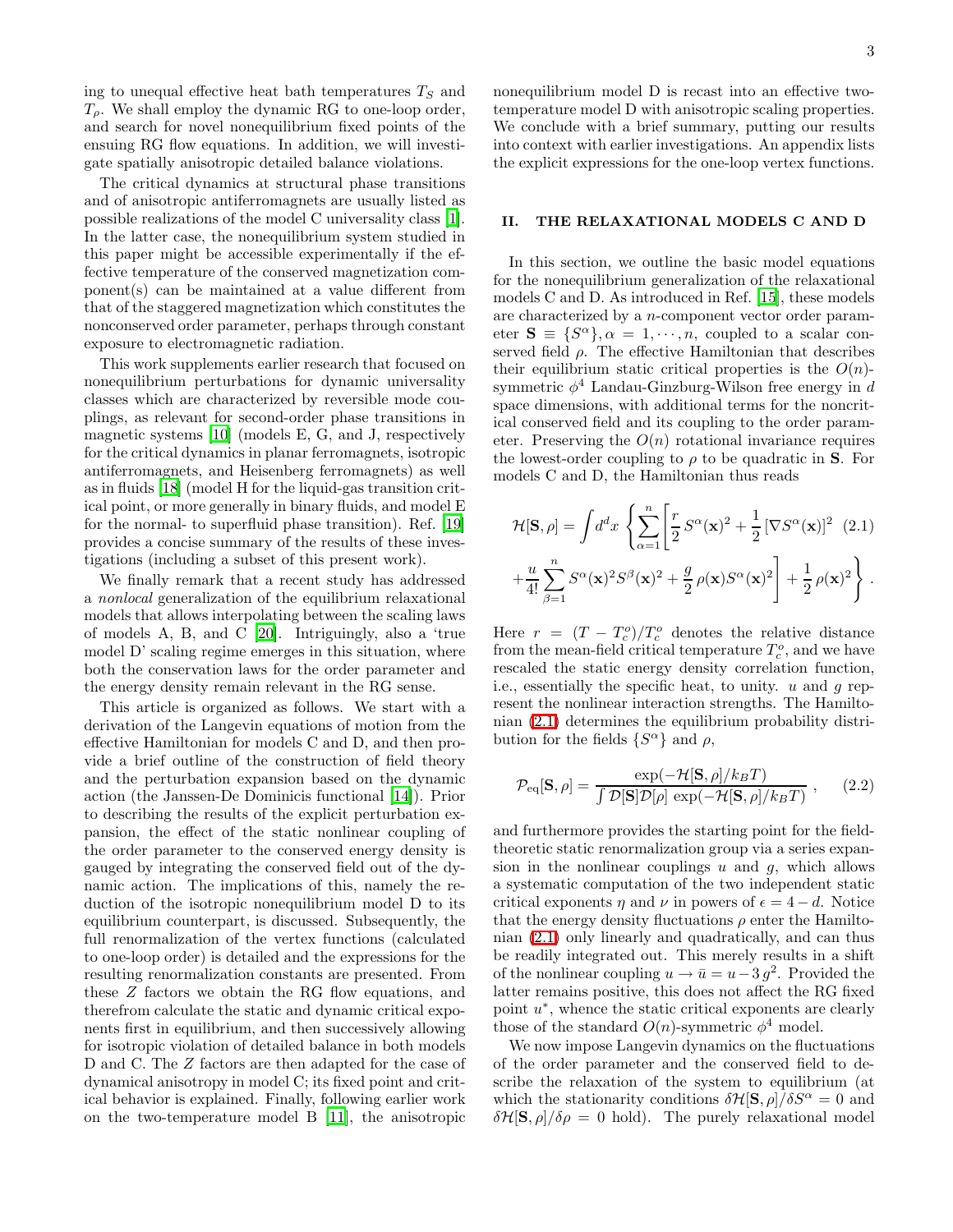C/D dynamics is then given by the equations of motion

$$
\frac{\partial S^{\alpha}(\mathbf{x},t)}{\partial t} = -\lambda (i\nabla)^{a} \frac{\delta \mathcal{H}[\mathbf{S},\rho]}{\delta S^{\alpha}(\mathbf{x},t)} + \zeta^{\alpha}(\mathbf{x},t) , (2.3)
$$

$$
\frac{\partial \rho(\mathbf{x},t)}{\partial t} = D \nabla^2 \frac{\delta \mathcal{H}[\mathbf{S},\rho]}{\delta \rho(\mathbf{x},t)} + \eta(\mathbf{x},t) .
$$
 (2.4)

Here  $\lambda$  and  $D$  denote the relaxation coefficients of the order parameter and energy density, respectively (i.e., D is essentially the heat conductivity). The distinction between models C and D is the value of the exponent a. For model C,  $a = 0$  corresponding to a *nonconserved* order parameter field, while for model D,  $a = 2$ , representing the diffusive relaxation of a conserved order parameter. With the effective Hamiltonian [\(2.1\)](#page-2-0), the equations of motion take the specific form

<span id="page-3-0"></span>
$$
\frac{\partial S^{\alpha}(\mathbf{x},t)}{\partial t} = -\lambda (i\nabla)^{a} \left[ (r - \nabla^{2}) S^{\alpha}(\mathbf{x},t) + \frac{u}{6} S^{\alpha}(\mathbf{x},t) \right]
$$

$$
\times \sum_{\beta} S^{\beta}(\mathbf{x},t)^{2} + g \rho(\mathbf{x},t) S^{\alpha}(\mathbf{x},t) \right] + \zeta^{\alpha}(\mathbf{x},t) , (2.5)
$$

$$
\frac{\partial \rho(\mathbf{x},t)}{\partial t} = D \nabla^2 \left[ \rho(\mathbf{x},t) + \frac{g}{2} \sum_{\alpha} S^{\alpha}(\mathbf{x},t)^2 \right] + \eta(\mathbf{x},t) .
$$
\n(2.6)

Upon reinstating the specific heat, note that the lin-ear part in Eq. [\(2.6\)](#page-3-0) implies  $t_c^{-1} \sim D |\tau|^{\alpha} q^2$ . Invoking dynamic scaling then suggests  $t_c \sim |\tau|^{-2\nu-\alpha}$ , i.e.,  $z_\rho = 2 + \alpha/\nu$  for the dynamic exponent of the energy density. We shall see that this relation in fact holds only for  $n < 4$ , or more precisely, when  $\alpha > 0$ , for otherwise the two Langevin equations decouple at criticality.

In the above stochastic equations of motion [\(2.5\)](#page-3-0) and  $(2.6)$ ,  $\zeta^{\alpha}$  and  $\eta$  represent the stochastic forces ('noise') for the order parameter and the conserved field, respectively. We assume a Gaussian distribution for these fast variables with a vanishing temporal average,  $\langle \zeta^{\alpha} \rangle = 0 = \langle \eta \rangle$ . Their second moments then take the functional form

<span id="page-3-1"></span>
$$
\langle \zeta^{\alpha}(\mathbf{x},t) \, \zeta^{\beta}(\mathbf{x}',t') \rangle = 2 \widetilde{\lambda} \left( i \nabla \right)^{a} \delta(\mathbf{x} - \mathbf{x}') \, \delta(t - t') \, \delta^{\alpha \beta} \,,
$$
\n
$$
\langle \eta(\mathbf{x},t) \, \eta(\mathbf{x}',t') \rangle = -2 \widetilde{D} \, \nabla^{2} \, \delta(\mathbf{x} - \mathbf{x}') \, \delta(t - t') \,. \tag{2.8}
$$

In thermal equilibrium, Einstein relations connect the relaxation coefficients with the corresponding noise strengths according to  $\lambda = \lambda k_BT$  and  $\overline{D} = D k_BT$ , where  $T$  is the temperature of the heat bath in contact with the system. The detailed balance conditions implicit in these relations ensure that the system relaxes to the equilibrium probability distribution [\(2.2\)](#page-2-1) in the limit  $t \to \infty$ . More generally, we can identify  $\lambda/\lambda = k_{\text{B}}T_S$  and  $D/D = k_{\rm B}T_{\rho}$  as the temperatures of the heat baths coupling to the order parameter and the conserved density, respectively, with their ratio given by

<span id="page-3-4"></span>
$$
\Theta = \frac{T_{\rho}}{T_{S}} = \frac{\ddot{D}}{D} \frac{\lambda}{\tilde{\lambda}} \,. \tag{2.9}
$$

This new degree of freedom Θ describes the extent to which the equilibrium condition is violated; detailed balance clearly holds for  $\Theta = 1$ , while for  $\Theta < 1$  energy flows from the order parameter heat bath to the conserved density heat bath, and vice versa for  $\Theta > 1$ . Since we are interested in the behavior near the critical point  $T_S \approx T_c$ , Θ essentially measures the temperature of the conserved density heat bath  $T_{\rho}$ , in units of the critical temperature  $T_c$ . In the critical regime, we will be interested in calculating the dynamic exponents  $z_S$  and  $z_p$  that describes the critical slowing down for the order parameter and the conserved energy density. The one-loop RG flow equations for this case of isotropic detailed balance violation are derived in Sec. [III.](#page-4-0) The assumed functional form for the noise correlations [\(2.7\)](#page-3-1), [\(2.8\)](#page-3-1) also enables us to impose a spatially anisotropic form of detailed balance violation, as described in Sec. [IV.](#page-13-0)

<span id="page-3-2"></span>We close this general introduction with a brief outline of how a field theory representation can be constructed from general Langevin-type equations of the form

$$
\frac{\partial \psi^{\alpha}(\mathbf{x},t)}{\partial t} = K^{\alpha}[\{\psi^{\alpha}\}](\mathbf{x},t) + \zeta^{\alpha}(\mathbf{x},t) , \qquad (2.10)
$$

with  $\langle \zeta^{\alpha} \rangle = 0$ , and the general noise correlations

$$
\langle \zeta^{\alpha}(\mathbf{x},t) \, \zeta^{\beta}(\mathbf{x}',t') \rangle = 2L^{\alpha} \, \delta(\mathbf{x}-\mathbf{x}') \, \delta(t-t') \, \delta^{\alpha\beta} \quad (2.11)
$$

This form of the white noise may be inferred from a Gaussian distribution for the stochastic forces

$$
W[\{\zeta^{\alpha}\}] \propto \exp\left[-\frac{1}{4} \int d^d x \int dt \sum_{\alpha} \zeta^{\alpha} (L^{\alpha})^{-1} \zeta^{\alpha}\right]. \tag{2.12}
$$

Eliminating  $\zeta^{\alpha}$  via Eq. [\(2.10\)](#page-3-2) then immediately yields the desired probability distribution for the fields  $\psi^{\alpha}$ ,

$$
W[\{\zeta^{\alpha}\}] \mathcal{D}[\{\zeta^{\alpha}\}] = P[\{\psi^{\alpha}\}] \mathcal{D}[\{\psi^{\alpha}\}] \propto e^{G[\{\psi^{\alpha}\}]} \mathcal{D}[\{\psi^{\alpha}\}],
$$
\n(2.13)

with the Onsager-Machlup functional

$$
G[\{\psi^{\alpha}\}] = -\frac{1}{4} \int d^d x \int dt \sum_{\alpha} \left( \frac{\partial \psi^{\alpha}}{\partial t} - K^{\alpha}[\{\psi^{\alpha}\}] \right) \times (L^{\alpha})^{-1} \left( \frac{\partial \psi^{\alpha}}{\partial t} - K^{\alpha}[\{\psi^{\alpha}\}] \right) .
$$
 (2.14)

From this functional, one can already construct a perturbation expansion for the correlation functions of the fields  $\psi^{\alpha}$ ; however, since the inverse of the Onsager coefficient  $L^{\alpha}$  is singular for the conserved quantities, and furthermore high nonlinearities  $\propto K^{\alpha} [\{\psi^{\alpha}\}]^2$  appear, it is convenient to introduce Martin-Siggia-Rose auxiliary fields via a Gaussian transformation to partially linearize the above functional. This leads to

$$
P[\{\psi^{\alpha}\}] \propto \int \mathcal{D}[\{i\widetilde{\psi}^{\alpha}\}] \exp(-\mathcal{A}[\{\widetilde{\psi}^{\alpha}\}, \{\psi^{\alpha}\}]) \quad (2.15)
$$

<span id="page-3-3"></span>with the Janssen-De Dominicis functional [\[14\]](#page-22-13)

$$
\mathcal{A}[\{\widetilde{\psi}^{\alpha}\},\{\psi^{\alpha}\}] = \int d^dx \int dt \sum_{\alpha} \left[ -\widetilde{\psi}^{\alpha} L^{\alpha} \widetilde{\psi}^{\alpha} \right]
$$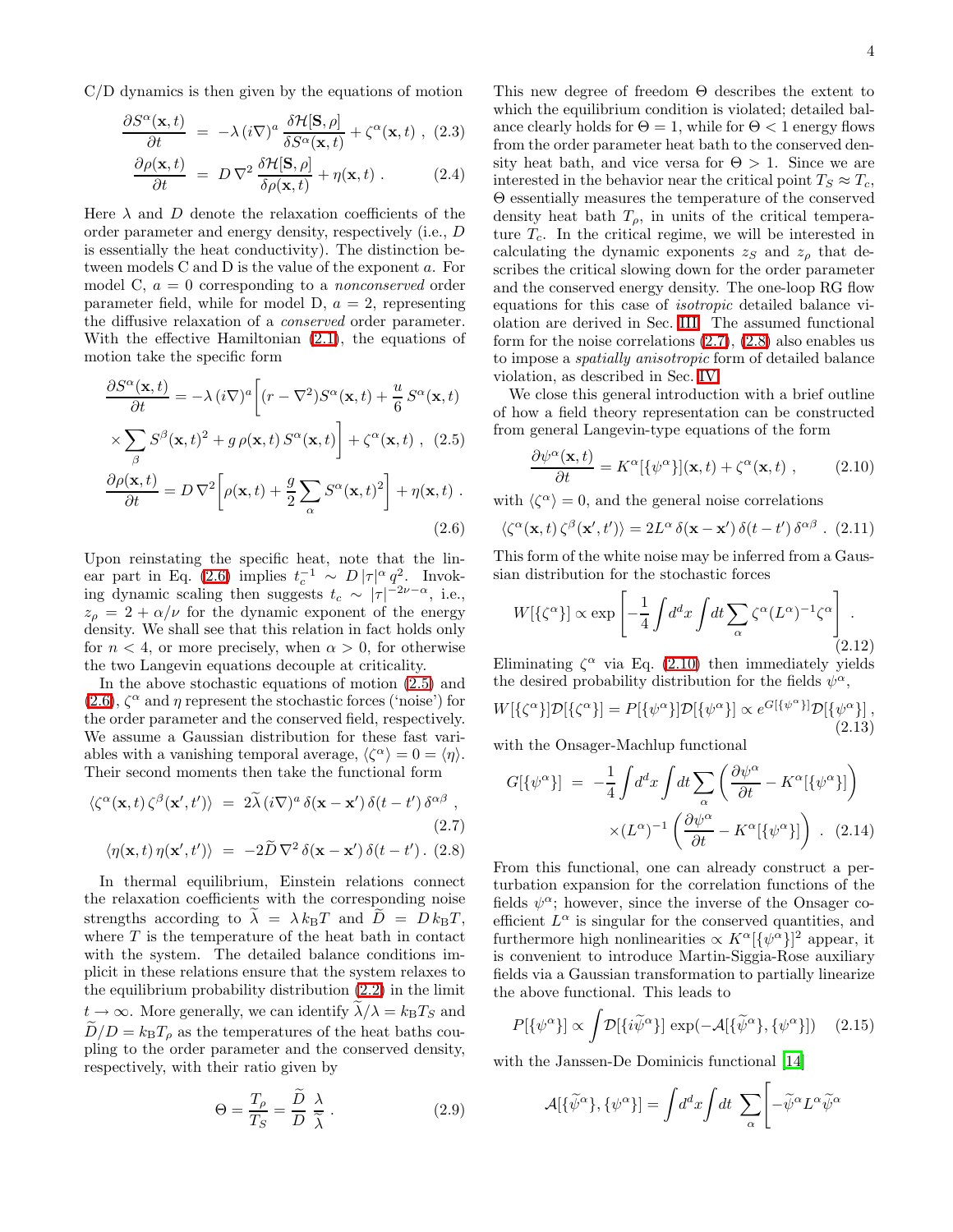$$
+\widetilde{\psi}^{\alpha}\left(\frac{\partial\psi^{\alpha}}{\partial t}-K^{\alpha}[\{\psi^{\alpha}\}]\right)\bigg]. (2.16)
$$

Eq. [\(2.16\)](#page-3-3) will provide the starting point for our discussion of the nonequilibrium dynamics of models C/D. In Sec. [III,](#page-4-0) we will use the corresponding Janssen-De Dominicis functional for the construction of dynamic perturbation theory, and therefrom infer the one-loop RG flow equations, first in equilibrium and then with broken detailed balance. Subsequently in Sec. [IV,](#page-13-0) we will repeat the procedure for the models with anisotropic detailed balance violation.

## <span id="page-4-0"></span>III. THE ISOTROPIC NONEQUILIBRIUM MODELS C AND D

In this section, we will study the nonequilibrium critical properties of the relaxational models C and D with isotropic violation of detailed balance. Along the way, we shall also recover the equilibrium critical exponents. The field theory is constructed as outlined in the preceding Sec. [II,](#page-2-2) and a perturbation series expansion in the relevant nonlinear couplings  $\propto u$  and  $g^2$  is developed for the one-particle irreducible vertex functions, explicitly here to one-loop order. The subsequent renormalization constitutes a straightforward generalization of the equilibrium renormalization scheme, see Ref. [\[16\]](#page-22-15). From the renormalization constants (Z factors) that render the field theory finite in the ultraviolet (UV), we derive the RG flow functions which enter the Callan–Symanzik equation. This partial differential equation describes the behavior of the correlation functions under scale transformations. In the vicinity of an RG fixed point, the theory becomes scale-invariant and the information from the UV behavior can be employed to access the physically interesting power laws governing the infrared (IR) regime at the critical point ( $\tau \propto T - T_c \to 0$ ), for long wavelengths  $(\mathbf{q} \to 0)$  and at low frequencies  $(\omega \to 0)$ .

#### A. Dynamic field theory for models C and D

<span id="page-4-5"></span>As a first step, we translate the Langevin equations  $(2.5)$  and  $(2.6)$ , with the noise correlations  $(2.7)$  and  $(2.8)$ , to a dynamic field theory [\[14,](#page-22-13) [16\]](#page-22-15). This results in a probability distribution for the dynamic fields **S** and  $\rho$ 

$$
P[\mathbf{S}, \rho] \propto \int \! \mathcal{D}[\{i\widetilde{S}^{\alpha}\}] \int \! \mathcal{D}[i\widetilde{\rho}] \, \exp(-\mathcal{A}[\widetilde{\mathbf{S}}, \mathbf{S}, \widetilde{\rho}, \rho] \,, \tag{3.1}
$$

with the statistical weight given by the Janssen-De Dominicis functional  $A = A_{\text{har}} + A_{\text{rel}} + A_{\text{cd}}$ . The harmonic part, in terms of the original dynamic fields  $S^{\alpha}$  and  $\rho$ , and the corresponding auxiliary fields  $\widetilde{S}^{\alpha}$  and  $\widetilde{\rho}$ , reads

<span id="page-4-2"></span>
$$
\mathcal{A}_{\rm har}[\widetilde{\mathbf{S}}, \mathbf{S}, \widetilde{\rho}, \rho] = \int d^d x \int dt \, \left( \sum_{\alpha} \widetilde{S}^{\alpha}(\mathbf{x}, t) \left[ \frac{\partial S^{\alpha}(\mathbf{x}, t)}{\partial t} \right] \right)
$$

$$
+ \lambda (i\nabla)^{a} (r - \nabla^{2}) S^{\alpha}(\mathbf{x}, t) - \tilde{\lambda} (i\nabla)^{a} \tilde{S}^{\alpha}(\mathbf{x}, t) \Bigg] (3.2)
$$

$$
+ \tilde{\rho}(\mathbf{x}, t) \Bigg[ \frac{\partial \rho(\mathbf{x}, t)}{\partial t} - D \nabla^{2} \rho(\mathbf{x}, t) + \tilde{D} \nabla^{2} \tilde{\rho}(\mathbf{x}, t) \Bigg] \Bigg),
$$

<span id="page-4-3"></span>while the static nonlinearity leads to a relaxation vertex,

$$
\mathcal{A}_{\text{rel}}[\widetilde{\mathbf{S}}, \mathbf{S}] = \frac{u}{6} \int d^d x \int dt \sum_{\alpha, \beta} \widetilde{S}^{\alpha}(\mathbf{x}, t) \times \left[ \lambda (i \nabla)^a S^\beta(\mathbf{x}, t)^2 \right] S^\alpha(\mathbf{x}, t) , \quad (3.3)
$$

<span id="page-4-4"></span>and the coupling between the order parameter and the conserved density generates the model C/D vertices

$$
\mathcal{A}_{\text{cd}}[\widetilde{\mathbf{S}}, \mathbf{S}, \widetilde{\rho}, \rho] = g \int d^d x \int dt \sum_{\alpha} \left[ \widetilde{S}^{\alpha}(\mathbf{x}, t) \lambda (i \nabla)^a \right. \left. \times \rho(\mathbf{x}, t) \, S^{\alpha}(\mathbf{x}, t) - \widetilde{\rho}(\mathbf{x}, t) \, D \, \nabla^2 \, \frac{1}{2} \, S^{\alpha}(\mathbf{x}, t)^2 \right].
$$
 (3.4)

Before we proceed to develop the perturbation expansion based on the above dynamic functional, we can try to gauge the relevance of the nonequilibrium parameter  $\Theta$ . as defined in Eq. [\(2.9\)](#page-3-4), by integrating out the conserved density  $\rho$  from the action. Denoting those terms in the total dynamic action  $\mathcal{A}[\mathbf{S}, \mathbf{S}, \widetilde{\rho}, \rho]$  that involve only the order parameter and the corresponding auxiliary fields as  $\mathcal{A}[\tilde{\mathbf{S}},\mathbf{S}]$ , and subtracting this part, we are, in Fourier space, left with

$$
\mathcal{A}[\tilde{\rho}, \rho] = \mathcal{A}[\tilde{\mathbf{S}}, \mathbf{S}, \tilde{\rho}, \rho] - \mathcal{A}[\tilde{\mathbf{S}}, \mathbf{S}] \qquad (3.5)
$$
  
\n
$$
= \int \frac{d^d q}{(2\pi)^d} \int \frac{d\omega}{2\pi} \left\{ \tilde{\rho}(-\mathbf{q}, -\omega) \left[ (-i\omega + D \mathbf{q}^2) \rho(\mathbf{q}, \omega) - \tilde{D} \mathbf{q}^2 \tilde{\rho}(\mathbf{q}, \omega) + D \mathbf{q}^2 \frac{g}{2} S^2(\mathbf{q}, \omega) \right] \right. \\
\left. + \rho(\mathbf{q}, \omega) \lambda \mathbf{q}^a g [\tilde{S} \cdot S] (-\mathbf{q}, -\omega) \right\} \,,
$$

where we have introduced the composite operators

$$
S^{2}(\mathbf{q}, \omega) =
$$
\n
$$
\int \frac{d^{d}p}{(2\pi)^{d}} \int \frac{d\nu}{2\pi} \sum_{\alpha} S^{\alpha}(\mathbf{p}, \nu) S^{\alpha}(\mathbf{q} - \mathbf{p}, \omega - \nu),
$$
\n
$$
[\tilde{S} \cdot S](\mathbf{q}, \omega) =
$$
\n
$$
\int \frac{d^{d}p}{(2\pi)^{d}} \int \frac{d\nu}{2\pi} \sum_{\alpha} \tilde{S}^{\alpha}(\mathbf{p}, \nu) S^{\alpha}(\mathbf{q} - \mathbf{p}, \omega - \nu)
$$
\n(3.7)

as Fourier convolutions.

<span id="page-4-1"></span>The path integral over the fields  $\rho$  and  $\tilde{\rho}$  now takes the form, in matrix notation,

$$
\int \mathcal{D}[i\tilde{\rho}] \int \mathcal{D}[\rho] \exp(-\mathcal{A}[\tilde{\rho}, \rho]) \qquad (3.8)
$$

$$
= \prod_{\mathbf{q}, \omega} \int \mathcal{D}[ix_1] \mathcal{D}[x_2] \exp\left(-\frac{1}{2}x^T A x - b^T x\right) ,
$$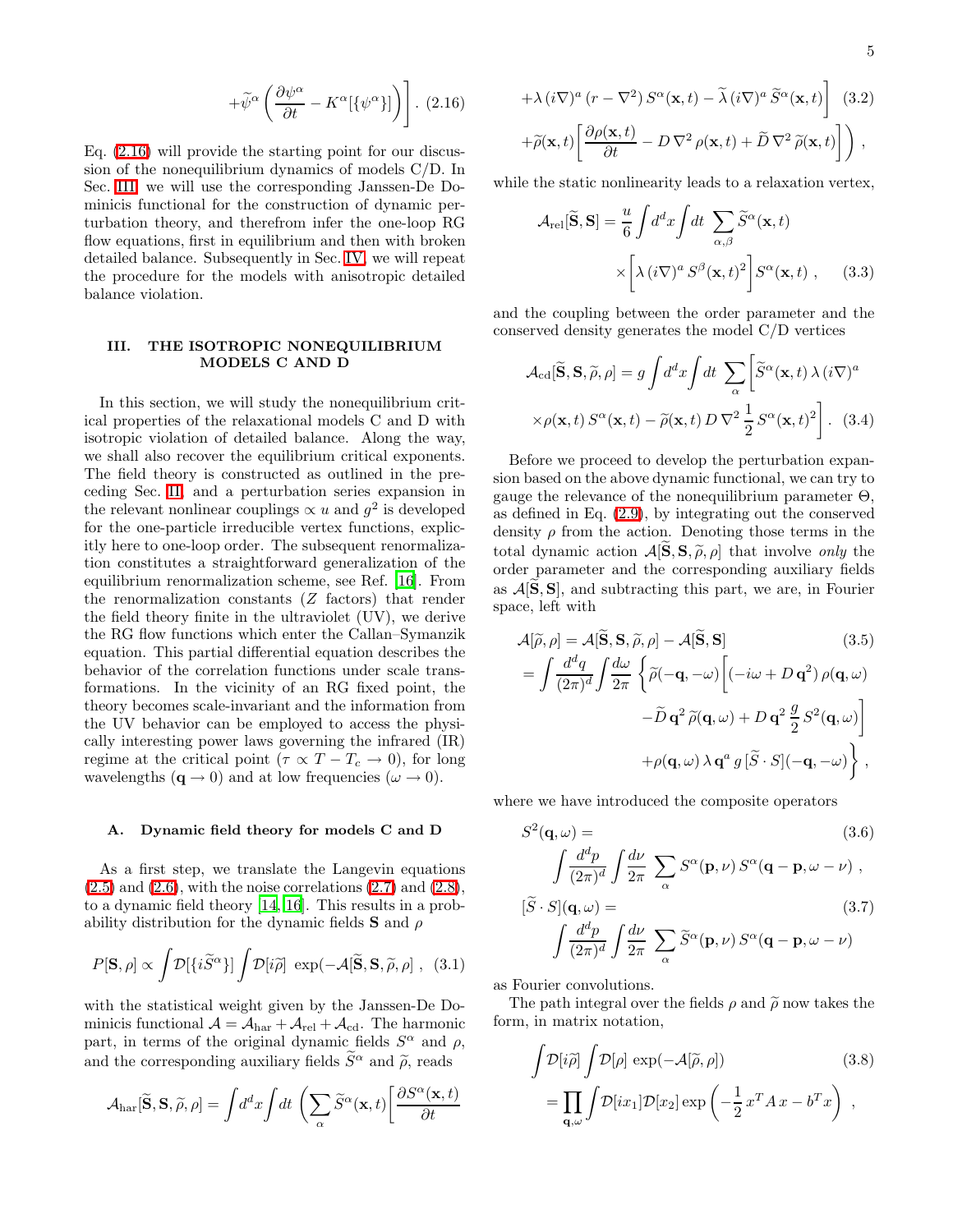with the vectors

$$
x = \begin{bmatrix} \widetilde{\rho}(\mathbf{q}, \omega) \\ \rho(\mathbf{q}, \omega) \end{bmatrix}, \quad b = \begin{bmatrix} D \mathbf{q}^2 g S^2(\mathbf{q}, \omega)/2 \\ \lambda \mathbf{q}^a g [\widetilde{S} \cdot S](\mathbf{q}, \omega) \end{bmatrix}, \quad (3.9)
$$

and the Hermitean matrix

$$
A = \begin{bmatrix} -2\tilde{D}\mathbf{q}^2 & -i\omega + D\mathbf{q}^2\\ i\omega + D\mathbf{q}^2 & 0 \end{bmatrix} = A^{\dagger} . \tag{3.10}
$$

After the linear transformation  $y = x + A^{-1}b$ , the integral [\(3.8\)](#page-4-1) becomes

$$
\int \mathcal{D}[iy_1] \mathcal{D}[y_2] \exp\left(-\frac{1}{2}y^T A y\right) \exp\left(\frac{1}{2}b^T A^{-1} b\right) ,\tag{3.11}
$$

where the entries of the inverse matrix

$$
A^{-1} = \begin{bmatrix} 0 & (i\omega + D\mathbf{q}^2)^{-1} \\ (-i\omega + D\mathbf{q}^2)^{-1} & 2\tilde{D}\mathbf{q}^2/(\omega^2 + D^2\mathbf{q}^4) \end{bmatrix}
$$
(3.12)

actually represent the propagators for the scalar conserved field  $\rho$ . Upon performing the Gaussian integration over the y fields, the  $\rho$  and  $\tilde{\rho}$  fields are integrated out to yield the effective dynamic functional

<span id="page-5-0"></span>
$$
\mathcal{A}_{\text{eff}}[\mathbf{S}, \mathbf{S}] = \mathcal{A}[\mathbf{S}, \mathbf{S}] \tag{3.13}
$$
\n
$$
+ \int \frac{d^d q}{(2\pi)^d} \int \frac{d\omega}{2\pi} \lambda \mathbf{q}^a g^2 [\widetilde{S} \cdot S] (-\mathbf{q}, -\omega)
$$
\n
$$
\times \left[ \frac{S^2(\mathbf{q}, \omega)/2}{1 - i\omega/D \mathbf{q}^2} + \frac{\lambda}{D} \frac{\widetilde{D} \mathbf{q}^a [\widetilde{S} \cdot S] (\mathbf{q}, \omega)/D \mathbf{q}^2}{1 + (\omega/D \mathbf{q}^2)^2} \right].
$$

We now define the parameter

$$
w = D/\lambda \t{,} \t(3.14)
$$

which essentially measures the ratio of relaxation times of the order parameter and the conserved field, i.e.,  $w \sim \tau_s/\tau_\rho$ . For model D  $(a=2)$  at criticality, the relaxation time of the conserved order parameter field is much longer (since  $\partial S^{\alpha}/\partial t \sim \mathbf{q}^{4}$ ) compared to that of the conserved field (since  $\partial \rho / \partial t \sim \mathbf{q}^2$ ), so that  $w \to \infty$  as  $\mathbf{q} \to 0$ . Hence the second term in the brackets in the above effective functional (which contains the ratio  $D/D$ ) vanishes asymptotically. Consequently, the nonequilibrium parameter  $\Theta$  disappears from the effective field theory [\(3.13\)](#page-5-0) entirely, and a simple rescaling of the nonlinear couplings  $u$  and  $g$  reduces model  $D$  with *isotropic* detailed balance violation to its equilibrium counterpart. This remarkable result will be borne out in the explicit one-loop perturbation theory as well, see Sec. [III D.](#page-10-0)

### <span id="page-5-1"></span>B. Perturbation theory and renormalization

#### *1. Elements of dynamic perturbation theory*

We first detail the dynamic field theory for the case of isotropic detailed balance violation for both models

C and D. The harmonic part [\(3.2\)](#page-4-2) defines the (bare) propagators of the field theory, while the perturbation expansion is performed in terms of the nonlinear vertices [\(3.3\)](#page-4-3) and [\(3.4\)](#page-4-4). Note that the existence of the irreversible forces [\(3.4\)](#page-4-4) does not show up in dynamic mean-field theory (van Hove theory) at all, which is based on the harmonic action [\(3.2\)](#page-4-2) only.

We can now construct the perturbation expansion for all possible correlation functions of the dynamic and auxiliary fields, to be computed with the statistical weight  $\exp(-\mathcal{A}[\tilde{\mathbf{S}}, \mathbf{S}, \tilde{\rho}, \rho])$ , as well as for the associated vertex functions given by the one-particle irreducible Feynman diagrams. A straightforward scaling analysis yields that the upper critical dimension of this model is  $d_c = 4$ for the relaxational vertices [\(3.3\)](#page-4-3) and [\(3.4\)](#page-4-4). Therefore, for  $d \leq 4$  the perturbation theory will be IR-singular, and nontrivial critical exponents will result, whereas for  $d > 4$  the perturbation theory contains UV divergences. In order to renormalize the field theory in the ultraviolet, it suffices to render all the nonvanishing two-, three-, and four-point functions finite by introducing multiplicative renormalization constants (in addition to an additive renormalization that amounts to a fluctuation-induced shift of the critical temperature). This is achieved by demanding the renormalized vertex functions, or appropriate momentum and frequency derivatives thereof, to be finite when the fluctuation integrals are taken at a conveniently chosen normalization point  $\mu$ , well outside the IR regime. Notice that  $\mu$  defines an intrinsic momentum scale of the renormalized theory. The Callan–Symanzik equations can subsequently be used to explore the dependence of the *renormalized* vertex functions on  $\mu$ , and thereby obtain information on the scaling behavior of the dynamic correlation and response functions.

The Gaussian (zeroth-order) propagators

$$
G^0_{\widetilde{S}^{\alpha}S^{\beta}}(\mathbf{q},\omega) = \Gamma^0_{\widetilde{S}^{\alpha}S^{\beta}}(-\mathbf{q},-\omega)^{-1} ,\qquad(3.15)
$$

$$
G_{\widetilde{\rho}\rho}^{\alpha}(\mathbf{q},\omega) = \Gamma_{\widetilde{\rho}\rho}^{\alpha}(-\mathbf{q},-\omega)^{-1}
$$
 (3.16)

and vertices which are the starting point for perturbation theory are

$$
\Gamma^0_{\widetilde{S}^{\alpha}S^{\beta}}(\mathbf{q},\omega) = [i\omega + \lambda \mathbf{q}^a (r + \mathbf{q}^2)] \delta^{\alpha\beta}, (3.17)
$$

$$
\Gamma^0_{\widetilde{\rho}\rho}(\mathbf{q},\omega) = i\omega + D\,\mathbf{q}^2 \,, \tag{3.18}
$$

$$
\Gamma^0_{\widetilde{S}^{\alpha}\widetilde{S}^{\beta}}(\mathbf{q},\omega) = 2\widetilde{\lambda}\mathbf{q}^a \delta^{\alpha\beta} , \qquad (3.19)
$$

$$
\Gamma^0_{\widetilde{\rho}\widetilde{\rho}}(\mathbf{q},\omega) = 2\widetilde{D}\mathbf{q}^2 ,\qquad(3.20)
$$

$$
\Gamma^0_{\widetilde{S}^{\alpha}S^{\beta}\rho}(\mathbf{q},\omega) = -\lambda \mathbf{q}^a g \,\delta^{\alpha\beta},\tag{3.21}
$$

$$
\Gamma^0_{\widetilde{\rho} S^{\alpha} S^{\beta}}(\mathbf{q}, \omega) = -\frac{1}{2} D \mathbf{q}^2 g \delta^{\alpha \beta} , \qquad (3.22)
$$

$$
\Gamma^0_{\widetilde{S}^{\alpha}S^{\alpha}S^{\beta}S^{\beta}}(\mathbf{q},\omega) = -\lambda \mathbf{q}^a \frac{u}{6}.
$$
 (3.23)

In addition to the previously introduced ratio of relaxation times w and the nonequilibrium parameter  $\Theta$ , we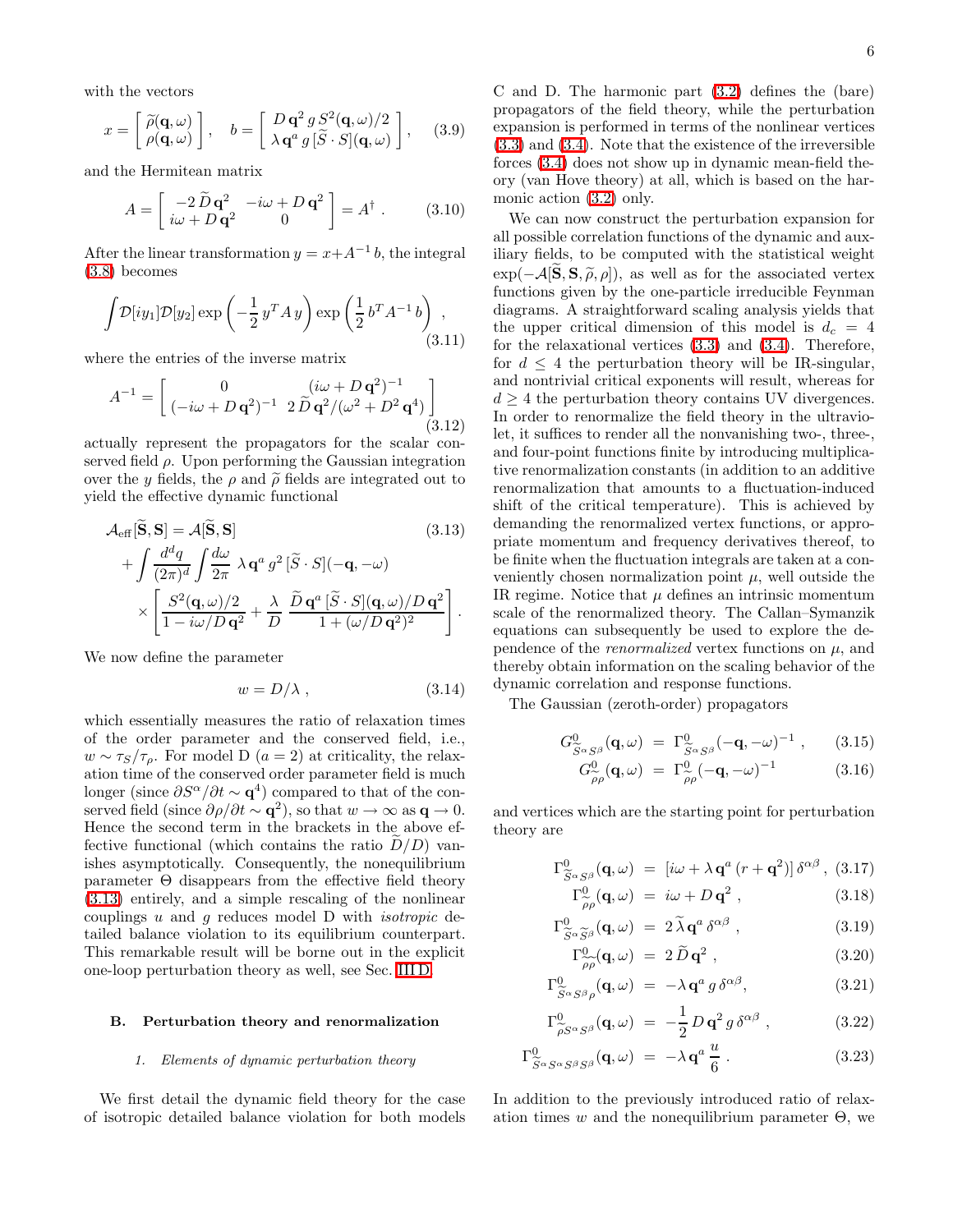define for convenience the rescaled static couplings

$$
\widetilde{u} = \frac{\widetilde{\lambda}}{\lambda} u , \quad \widetilde{g}^2 = \frac{\widetilde{\lambda}}{\lambda} g^2 . \tag{3.24}
$$

Recall that  $\Theta$  is a measure of the extent to which detailed balance is violated, since for  $\Theta = 1$  a straightforward rescaling of the couplings reduces the dynamic functional  $(3.2)$ – $(3.4)$  to the equilibrium case.

## *2. Vertex function renormalization*

The explicit expressions for the relevant vertex functions to one-loop order in the perturbation expansion are given in appendix [A.](#page-20-0) The ultraviolet-divergent derivatives of the two-, three-, and four-point vertex functions that require multiplicative renormalization are  $\partial_{q^a} \Gamma_{SS}^s(\mathbf{q},0) \mid_{q=0}$ ,  $\partial_{q^{2+a}} \Gamma_{SS}^s(\mathbf{q},0) \mid_{q=0}$ ,  $\partial_{\omega} \Gamma_{SS}^s(0,\omega) \mid_{\omega=0}$ ,<br> $\partial_{z^a} \Gamma_{\infty}^s(\mathbf{q},0) \mid_{\omega=0}$ ,  $\partial_{\omega} \Gamma_{\infty}^s(\mathbf{q},0) \mid_{\omega=0}$  $\partial_{q^2} \Gamma_{\rho\rho}(\mathbf{q},0) \mid_{q=0}, \ \partial_{\omega} \Gamma_{\rho\rho}^{\sim}(0,\omega) \mid_{\omega=0}, \ \partial_{q^a} \Gamma_{\widetilde{SS}}(\mathbf{q},0) \mid_{q=0},$  $\partial_{q^2} \Gamma_{\rho\rho}(\mathbf{q},0) \mid_{q=0}$ ,  $\partial_{q^a} \Gamma_{SS\rho}(\mathbf{q},0) \mid_{q=0}$ ,  $\partial_{q^2} \Gamma_{\rho SS}(\mathbf{q},0) \mid_{q=0}$ , and  $\partial_{q^a} \Gamma_{\widetilde{S}SSS}(\mathbf{q},0) \mid_{q=0}$ . The quadratic divergence in the first of these will be taken care of by the  $T_c$  shift  $r_c$ . the first of these will be taken care of by the  $T_c$  shift  $r_c$ . The remainder as well as all the other expressions are logarithmically divergent at the upper critical dimension  $d_c = 4$ . We thus require ten multiplicative renormalizations in all, which we take to define the renormalized counterparts of the fields  $\widetilde{S}$ ,  $S$ ,  $\widetilde{\rho}$ , and  $\rho$ , and of the parameters  $D, \widetilde{D}, \lambda, \widetilde{\lambda}, u, g$ , and  $\tau = r-r_c$ , which represents the temperature distance from the true critical temperature. The renormalized quantities are defined through

$$
S_R^{\alpha} = Z_S^{1/2} S^{\alpha} , \ \widetilde{S}_R^{\alpha} = Z_{\widetilde{S}}^{1/2} \widetilde{S}^{\alpha} , \tag{3.25}
$$

$$
\rho_R = Z_{\rho}^{1/2} \rho, \ \tilde{\rho}_R = Z_{\tilde{\rho}}^{1/2} \tilde{\rho}, \tag{3.26}
$$

$$
\tau_R = Z_\tau \tau \mu^{-2}, \ \lambda_R = Z_\lambda \lambda, \ \widetilde{\lambda}_R = Z_{\widetilde{\lambda}} \widetilde{\lambda}, \ (3.27)
$$

$$
D_R = Z_D D, \ D_R = Z_{\widetilde{D}} D, \tag{3.28}
$$

$$
u_R = Z_u u A_d \mu^{-\epsilon} , g_R^2 = Z_g g^2 A_d \mu^{-\epsilon} , (3.29)
$$

where in standard notation

$$
\epsilon = 4 - d
$$
, and  $A_d = \frac{\Gamma(3 - d/2)}{2^{d-1} \pi^{d/2}}$ . (3.30)

The loop integrals are evaluated in the dimensional regularization scheme, and we choose the renormalized mass  $\tau_R = 1$  as our normalization point (i.e.,  $\tau = \mu^2 Z_\tau^{-1} \approx \mu^2$ , to lowest order). Notice that as we have thus defined eleven renormalization constants (Z factors), but actually only need ten multiplicative renormalizations, we shall have the freedom to choose, say,  $\lambda_R = \lambda_R$ . As  $\lambda = \lambda$  can be achieved through simple rescaling in the unrenormalized theory, this implies the *choice*  $Z_{\widetilde{\lambda}} = Z_{\lambda}$ .<br>In addition, the structure of the perturbation series im-In addition, the structure of the perturbation series implies nontrivial additional identities between the renormalization constants, as we shall see below.

We now proceed to compute the renormalization factors by absorbing the UV divergences of the loop integrals following the minimal subtraction prescription. All subsequent explicit one-loop results are for the case of model C  $(a = 0)$ . However, as we have seen at the end of Sec. [III A,](#page-4-5) the separation of relaxation time scales for the order parameter and the conserved density in model D leads to  $w \to \infty$  in the asymptotic limit. It turns out that taking this limit for the model C results precisely yields the Z factors for model D. An independent calculation of the Z factors from the model D vertex functions confirms the validity of this simple limit procedure.

First, we employ the criticality condition  $\chi(0,0)^{-1}$  =  $\Gamma_{\widetilde{S}_S}(0,0)/\lambda = 0$  at the true critical point  $r = r_c$ , and solve for the fluctuation-induced  $T_c$  shift, solve for the fluctuation-induced  $T_c$  shift,

$$
r_c = -\frac{n+2}{6} (\tilde{u} - 3\tilde{g}^2) \int_p \frac{1}{r_c + \mathbf{p}^2}
$$

$$
-\tilde{g}^2 \frac{1-\Theta}{1+w} \int_p \frac{1}{r_c/(1+w) + \mathbf{p}^2} \Bigg]. \quad (3.31)
$$

We may then reparametrize  $\Gamma_{SS}^s(0,0)$  in terms of  $\tau = r - r_c$ , which amounts to an additive renormalization.  $r - r_c$ , which amounts to an additive renormalization,

$$
\Gamma_{\widetilde{S}S}(0,0) = \lambda \tau \left[ 1 - \frac{n+2}{6} \left( \widetilde{u} - 3\widetilde{g}^2 \right) \int_p \frac{1}{\mathbf{p}^2 \left( \tau + \mathbf{p}^2 \right)} -\widetilde{g}^2 \frac{1-\Theta}{(1+w)^2} \int_p \frac{1}{\mathbf{p}^2 \left[ \tau/(1+w) + \mathbf{p}^2 \right]} \right].
$$
 (3.32)

Writing this result in terms of renormalized quantities, and evaluating the integrals at the normalization point  $\tau = \mu^2$  in dimensional regularization, we obtain the following expression for the product of the Z factors

$$
(Z_{\widetilde{S}} Z_S)^{1/2} Z_{\lambda} Z_{\tau} = (3.33)
$$
  

$$
1 - \left[ \frac{n+2}{6} (\widetilde{u} - 3\widetilde{g}^2) + \widetilde{g}^2 \frac{1-\Theta}{(1+w)^2} \right] \frac{A_d \mu^{-\epsilon}}{\epsilon}.
$$

<span id="page-6-0"></span>Next, expanding the integrands in the expression for  $\Gamma_{SS}(\mathbf{q}, \omega)$  to order  $\mathbf{q}^2$  to obtain the renormalization factor for the relaxation rate  $\lambda$ , we find tor for the relaxation rate  $\lambda$ , we find

$$
\frac{\partial}{\partial \mathbf{q}^2} \Gamma_{\widetilde{S}S}(\mathbf{q}, 0) \Big|_{q=0} \tag{3.34}
$$
\n
$$
= \lambda \left[ 1 - \frac{\widetilde{g}^2}{4} \frac{1 - \Theta}{1 + w} \int_p \frac{1}{[\tau/(1 + w) + \mathbf{p}^2]^2} + \frac{\widetilde{g}^2}{d} \frac{(1 - \Theta)(1 - w)^2}{(1 + w)^3} \int_p \frac{\mathbf{p}^2}{[\tau/(1 + w) + \mathbf{p}^2]^3} \right],
$$

<span id="page-6-1"></span>whence

$$
(Z_{\widetilde{S}} Z_S)^{1/2} Z_{\lambda} = 1 - \frac{\widetilde{g}^2}{4} \frac{1 - \Theta}{1 + w} \left[ 1 - \frac{(1 - w)^2}{(1 + w)^2} \right] \frac{A_d \mu^{-\epsilon}}{\epsilon} . \tag{3.35}
$$

Another product of Z factors is obtained from

$$
\left. \frac{\partial}{\partial (i\omega)} \Gamma_{\widetilde{S}S} (0, \omega) \right|_{\omega = 0} \tag{3.36}
$$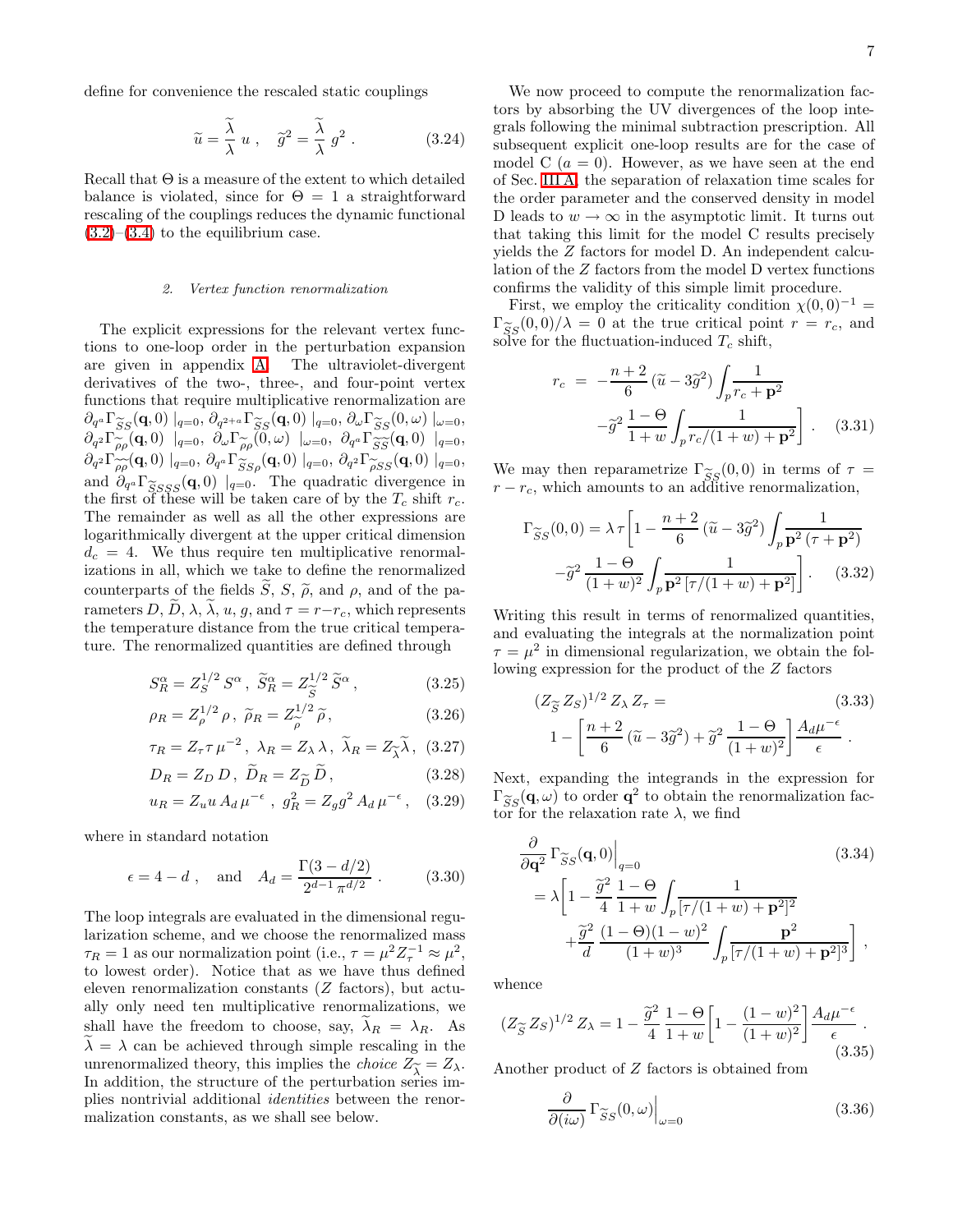$$
= 1 + \frac{\tilde{g}^2}{1+w} \int_p \frac{1}{(\tau + \mathbf{p}^2) [\tau/(1+w) + \mathbf{p}^2]} - \tilde{g}^2 \frac{1-\Theta}{(1+w)^2} \int_p \frac{1}{[\tau/(1+w) + \mathbf{p}^2]^2},
$$

<span id="page-7-1"></span>which gives

$$
(Z_{\widetilde{S}} Z_S)^{1/2} = 1 + \frac{\widetilde{g}^2}{1+w} \left[ 1 - \frac{1-\Theta}{1+w} \right] \frac{A_d \mu^{-\epsilon}}{\epsilon} \ . \tag{3.37}
$$

Now consider the two-point vertex function  $\Gamma_{\rho\rho}(\mathbf{q},\omega)$ <br>the conserved density. Because any loop diagram for the conserved density. Because any loop diagram for this quantity necessarily involves a  $\tilde{\rho}SS$  vertex for its outgoing leg, we see that taking  $q \rightarrow 0$  results in  $\Gamma_{\rho\rho}^{\sim}(0,\omega) \equiv i\omega$  to all orders in the perturbation expan-<br>sion. As a consequence sion. As a consequence,

$$
Z_{\widetilde{\rho}} Z_{\rho} \equiv 1. \tag{3.38}
$$

<span id="page-7-0"></span>Upon absorbing the logarithmic divergence of

$$
\Gamma_{\widetilde{\rho}\rho}(\mathbf{q},0) = D \,\mathbf{q}^2 \left[ 1 - \frac{n}{2} \,\widetilde{g}^2 \int_p \frac{1}{(\tau + \mathbf{p}^2)^2} + O(q^4) \right] \tag{3.39}
$$

<span id="page-7-2"></span>into  $Z_D$ , we arrive at

$$
Z_D = 1 - \frac{n}{2} \tilde{g}^2 \frac{A_d \mu^{-\epsilon}}{\epsilon} . \tag{3.40}
$$

The vertex function  $\Gamma_{\widetilde{\rho\rho}}(\mathbf{q},\omega)$  is actually UV-finite to all orders Again from the momentum dependence of the orders. Again from the momentum dependence of the  $\widetilde{\rho}SS$  vertex,  $\partial_{q^2} \Gamma_{\widetilde{\rho}\widetilde{\rho}}(\mathbf{q},0) \mid_{q=0} \equiv -2 D$ , whence

$$
Z_{\widetilde{\rho}} Z_{\widetilde{D}} \equiv 1 , \qquad (3.41)
$$

<span id="page-7-5"></span><span id="page-7-4"></span>and with Eq. [\(3.38\)](#page-7-0) therefore

$$
Z_{\widetilde{D}} \equiv Z_{\rho} . \tag{3.42}
$$

The remaining logarithmically divergent two-point function

$$
\Gamma_{\widetilde{SS}}(0,0) =
$$
\n
$$
-2\widetilde{\lambda}\left[1+\widetilde{g}^{2}\frac{\Theta}{1+w}\int_{p}\frac{1}{(\tau+\mathbf{p}^{2})\left[\tau/(1+w)+\mathbf{p}^{2}\right]}\right]
$$
\n(3.43)

<span id="page-7-6"></span>yields the relation

$$
Z_{\widetilde{S}} Z_{\widetilde{\lambda}} = 1 + \widetilde{g}^2 \frac{\Theta}{1+w} \frac{A_d \mu^{-\epsilon}}{\epsilon} . \tag{3.44}
$$

<span id="page-7-3"></span>At last, from the rather lengthy one-loop results [\(A5\)](#page-21-0)– [\(A7\)](#page-21-1) for the three- and four-point vertex functions we deduce, respectively,

$$
Z_S (Z_{\widetilde{\rho}} Z_g)^{1/2} Z_D =
$$
\n
$$
1 - \frac{n+2}{6} \widetilde{u} \frac{A_d \mu^{-\epsilon}}{\epsilon} + \widetilde{g}^2 \left[ 1 - \frac{1-\Theta}{1+w} \right] \frac{A_d \mu^{-\epsilon}}{\epsilon},
$$
\n
$$
(Z_{\widetilde{S}} Z_S Z_\rho Z_g)^{1/2} Z_\lambda =
$$
\n(3.46)

$$
1 - \frac{n+2}{6} \tilde{u} \frac{A_d \mu^{-\epsilon}}{\epsilon} + \tilde{g}^2 \left[ 1 - \frac{1-\Theta}{(1+w)^2} \right] \frac{A_d \mu^{-\epsilon}}{\epsilon} ,
$$
  

$$
(Z_{\tilde{S}} Z_S)^{1/2} Z_S Z_\lambda Z_u = 1 - \frac{n+8}{6} \tilde{u} \frac{A_d \mu^{-\epsilon}}{\epsilon}
$$
  

$$
+ 6 \tilde{g}^2 \left[ 1 - \frac{(1-\Theta)(2+w)}{2(1+w)^2} \right] \frac{A_d \mu^{-\epsilon}}{\epsilon}
$$
  

$$
- \frac{6 \tilde{g}^4}{\tilde{u}} \left[ 1 - \frac{1-\Theta}{1+w} \right] \frac{A_d \mu^{-\epsilon}}{\epsilon} .
$$
 (3.47)

<span id="page-7-7"></span>Upon factoring from the above Z factor products  $(3.33), (3.35), (3.37), (3.40), \text{ and } (3.45)$  $(3.33), (3.35), (3.37), (3.40), \text{ and } (3.45)$  $(3.33), (3.35), (3.37), (3.40), \text{ and } (3.45)$  $(3.33), (3.35), (3.37), (3.40), \text{ and } (3.45)$  $(3.33), (3.35), (3.37), (3.40), \text{ and } (3.45)$  $(3.33), (3.35), (3.37), (3.40), \text{ and } (3.45)$  $(3.33), (3.35), (3.37), (3.40), \text{ and } (3.45)$  $(3.33), (3.35), (3.37), (3.40), \text{ and } (3.45)$  $(3.33), (3.35), (3.37), (3.40), \text{ and } (3.45)$ – $(3.47), \text{ the fol-}$  $(3.47), \text{ the fol-}$ lowing results are obtained:

$$
Z_{\tau} = 1 - \frac{n+2}{6} \tilde{u} \frac{A_d \mu^{-\epsilon}}{\epsilon}
$$

$$
+ \tilde{g}^2 \left[ \frac{n+2}{2} - \frac{1-\Theta}{(1+w)^3} \right] \frac{A_d \mu^{-\epsilon}}{\epsilon}, \quad (3.48)
$$

$$
Z_{\lambda} = 1 - \frac{\tilde{g}^2}{1+w} \left[ 1 - \frac{1-\Theta}{(1+w)^2} \right] \frac{A_d \mu^{-\epsilon}}{\epsilon}, \quad (3.49)
$$

$$
Z_S Z_{\rho}^{-1} = 1 + \tilde{g}^2 \left[ \frac{n}{2} - (1 - \Theta) \frac{w (2 + w)}{(1 + w)^3} \right] \frac{A_d \mu^{-\epsilon}}{\epsilon} ,
$$
\n(3.50)

$$
Z_S (Z_\rho^{-1} Z_g)^{1/2} = 1 - \frac{n+2}{6} \tilde{u} \frac{A_d \mu^{-\epsilon}}{\epsilon} + \tilde{g}^2 \left[ \frac{n+2}{2} - \frac{1-\Theta}{1+w} \right] \frac{A_d \mu^{-\epsilon}}{\epsilon}, \quad (3.51)
$$

$$
(Z_{\rho} Z_g)^{1/2} = 1 - \frac{n+2}{6} \tilde{u} \frac{A_d \mu^{-\epsilon}}{\epsilon}
$$

$$
+ \tilde{g}^2 \left[ 1 - \frac{1-\Theta}{(1+w)^3} \right] \frac{A_d \mu^{-\epsilon}}{\epsilon}, \qquad (3.52)
$$

$$
Z_S Z_g = 1 - \frac{n+2}{3} \tilde{u} \frac{A_d \mu^{-\epsilon}}{\epsilon}
$$
 (3.53)

$$
+\tilde{g}^{2}\left[\frac{n+4}{2} - (1-\Theta)\frac{2+2w+w^{2}}{(1+w)^{3}}\right]\frac{A_{d}\mu^{-\epsilon}}{\epsilon},
$$
  
\n
$$
Z_{S} Z_{u} = 1 - \frac{n+8}{6} \tilde{u} \frac{A_{d}\mu^{-\epsilon}}{\epsilon}
$$
  
\n
$$
+\tilde{g}^{2}\left[6 - \frac{1-\Theta}{1+w}\left(\frac{3(2+w)}{1+w} - \frac{w}{(1+w)^{2}}\right)\right]\frac{A_{d}\mu^{-\epsilon}}{\epsilon}
$$
  
\n
$$
-\frac{6\tilde{g}^{4}}{\tilde{u}}\left[1 - \frac{1-\Theta}{1+w}\right]\frac{A_{d}\mu^{-\epsilon}}{\epsilon}, \qquad (3.54)
$$

supplementing Eqs. [\(3.37\)](#page-7-1), [\(3.38\)](#page-7-0), [\(3.40\)](#page-7-2), [\(3.41\)](#page-7-4), [\(3.42\)](#page-7-5), and [\(3.44\)](#page-7-6).

For model D  $(a = 2)$ , the ratio of relaxation times w constitutes a relevant parameter in the RG sense, whence  $w \rightarrow \infty$  asymptotically. Obviously, this leads to marked simplifications in the above expressions for the renormalization constants. In addition, as a consequence of the order parameter conservation law and the ensuing momentum dependence of the vertices, we have  $\Gamma_{SS}(0, \omega) \equiv i\omega$ <br>and  $\partial_{\omega} \Gamma_{\omega}(\sigma, 0) \perp \sigma = 2\tilde{\lambda}$  to all ardox in parture and  $\partial_{q^2} \Gamma_{\widetilde{SS}}(\mathbf{q},0) \mid_{q=0} \equiv -2\lambda$  to all orders in pertur-<br>bation theory, which implies the relations  $Z \approx Z \approx 1$ . bation theory, which implies the relations  $Z_{\widetilde{S}} Z_S \equiv 1$ ,  $Z_{\widetilde{S}} Z_{\widetilde{S}} \equiv 1$ , and thus  $Z_{\widetilde{S}} \equiv Z_S$ , which also follow to one- $Z_{\widetilde{\beta}} Z_{\widetilde{\lambda}} \equiv 1$ , and thus  $Z_{\widetilde{\lambda}} \equiv Z_S$ , which also follow to one-<br>loop order from Eqs. (3.37) and (3.44) respectively loop order from Eqs. [\(3.37\)](#page-7-1) and [\(3.44\)](#page-7-6), respectively.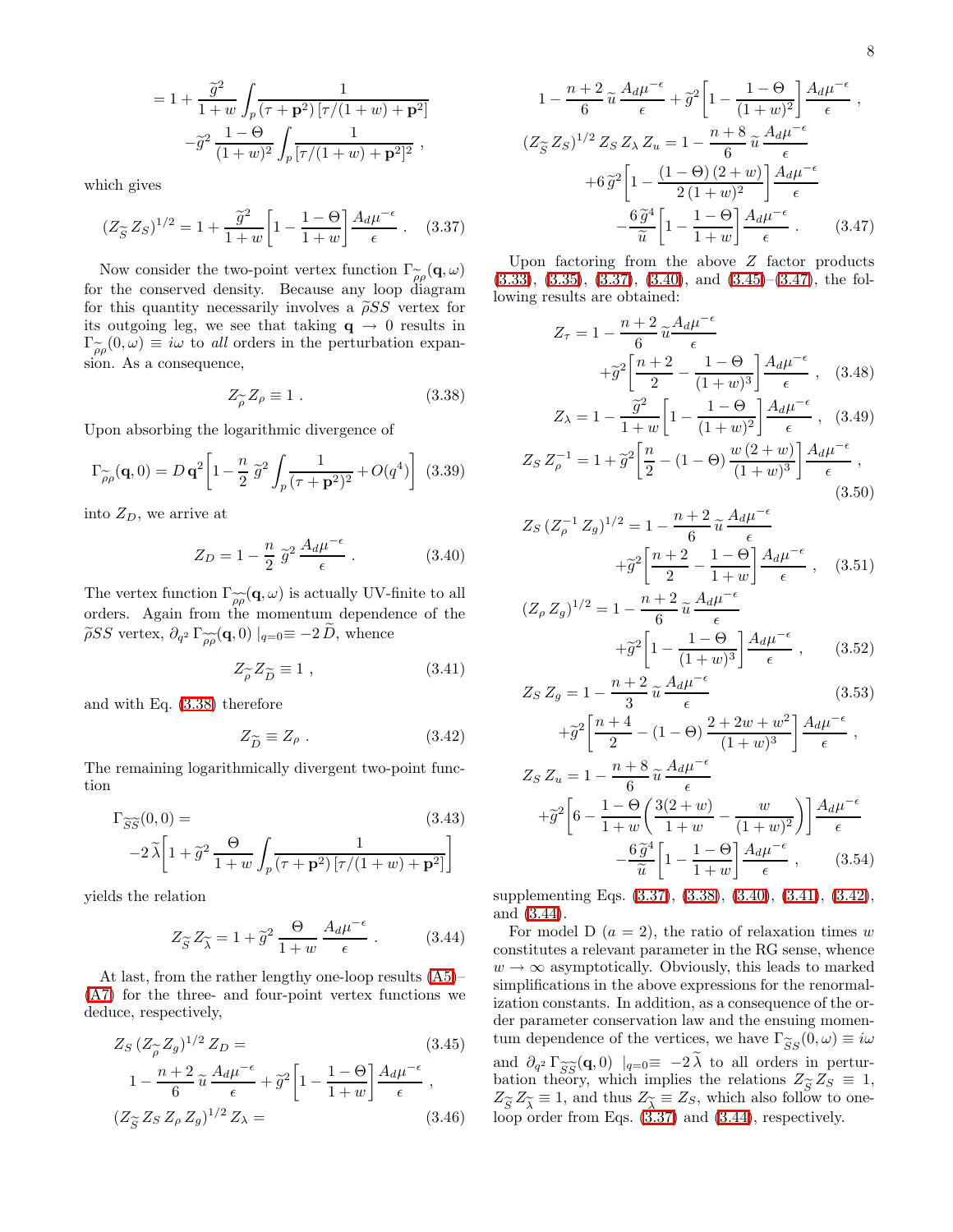## *3. Callan–Symanzik and RG flow equations*

<span id="page-8-6"></span>By means of the above renormalization constants, we can now write down the Callan–Symanzik RG equations for the vertex functions and the dynamic susceptibilities, which describe the dependence on the renormalization scale  $\mu$ , and thus on the renormalized couplings. These RG equations connect the asymptotic theory, where the IR singularities become manifest, with a region in parameter space where the loop integrals are finite and ordinary 'naive' perturbation expansion is applicable. They follow from the observation that the 'bare' vertex functions do not depend on the renormalization scale  $\mu$ ,

$$
\mu \frac{d}{d\mu} \bigg|_0 \Gamma^{\widetilde{S}^m \widetilde{\rho}^n S^r \rho^s} (\{\mathbf{q}, \omega\}; \{a\}) = 0 , \qquad (3.55)
$$

<span id="page-8-0"></span>where  $\{a\}$  represents the parameter set u,  $g^2$ ,  $\widetilde{D}$ ,  $D$ ,  $\lambda$ ,  $\lambda$ , and  $\tau$ . Replacing the bare parameters and fields in Eq. [\(3.55\)](#page-8-0) with the renormalized ones, we find the following partial differential equations for the renormalized vertex functions:

$$
\left[\mu \frac{\partial}{\partial \mu} + \sum_{\{a_R\}} \gamma_a a_R \frac{\partial}{\partial a_R} + \frac{m}{2} \gamma_{\widetilde{S}} + \frac{n}{2} \gamma_{\widetilde{\rho}} + \frac{r}{2} \gamma_S + \frac{s}{2} \gamma_{\rho}\right] \Gamma_R^{\widetilde{S}^m \widetilde{\rho}^n S^r \rho^s}(\{\mathbf{q}, \omega\}; \{a_R\}) = 0 . \quad (3.56)
$$

<span id="page-8-7"></span><span id="page-8-1"></span>Here, we have introduced Wilson's flow functions

$$
\gamma_{\widetilde{S}} = \mu \frac{\partial}{\partial \mu} \bigg|_0 \ln Z_{\widetilde{S}}, \ \gamma_S = \mu \frac{\partial}{\partial \mu} \bigg|_0 \ln Z_S , \ (3.57)
$$

$$
\gamma_{\widetilde{\rho}} = \mu \frac{\partial}{\partial \mu} \bigg|_0 \ln Z_{\widetilde{\rho}}, \ \gamma_{\rho} = \mu \frac{\partial}{\partial \mu} \bigg|_0 \ln Z_{\rho} \qquad (3.58)
$$

<span id="page-8-8"></span>for the fields and

$$
\gamma_a = \mu \frac{\partial}{\partial \mu} \bigg|_0 \ln \frac{a_R}{a} \tag{3.59}
$$

for the different parameters (the subscript '0' indicates that the renormalized fields and parameters are to be expressed in terms of their bare counterparts prior to taking the derivatives with respect to the momentum scale  $\mu$ ).

The Callan–Symanzik equations [\(3.56\)](#page-8-1) are solved via the method of characteristics, introducing  $\hat{\mu}(\ell) = \mu \ell$ , where  $\ell$  is a real continuous parameter. This defines running couplings as the solutions to the first-order differential RG flow equations

$$
\ell \frac{d\hat{a}(\ell)}{d\ell} = \gamma_a(\ell) \,\hat{a}(\ell) \;, \quad \text{with} \quad \hat{a}(1) = a_R \; . \tag{3.60}
$$

<span id="page-8-9"></span><span id="page-8-3"></span>The solutions of the partial differential equations [\(3.56\)](#page-8-1) then read

$$
\Gamma_R^{\widetilde{S}^m \widetilde{\rho}^n S^r \rho^s}(\mu, \{\mathbf{q}, \omega\}; \{a_R\}) =
$$
\n(3.61)

$$
\exp\left(\int_{1}^{\ell} \frac{d\ell'}{\ell'} \left[\frac{m}{2} \gamma_{\widetilde{S}}(\ell') + \frac{r}{2} \gamma_{S}(\ell') + \frac{n}{2} \gamma_{\widetilde{\rho}}(\ell')\right] + \frac{s}{2} \gamma_{\rho}(\ell')\right] \right) \hat{\Gamma}_{R}^{\widetilde{S}^{m} \widetilde{\rho}^{n} S^{r} \rho^{s}}(\mu \ell, \{q, \omega\}; \{\hat{a}(\ell)\}) .
$$

## <span id="page-8-4"></span>C. Model C and D equilibrium critical exponents

To begin the analysis of the RG flow equations, we recover the critical exponents for the equilibrium models C and D (see the original Ref. [\[15\]](#page-22-14) and Ref. [\[16](#page-22-15)] for the corresponding field theory; the two-loop analysis was recently clarified in Ref. [\[17](#page-22-16)]). Upon removing the effects of the nonequilibrium perturbation by setting  $\lambda = \lambda$  and  $\ddot{D}=D$  (we may put  $k_{\text{B}}T \approx k_{\text{B}}T_c = 1$ ), whence  $\Theta = 1$ ,  $\tilde{u} = u$ , and  $\tilde{g}^2 = g^2$  in the previous expressions for the Z<br>fectors, we obtain the renormalization constants for the factors, we obtain the renormalization constants for the equilibrium case to one-loop order:

<span id="page-8-2"></span>
$$
Z_{\rho} = Z_{\rho}^{-1} = Z_D = 1 - \frac{n}{2} \frac{g^2 A_d \mu^{-\epsilon}}{\epsilon},
$$
 (3.62)

$$
Z_S = 1 \tag{3.63}
$$

$$
Z_{\widetilde{S}}^{-1/2} = Z_{\lambda} = 1 - \frac{1}{1+w} \frac{g^2 A_d \mu^{-\epsilon}}{\epsilon}, \qquad (3.64)
$$

$$
Z_{\tau} = 1 - \frac{n+2}{6} \frac{u A_d \mu^{-\epsilon}}{\epsilon} + \frac{n+2}{2} \frac{g^2 A_d \mu^{-\epsilon}}{\epsilon} , (3.65)
$$

$$
Z_g = 1 - \frac{n+2}{3} \frac{u A_d \mu^{-\epsilon}}{\epsilon} + \frac{n+4}{2} \frac{g^2 A_d \mu^{-\epsilon}}{\epsilon}, (3.66)
$$
  

$$
Z = 1 - \frac{n+8}{3} u A_d \mu^{-\epsilon} + \frac{1}{2} \left(1 - \frac{g^2}{3}\right) g^2 A_d \mu^{-\epsilon}
$$

$$
Z_u = 1 - \frac{n+8}{6} \frac{u A_d \mu^{-\epsilon}}{\epsilon} + 6 \left( 1 - \frac{g^2}{u} \right) \frac{g^2 A_d \mu^{-\epsilon}}{\epsilon} \,. \tag{3.67}
$$

In this equilibrium system, there exists a fluctuationdissipation relation that relates the imaginary part of the dynamic order parameter susceptibility  $\chi(\mathbf{q}, \omega)$  to the Fourier transform of the dynamic correlation function  $C(\mathbf{x} - \mathbf{x}', t - t') \, \delta^{\alpha \beta} = \langle S^{\alpha}(\mathbf{x}, t) S^{\beta}(\mathbf{x}', t') \rangle$ :

$$
C(\mathbf{q}, \omega) = \frac{2k_{\rm B}T}{\omega} \operatorname{Im} \chi(\mathbf{q}, \omega) . \qquad (3.68)
$$

These quantities are connected to the two-point vertex functions via  $C(\mathbf{q}, \omega) = -\Gamma_{\widetilde{SS}}(\mathbf{q}, \omega)/[\Gamma_{\widetilde{SS}}(\mathbf{q}, \omega)]^2$ ,<br>and  $\gamma(\mathbf{q}, \omega) = \lambda \mathbf{q}^a/\Gamma \sim (-\mathbf{q}, -\omega)$ ; thus the fluctuationand  $\chi(\mathbf{q}, \omega) = \lambda \mathbf{q}^a / \Gamma_{SS}(-\mathbf{q}, -\omega)$ ; thus the fluctuation-<br>dissipation theorem results in the following relation bedissipation theorem results in the following relation between the two-point vertex functions

$$
\Gamma_{\widetilde{S}\widetilde{S}}(\mathbf{q},\omega) = \frac{2\widetilde{\lambda}}{\omega} \operatorname{Im} \Gamma_{\widetilde{S}S}(\mathbf{q},\omega) . \qquad (3.69)
$$

The same identity must hold in the renormalized theory. Consequently,

$$
Z_{\lambda} \equiv \left( Z_S / Z_{\widetilde{S}} \right)^{1/2} , \qquad (3.70)
$$

and in the same manner for the conserved field,

$$
Z_D \equiv \left(Z_\rho/Z_{\widetilde{\rho}}\right)^{1/2} \ . \tag{3.71}
$$

<span id="page-8-5"></span>Both relations are indeed fulfilled by the above explicit one-loop results. Through taking logarithmic derivatives with respect to the normalization scale  $\mu$ , one finds that the equilibrium fluctuation-dissipation theorem implies

$$
2\gamma_{\lambda} \equiv \gamma_{S} - \gamma_{\widetilde{S}}
$$
 and  $2\gamma_{D} \equiv \gamma_{\rho} - \gamma_{\widetilde{\rho}}$ . (3.72)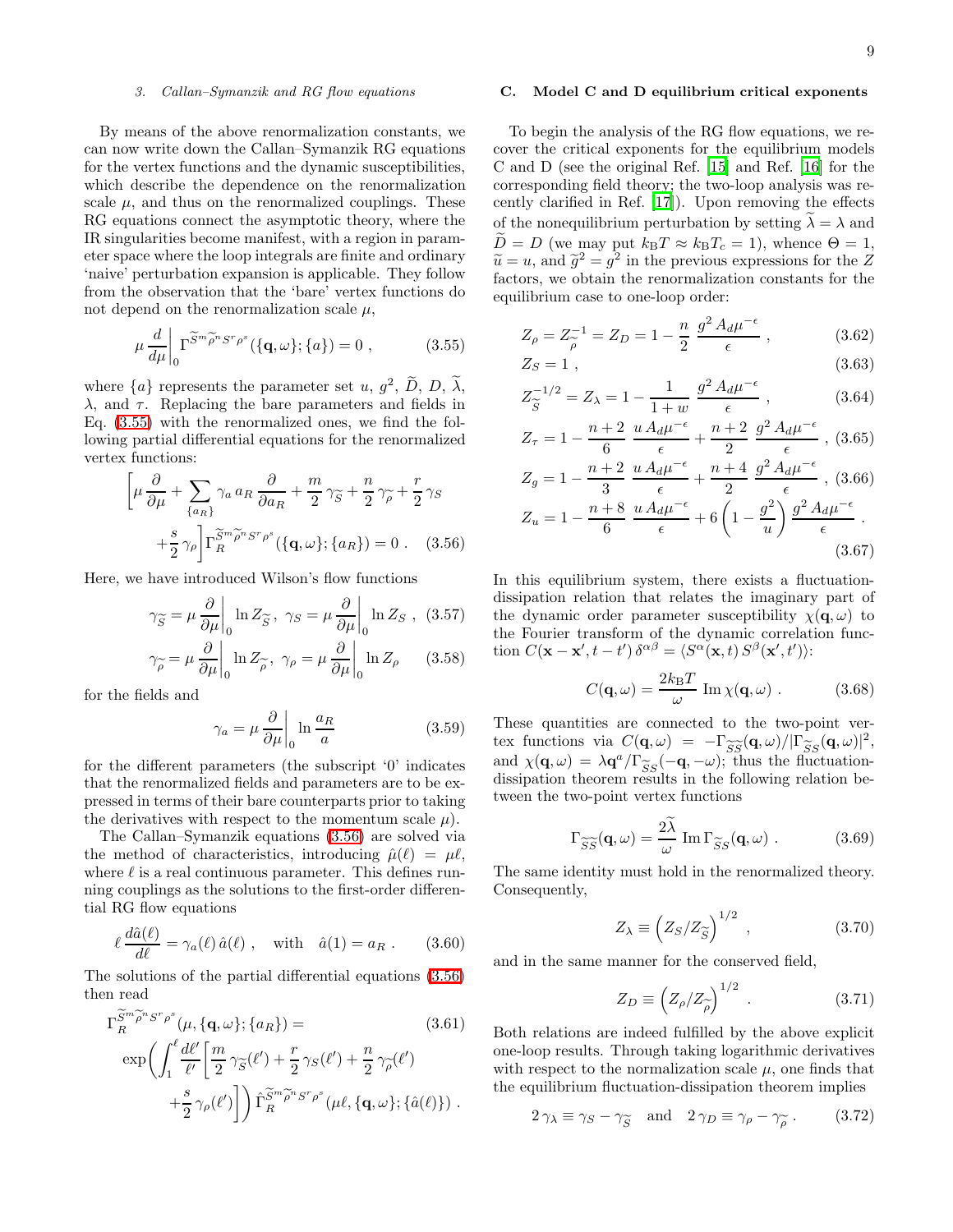<span id="page-9-0"></span>The explicit RG flow functions derived from the oneloop renormalization constants become

$$
\gamma_S = 0
$$
,  $\gamma_\lambda = -\frac{\gamma_{\widetilde{S}}}{2} = \frac{g_R^2}{1 + w_R}$ , (3.73)

$$
\gamma_{\rho} = -\gamma_{\widetilde{\rho}} = \gamma_D = \frac{n}{2} g_R^2 , \qquad (3.74)
$$

$$
\gamma_{\tau} = -2 + \frac{n+2}{6} \bar{u}_R . \qquad (3.75)
$$

In the result for the single nontrivial static RG flow func-tion [\(3.75\)](#page-9-0) to one-loop order,  $\bar{u}_R = u_R - 3 g_R^2$  represents the shifted coupling that also results from directly integrating out the scalar density  $\rho$ , see Sec. [II.](#page-2-2) Indeed, from Eqs.  $(3.66)$  and  $(3.67)$  we infer its Z factor

$$
Z_{\bar{u}} = 1 - \frac{n+8}{6} \frac{\bar{u} A_d \mu^{-\epsilon}}{\epsilon} , \qquad (3.76)
$$

<span id="page-9-1"></span>which along with Eq. [\(3.75\)](#page-9-0) is just the standard one-loop result for the  $O(n)$ -symmetric  $\phi^4$  theory. Note that for model D, taking  $w_R \to \infty$  in Eq. [\(3.73\)](#page-9-0) yields  $\gamma_{\lambda} = 0$ .

We are now in a position to study the scaling behavior in the vicinity of the various RG fixed points which are given by the zeros of the RG  $\beta$  functions

$$
\beta_a = \gamma_a a_R = \mu \frac{\partial}{\partial \mu} \bigg|_0 a_R \tag{3.77}
$$

<span id="page-9-3"></span>for the nonlinear couplings  $\bar{u}$  and  $g^2$  as well as the relaxation rate ratio w,  $\beta_w = w_R (\gamma_D - \gamma_\lambda)$ . By means of Eqs. [\(3.62\)](#page-8-2), [\(3.64\)](#page-8-2), [\(3.66\)](#page-8-2), and [\(3.76\)](#page-9-1), we find

$$
\beta_{\bar{u}} = \bar{u}_R \left[ -\epsilon + \frac{n+8}{6} \bar{u}_R \right], \qquad (3.78)
$$

$$
\beta_g = g_R^2 \left[ -\epsilon + \frac{n+2}{3} \bar{u}_R + \frac{n}{2} g_R^2 \right] , \quad (3.79)
$$

$$
\beta_w = w_R g_R^2 \left[ \frac{n}{2} - \frac{1}{1 + w_R} \right] \,. \tag{3.80}
$$

For model C, the flow function  $\beta_w$  yields three fixed points, provided  $g^{*2} > 0$ , namely  $w_0^* = 0$ ,  $w_C^* = (2/n) - 1$ (which is positive for  $0 < n < 2$ ), and  $w_D^* = \infty$ . Stability requires that

$$
\frac{\partial \beta_w}{\partial w_R} = g_R^2 \left[ \frac{n}{2} - \frac{1}{(1 + w_R)^2} \right] \tag{3.81}
$$

be positive at the fixed point. Consequently, for  $n = 1$ we find that  $w_C^* = 1$  is stable, whereas  $w_0^* = 0$  for  $n \ge 2$ . Recall that  $w_D^* = \infty$  corresponds to model D; this fixed point is unstable in model C for all values of  $n$ .

For the static coupling  $\bar{u}_R$  we find the following zeros of  $\beta_{\bar{u}}$ : the Gaussian fixed point  $u_0^* = 0$ , and the Heisenberg fixed point  $u_H^* = 6 \frac{\epsilon}{n+8}$ . Inserting these in turn into the flow function  $\beta_g$ , we obtain:  $g_0^*^2 = 0$  and  $g_1^*^2 = 2 \epsilon/n$ corresponding to  $u_0^* = 0$ ;  $g_0^{*2} = 0$  and  $g_C^{*2} = 2(4$ n)  $\epsilon/n$  (n+8) corresponding to  $u_H^*$ . The stability of these four fixed points in the  $(\bar{u}_R, g_R^2)$  plane depends on the

spatial dimension d and the number of order parameter  $components n.$  Checking for positivity of the eigenvalues of the stability matrix with the entries  $\partial \beta_{\bar{u}} / \partial \bar{u}_R = -\epsilon +$  $(n + 8) \bar{u}_R/3, \ \partial \beta_{\bar{u}}/\partial g_R^2 = 0, \ \partial \beta_g/\partial \bar{u}_R = (n + 2) g_R^2/3,$ and  $\partial \beta_g / \partial g_R^2 = -\epsilon + (n+2) \bar{u}_R / 3 + n g_R^2$  at these RG  $\beta$ function zeros, we find that for  $\epsilon > 0$   $(d < d_c = 4)$  the only stable fixed points to one-loop order are:  $[u_H^*, g_C^*^2]$ , stable for  $0 < n < 4$ , and  $[u_H^*, g_0^*^2]$ , stable for  $n \geq 4$ .

<span id="page-9-2"></span>The solutions of the RG equations [\(3.61\)](#page-8-3) yield for the order parameter susceptibility and correlation function in the vicinity of an IR-stable fixed point the scaling laws

$$
\chi(\tau, \mathbf{q}, \omega) = q^{-2 - \gamma_S^*} \hat{\chi}(\tau q^{\gamma_{\tau}^*}, \omega/q^{2 + a + \gamma_{\lambda}^*}), \quad (3.82)
$$
  

$$
C(\tau, \mathbf{q}, \omega) = q^{-4 - a - \gamma_{\lambda}^* - \gamma_S^*} \hat{C}(\tau q^{\gamma_{\tau}^*}, \omega/q^{2 + a + \gamma_{\lambda}^*}). \quad (3.83)
$$

Setting  $\omega = 0$  in Eq. [\(3.82\)](#page-9-2), we identify the static critical exponents

$$
\eta = -\gamma_S^* = 0 , \qquad (3.84)
$$

$$
\nu^{-1} = -\gamma_{\tau}^{*} = 2 - \frac{n+2}{n+8} \epsilon , \qquad (3.85)
$$

with their one-loop values computed at the Heisenberg fixed point  $u_H^*$ . The standard hyperscaling relation then gives for the critical exponent of the specific heat

$$
\alpha = 2 - d\nu = \frac{4 - n}{2(n + 8)} \epsilon . \tag{3.86}
$$

Therefore, we may rewrite

$$
g_C^{*^2} = \frac{4}{n} \ \alpha = \frac{2}{n} \ \frac{\alpha}{\nu} \tag{3.87}
$$

to this order in  $\epsilon = 4 - d$ . The dynamical critical exponents  $z_S$  and  $z_\rho$  that describe the divergence of the characteristic relaxation times for the order parameter and the conserved density, respectively, are given by

$$
z_S = 2 + a + \gamma_\lambda^*, \qquad (3.88)
$$

$$
z_{\rho} = 2 + \gamma_D^* \tag{3.89}
$$

For model C  $(a = 0)$  with nonconserved order parameter, we thus have three equilibrium scaling regimes [\[15,](#page-22-14) [16](#page-22-15), [17\]](#page-22-16): (a) In the first regime with  $n = 1$  (Ising symmetry), the stable critical one-loop fixed point is

$$
u_H^* = \frac{2\epsilon}{3}
$$
,  $g_C^*^2 = \frac{2\epsilon}{3}$ ,  $w_C^* = 1$ . (3.90)

This describes a strong scaling regime where the dynamic exponents for the order parameter and the conserved field are identical,

$$
z_S = z_\rho = 2 + \frac{\epsilon}{3} = 2 + \frac{\alpha}{\nu} . \tag{3.91}
$$

(b) In the second regime with  $2 \leq n \leq 4$ , the stable critical fixed point becomes

$$
u_H^* = \frac{6\,\epsilon}{n+8} \; , \quad g_C^{*2} = \frac{2\,(4-n)\,\epsilon}{n\,(n+8)} \; , \quad w_0^* = 0 \; , \quad (3.92)
$$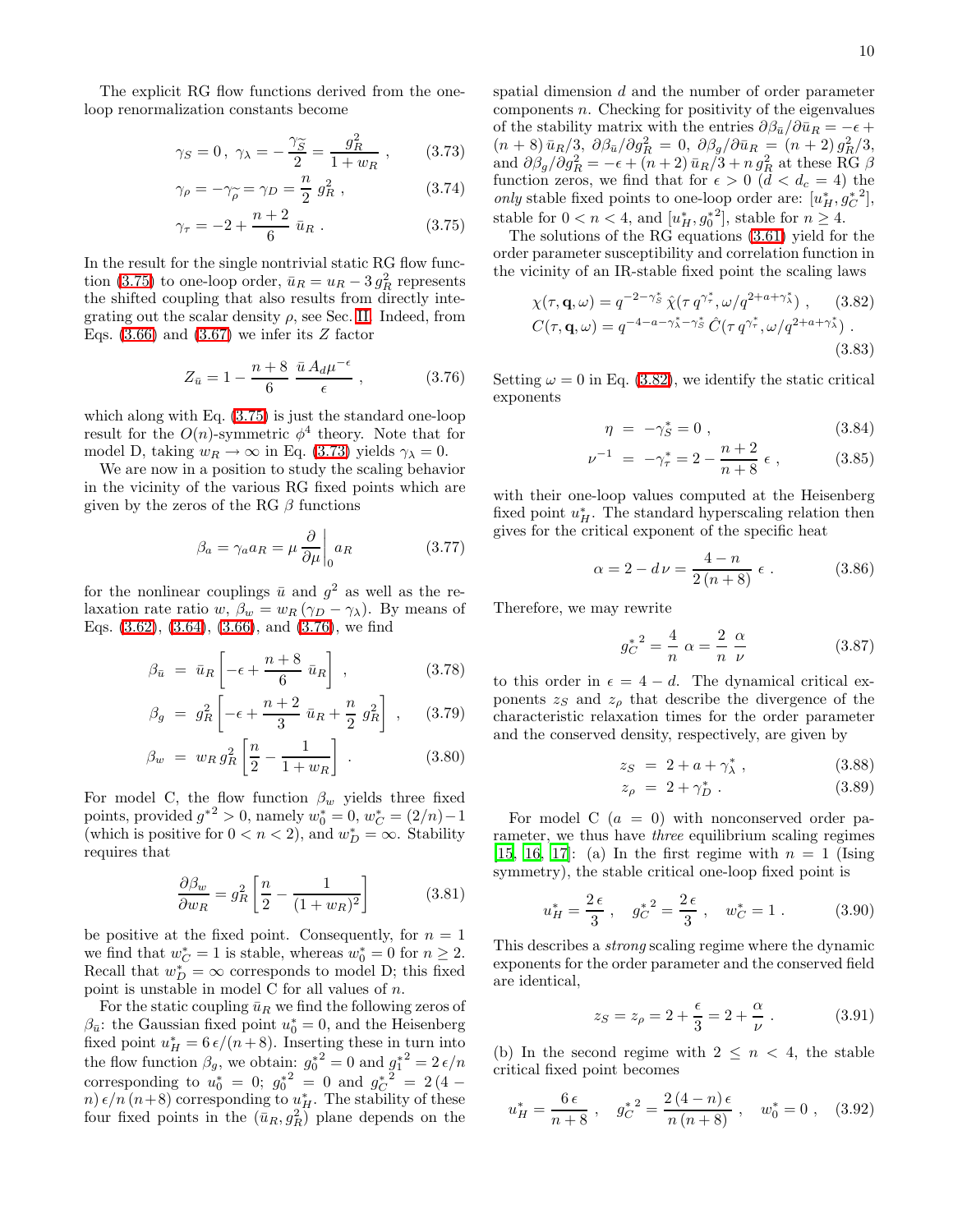leading to weak dynamic scaling with

$$
z_S = 2 + \frac{2(4-n)\epsilon}{n(n+8)} = 2 + \frac{2}{n} \frac{\alpha}{\nu} \le z_\rho = 2 + \frac{\alpha}{\nu} .
$$
 (3.93)

<span id="page-10-2"></span>(c) Lastly, for  $n \geq 4$ ,

$$
u_H^* = \frac{6\,\epsilon}{n+8} \; , \quad g_0^{*2} = 0 \; , \quad w_0^* = 0 \; , \tag{3.94}
$$

and consequently  $z_S = z_\rho = 2$  take on their mean-field values to one-loop order. More generally, for  $\alpha < 0$  the order parameter and conserved energy density dynamics decouple at criticality, which implies purely model A dynamics for the order parameter, and uncritical diffusive relaxation for the conserved mode, i.e.,

$$
z_S = 2 + c\eta \;, \quad z_\rho \equiv 2 \;, \tag{3.95}
$$

with  $c = 6 \ln \frac{4}{3} - 1 + O(\epsilon)$ .

For model D, the conserved order parameter  $(a = 2)$ always relaxes much slower than the also conserved, but noncritical energy density near the phase transition, and consequently  $w \to \infty$ . Notice that the identity  $Z_{\lambda} \equiv Z_{S}$ implies  $\gamma_{\lambda} \equiv \gamma_{S}$ , and hence the model B scaling relation  $z_S \equiv 4-\eta$  holds. We now have only two different regimes, with the conserved field either influenced by the critical variable, or not. For  $n < 4 \ (\alpha > 0)$ 

$$
u_H^* = \frac{6\,\epsilon}{n+8} \; , \; g_C^{*2} = \frac{2\,(4-n)\,\epsilon}{n\,(n+8)} \; , \; w_D^* = \infty \; , \quad (3.96)
$$

whence

$$
z_S \equiv 4 - \eta \ , \quad z_\rho = 2 + \frac{\alpha}{\nu} \ , \tag{3.97}
$$

whereas for  $n \geq 4 \ (\alpha \leq 0)$ 

$$
u_H^* = \frac{6\,\epsilon}{n+8} \; , \quad g_0^{*2} = 0 \; , \quad w_D^* = \infty \; , \tag{3.98}
$$

with the decoupled model B dynamics described by

$$
z_S \equiv 4 - \eta \;, \quad z_\rho \equiv 2 \; . \tag{3.99}
$$

## <span id="page-10-0"></span>D. Isotropic detailed balance violation in model D

We start with a particularly simple case of our various nonequilibrium systems, namely that of model D subject to isotropic detailed balance violation. Previously, we saw upon integrating out the conserved field from the dynamic action and taking the asymptotic limit of the ratio of relaxation times, i.e.,  $w = D/\lambda \rightarrow \infty$ , that the nonequilibrium parameter  $\Theta$  drops out of the field theory entirely. This is also explicitly seen in the perturbation expansions for the vertex functions. For example, consider the two point function

$$
\Gamma_{\widetilde{S}S}(\mathbf{q},0) = \lambda \mathbf{q}^2 \bigg[ r + \frac{n+2}{6} \left( \widetilde{u} - 3 \widetilde{g}^2 \right) \int_p \frac{1}{r + \mathbf{p}^2} + \mathbf{q}^2
$$
  
 
$$
+ \widetilde{g}^2 (1 - \Theta) \int_p \frac{(\frac{\mathbf{q}}{2} + \mathbf{p})^2}{(\frac{\mathbf{q}}{2} + \mathbf{p})^2 \left[ r + (\frac{\mathbf{q}}{2} + \mathbf{p})^2 \right] + w \left( \frac{\mathbf{q}}{2} - \mathbf{p} \right)^2} \bigg],
$$

c.f. Eq. [\(A1\)](#page-20-1) in appendix [A.](#page-20-0) We see that the second term which involves  $\Theta$  vanishes in the limit  $w \to \infty$ . This is generally true of all the other vertex functions also. Therefore, all the effects of the nonequilibrium perturbation are eliminated. Consequently, the renormalization factors then become identical to those of the pure equilibrium model  $(3.62)$ – $(3.67)$ , with however, the rescaled nonlinear couplings  $u \to \tilde{u}$  and  $g^2 \to \tilde{g}^2$ . Therefore, the critical fixed points and exponents are also accordingly identical to those of the equilibrium model D. This leads us to the distinct statement that a conserved order parameter subject to an *isotropic* nonequilibrium perturbation does not display any novel dynamic critical behavior even when quadratically coupled to a conserved scalar density. We shall, however, see in Sec. [IV C](#page-16-0) that when model D is subject to an anisotropic 'dynamical' noise, drastic effects may emerge in this system.

# <span id="page-10-3"></span>E. Isotropic detailed balance violation in model C

### *1. Renormalization and one-loop RG flow functions*

For model C  $(a = 0)$ ,  $w < \infty$  at the stable equilibrium fixed points, so the nonequilibrium parameter Θ does not disappear from the asymptotic theory. As mentioned before, a simple rescaling of the fields and coupling constants allows setting the relaxation rate and noise strength of the order parameter equal,  $\lambda = \lambda$  (with  $k_{\text{B}}T_S = 1$  here), whence  $\Theta = D/D$ . With  $Z_{\widetilde{\lambda}} = Z_{\lambda}$ , the ratio of Eqs. (3.44) and (3.49) gives  $Z_{\widetilde{\lambda}}$  and subsequently ratio of Eqs. [\(3.44\)](#page-7-6) and [\(3.49\)](#page-7-7) gives  $Z_{\widetilde{S}}$ , and subsequently<br>by means of Eqs. (3.37) (3.50)–(3.54) we arrive at by means of Eqs.  $(3.37), (3.50)$  $(3.37), (3.50)$ – $(3.54)$  we arrive at

$$
Z_{\rho} = 1 - \tilde{g}^{2} \left[ \frac{n}{2} - \frac{2(1 - \Theta) w}{(1 + w)^{2}} \right] \frac{A_{d} \mu^{-\epsilon}}{\epsilon} , \qquad (3.100)
$$

$$
Z_S = 1 + \tilde{g}^2 \frac{(1 - \Theta) w^2}{(1 + w)^3} \frac{A_d \mu^{-\epsilon}}{\epsilon} , \qquad (3.101)
$$

$$
Z_{\widetilde{S}} = 1 + \frac{\widetilde{g}^2}{1+w}
$$
\n
$$
\times \left[2 - (1 - \Theta) \left(1 + \frac{1}{(1+w)^2}\right)\right] \frac{A_d \mu^{-\epsilon}}{\epsilon},
$$
\n(3.102)

$$
Z_g = 1 - \frac{n+2}{3} \tilde{u} \frac{A_d \mu^{-\epsilon}}{\epsilon}
$$
 (3.103)

$$
+\tilde{g}^{2}\left[\frac{n+4}{2} - \frac{2(1-\Theta)}{1+w}\left(1 - \frac{w}{(1+w)^{2}}\right)\right]\frac{A_{d}\mu^{-\epsilon}}{\epsilon},
$$
  
\n
$$
Z_{u} = 1 - \frac{n+8}{6}\tilde{u}\frac{A_{d}\mu^{-\epsilon}}{\epsilon} - \frac{6\tilde{g}^{4}}{\tilde{u}}\left[1 - \frac{1-\Theta}{1+w}\right]\frac{A_{d}\mu^{-\epsilon}}{\epsilon}
$$
  
\n
$$
+\tilde{g}^{2}\left[6 - \frac{2(1-\Theta)}{1+w}\left(2 + \frac{1}{1+w}\right)\right]\frac{A_{d}\mu^{-\epsilon}}{\epsilon},
$$
 (3.104)

supplementing [\(3.38\)](#page-7-0), [\(3.40\)](#page-7-2), [\(3.42\)](#page-7-5), [\(3.48\)](#page-7-7), and [\(3.49\)](#page-7-7).

<span id="page-10-1"></span>From those renormalization constants, we infer the RG flow functions

$$
\gamma_S = -\tilde{g}_R^2 \frac{(1 - \Theta_R) w_R^2}{(1 + w_R)^3} \,, \tag{3.105}
$$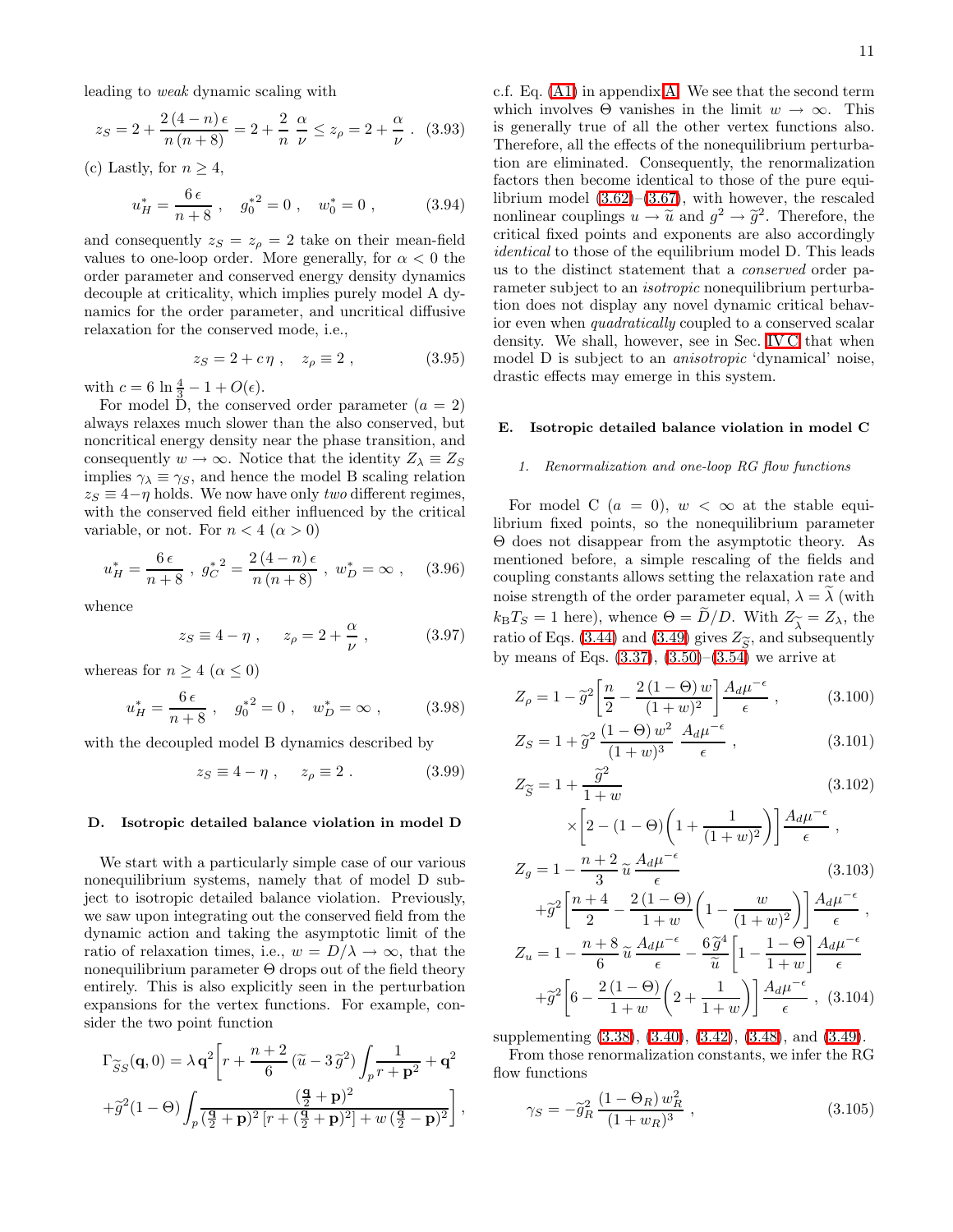$$
\gamma_{\widetilde{S}} = -\frac{\widetilde{g}_R^2}{1 + w_R} \left[ 1 + \Theta_R - \frac{1 - \Theta_R}{(1 + w_R)^2} \right],\qquad(3.106)
$$

$$
\gamma_{\lambda} = \gamma_{\widetilde{\lambda}} = \frac{\widetilde{g}_R^2}{1 + w_R} \left[ 1 - \frac{1 - \Theta_R}{(1 + w_R)^2} \right],\tag{3.107}
$$

$$
\gamma_{\rho} = -\gamma_{\widetilde{\rho}} = \gamma_{\widetilde{D}} = \widetilde{g}_R^2 \left[ \frac{n}{2} - \frac{2(1 - \Theta_R) w_R}{(1 + w_R)^2} \right], (3.108)
$$

$$
\gamma_D = \frac{n}{2} \; \tilde{g}_R^2 \; , \tag{3.109}
$$

$$
\gamma_{\tau} = -2 + \frac{n+2}{6} \tilde{u}_R - \tilde{g}_R^2 \left[ \frac{n+2}{2} - \frac{1-\Theta_R}{(1+w_R)^3} \right],
$$
\n(3.110)

<span id="page-11-0"></span>and the four coupled RG  $\beta$  functions

$$
\beta_{\widetilde{u}} = 6 \widetilde{g}_R^4 \left[ 1 - \frac{1 - \Theta_R}{1 + w_R} \right] + \widetilde{u}_R \left( -\epsilon + \frac{n + 8}{6} \widetilde{u}_R \right)
$$

$$
-2 \widetilde{g}_R^2 \left[ 3 - \frac{1 - \Theta_R}{1 + w_R} \left( 2 + \frac{1}{1 + w_R} \right) \right] \right), \quad (3.111)
$$

$$
\beta_{\widetilde{g}} = \widetilde{g}_R^2 \left( -\epsilon + \frac{n+2}{3} \widetilde{u}_R \right) \tag{3.112}
$$

$$
-2\tilde{g}_R^2 \left[ \frac{n+4}{4} - \frac{1-\Theta_R}{1+w_R} \left( 1 - \frac{w_R}{(1+w_R)^2} \right) \right],
$$
  
\n
$$
\beta_w = w_R \tilde{g}_R^2 \left[ \frac{n}{2} - \frac{1}{1+w_R} + \frac{1-\Theta_R}{(1+w_R)^3} \right], \quad (3.113)
$$
  
\n
$$
\beta_\Theta = \Theta_R \left( \gamma_{\widetilde{D}} - \gamma_D \right) = -2\tilde{g}_R^2 \frac{w_R \Theta_R (1-\Theta_R)}{(1+w_R)^2}.
$$
  
\n(3.114)

### *2. RG fixed points and their stability*

For  $w_R \tilde{g}_R^2 > 0$ , Eq. [\(3.114\)](#page-11-0) yields three RG fixed points for the nonequilibrium parameter  $\Theta$ , namely  $\Theta_0^* = 0$ ,  $\Theta_{\text{eq}}^* = 1$ , and  $\Theta_{\infty}^* = \infty$ . But from

$$
\frac{\partial \beta_{\Theta}}{\partial \Theta_R} = -2 \tilde{g}_R^2 \frac{w_R (1 - 2 \Theta_R)}{(1 + w_R)^2}
$$
(3.115)

we infer that only the *equilibrium* fixed point  $\Theta_{\text{eq}}^* = 1$  is stable. This implies that detailed balance is effectively restored at the phase transition in this situation, and the asymptotic critical behavior is that of the equilibrium model C with the exponents given in Sec. [III C.](#page-8-4) It is however instructive to investigate the possible existence of genuine nonequilibrium fixed points, as they might influence the scaling behavior in transient crossover regimes.

<span id="page-11-1"></span>We begin with  $\Theta_0^* = 0$ . The RG  $\beta$  function for the time scale ratio  $w_R$  at  $\Theta_R = 0$  reads

$$
\beta_w = w_R \tilde{g}_R^2 \left[ \frac{n}{2} - \frac{w_R (2 + w_R)}{(1 + w_R)^3} \right],
$$
 (3.116)

with the derivative

$$
\frac{\partial \beta_w}{\partial w_R} = \tilde{g}_R^2 \left[ \frac{n}{2} - \frac{w_R (4 + w_R)}{(1 + w_R)^4} \right].
$$
 (3.117)

Since the maximum value of the second term in the brack-ets of Eq. [\(3.116\)](#page-11-1) at  $w_R = \sqrt{3} - 1$  is  $\approx 0.385 < n/2$  for any  $n \geq 1$ , the only fixed points are  $w_0^* = 0$  and  $w_D^* = \infty$ , of which the former is stable. At  $\Theta_0^* = 0 = w_0^*$ , we find

$$
\gamma_S^* = \gamma_{\widetilde{S}}^* = \gamma_\lambda^* = \gamma_{\widetilde{\lambda}}^* = 0 , \qquad (3.118)
$$

$$
\gamma_{\rho}^{*} = -\gamma_{\rho}^{*} = \gamma_{D}^{*} = \gamma_{\widetilde{D}}^{*} = \frac{n}{2} \widetilde{g}^{*2} , \qquad (3.119)
$$

$$
\gamma_{\tau}^{*} = -2 + \frac{n+2}{6} \ \widetilde{u}^{*} - \frac{n}{2} \ \widetilde{g}^{*2} \ , \qquad (3.120)
$$

<span id="page-11-2"></span>with  $\widetilde{u}^*$  and  $\widetilde{g}^{*2}$  denoting the zeros of

$$
\beta_{\widetilde{u}} = \widetilde{u}_R \left[ -\epsilon + \frac{n+8}{6} \widetilde{u}_R \right], \qquad (3.121)
$$

$$
\beta_{\widetilde{g}} = \widetilde{g}_R^2 \left[ -\epsilon + \frac{n+2}{3} \widetilde{u}_R - \frac{n}{2} \widetilde{g}_R^2 \right]. \quad (3.122)
$$

Note the striking similarity with the equilibrium  $\beta$  functions [\(3.78\)](#page-9-3) and [\(3.79\)](#page-9-3), yet with the crucial sign change in Eq. [\(3.122\)](#page-11-2), and the fact that the anomalous dimensions at the fixed point satisfy the relations [\(3.72\)](#page-8-5) that would be imposed by a fluctuation-dissipation theorem. Upon inserting the stable (for  $\epsilon > 0$ ) Heisenberg fixed point  $u_H^* = 6 \frac{\epsilon}{n+8}$ , we arrive at

$$
\beta_{\widetilde{g}} = \widetilde{g}_R^2 \left[ \frac{n-4}{n+8} \epsilon - \frac{n}{2} \; \widetilde{g}_R^2 \right] \,, \tag{3.123}
$$

which demonstrates that the regimes as function of  $n$ for the existence of a nontrivial fixed point  $\tilde{g}_c^{*2}$  become<br>invested as separated to the equilibrium example. inverted as compared to the equilibrium case:  $\tilde{g}_C^*^2 = 2(\alpha - 4) \epsilon / \alpha (\alpha + 8) > 0$  only for  $\alpha > 4$  by is closely  $2(n-4)\epsilon/n(n+8) > 0$  only for  $n > 4$ , but is clearly unstable. The stable RG fixed point is thus characterized by vanishing coupling  $\tilde{g}_0^*{}^2 = 0$  to the conserved field, which again implies decoupled model A dynamic critical behavior, with  $\eta = 0$ ,  $\nu^{-1} = 2 - (n+2) \epsilon/(n+8)$ , and  $z_S = 2$  to one-loop order, and purely diffusive  $z_\rho \equiv 2$ . For  $n < 4$ , on the other hand,  $\tilde{g}_0^{\ast 2} = 0$  becomes unstable.

Next, for  $\Theta_{\infty}^* = \infty$ , the effective dynamic coupling in Eqs.  $(3.111)–(3.113)$  $(3.111)–(3.113)$  becomes

$$
\bar{g}_R^2 = \Theta_R \,\tilde{g}_R^2 \,. \tag{3.124}
$$

Thus  $\gamma_D^* = 0$  and

$$
\beta_w = -\frac{w_R \bar{g}_R^2}{(1 + w_R)^3} \,, \tag{3.125}
$$

whence we see that  $w_D^* = \infty$  is stable, which immediately implies that  $\gamma_S^* = \gamma_{\widetilde{S}}^* = 0 = \gamma_{\lambda}^* = \gamma_{\widetilde{S}}^*$ , and  $\gamma_{\rho}^* = \gamma_{\widetilde{\rho}}^* = 0 =$  $\gamma_{\tilde{D}}^*$  as well. Since  $\gamma_{\tau}^*$  in Eq. [\(3.110\)](#page-10-1) too reduces to the  $\frac{1}{1}$  ( $\frac{1}{2}$ )<br>standard static expression, see Eq. [\(3.75\)](#page-9-0), this fixed point describes mere model A critical scaling, independent of the values of  $\tilde{u}^*$  and  $\bar{g}^{*2}$ . In fact,

$$
\beta_{\bar{g}} = \bar{g}_R^2 \left[ -\epsilon + \frac{n+2}{3} \; \tilde{u}_R \right] \tag{3.126}
$$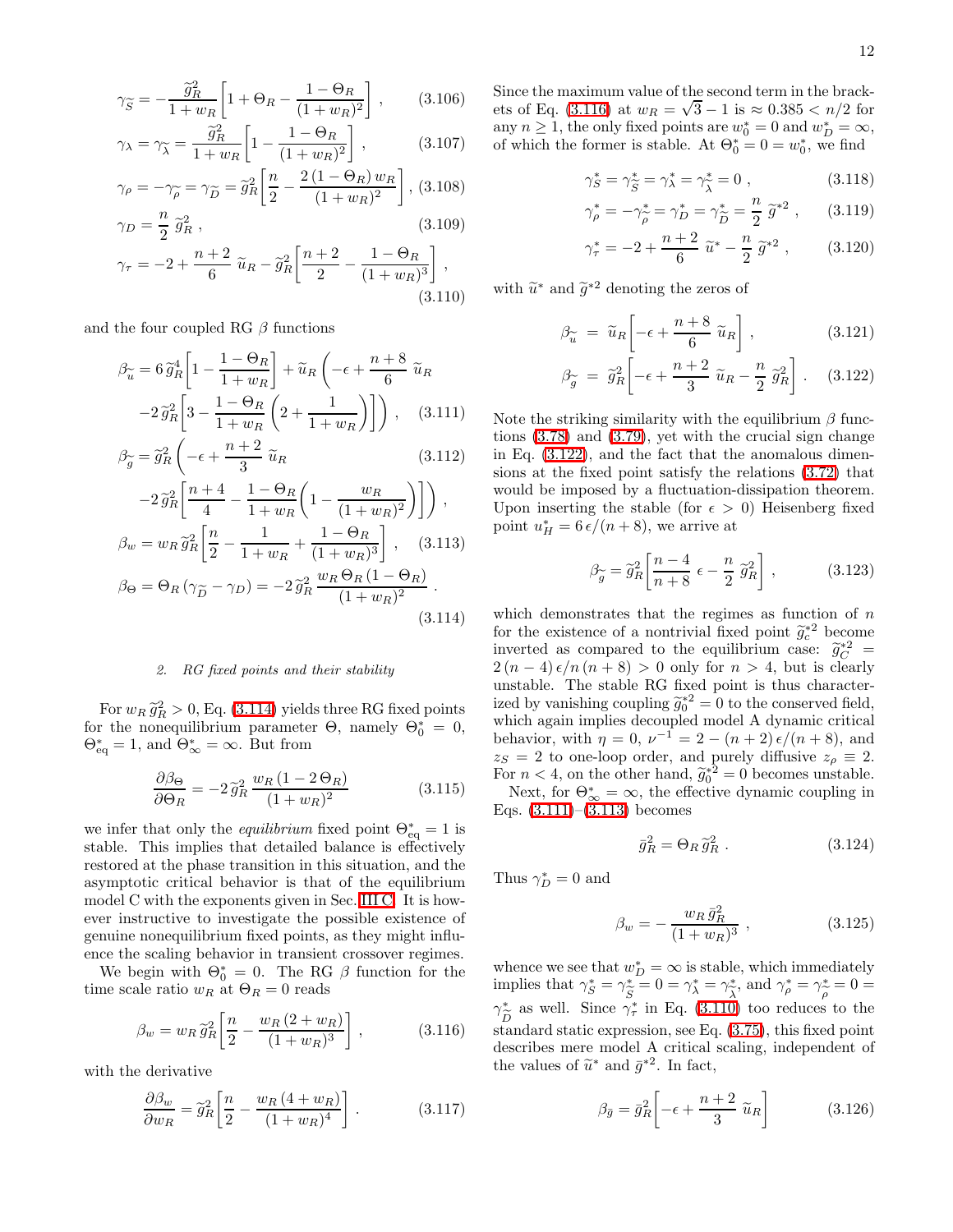in addition to Eq. [\(3.121\)](#page-11-2), which only allows for the standard decoupled model A Heisenberg fixed point  $u_H^* =$  $6 \epsilon/(n+8)$ ,  $\bar{g}_0^{\ast 2} = 0$  if  $n \ge 4$ . As for  $\Theta_0^{\ast} = 0$ , there exists no finite nonequilibrium fixed point for  $n < 4$ .

At the unstable fixed point  $\Theta_{\infty}^* = \infty$ ,  $w_0^* = 0$ ,

$$
\gamma_{\mathcal{S}}^* = 0 \,, \ \gamma_{\lambda}^* = \gamma_{\widetilde{\lambda}}^* = -\frac{\gamma_{\widetilde{\mathcal{S}}}^*}{2} = \bar{g}^{*2} \,, \qquad (3.127)
$$

$$
\gamma_{\rho}^{*} = -\gamma_{\widetilde{\rho}}^{*} = \gamma_{\widetilde{D}}^{*} = \gamma_{D}^{*} = 0 , \qquad (3.128)
$$

$$
\gamma_{\tau}^{*} = -2 + \frac{n+2}{6} \tilde{u}^{*} - \bar{g}^{*2} , \qquad (3.129)
$$

$$
\beta_{\widetilde{u}} = \widetilde{u}_R \left[ -\epsilon + \frac{n+8}{6} \ \widetilde{u}_R - 6 \ \bar{g}_R^2 \right], \quad (3.130)
$$

$$
\beta_{\bar{g}} = \bar{g}_R^2 \left[ -\epsilon + \frac{n+2}{3} \ \tilde{u}_R - 2 \bar{g}_R^2 \right]. \tag{3.131}
$$

Again, the equilibrium relations [\(3.72\)](#page-8-5) are satisfied. As to be expected, the decoupled model A fixed point  $u_H^* =$  $6 \epsilon/(n+8)$ ,  $\bar{g}_0^*{}^2 = 0$  is stable for  $n \geq 4$  in the  $(\tilde{u}_R, \tilde{g}_R^2)$ subset of parameter space, whereas for  $n < 4$  a novel fixed point  $u_{\infty}^* = 12 \frac{\epsilon}{(5n+4)}$ ,  $\bar{g}_{\infty}^{*2} = (4-n) \frac{\epsilon}{2}(5n+4)$ emerges, with unusual scaling exponents  $\eta = 0$ ,  $\nu^{-1} =$  $2-3(n+4) \epsilon/2 (5n+4), z_S = 2+(4-n) \epsilon/2 (5n+4),$  and  $z<sub>o</sub> = 2$  (all to one-loop order). But recall that this fixed point is unstable both in the  $w_R$  and the  $\Theta_R$  directions.

This leaves us with the case  $w_0^* = 0$ , which according to Eq. [\(3.114\)](#page-11-0) allows any value for the nonequilibrium parameter  $\Theta_R$ . Yet since

$$
\frac{\partial \beta_w}{\partial w_R} = \tilde{g}_R^2 \left( \frac{n}{2} - \Theta_R \right) \tag{3.132}
$$

at  $w_0^* = 0$ , stability requires  $\Theta_R \le n/2$ . Quite generally, as in equilibrium, the model A fixed point [\(3.94\)](#page-10-2) with decoupled diffusive relaxation for the conserved scalar density is stable for  $n \geq 4$ , with arbitrary  $\Theta_R \leq n/2$ , but unstable for  $n < 4$ . The corresponding anomalous dimensions become

$$
\gamma_S^* = 0 \,, \ \gamma_\lambda^* = \gamma_{\widetilde{\lambda}}^* = -\frac{\gamma_{\widetilde{S}}^*}{2} = \widetilde{g}^{*2} \,\Theta_R \,, \quad (3.133)
$$

$$
\gamma_{\rho}^{*} = -\gamma_{\rho}^{*} = \gamma_{D}^{*} = \gamma_{\widetilde{D}}^{*} = \frac{n}{2} \widetilde{g}^{*2} , \qquad (3.134)
$$

$$
\gamma_\tau^* = -2 + \frac{n+2}{6}\ \widetilde u^* - \widetilde g^{*2}\bigg(\frac{n}{2} + \Theta_R\bigg)\,.\,(3.135)
$$

Remarkably, the equilibrium relations [\(3.72\)](#page-8-5) hold once again at any such fixed point. Inserting  $w_0^* = 0$  into Eqs.  $(3.112)$  and  $(3.111)$  and searching for nontrivial zeros leads to a quadratic equation, which is solved by

<span id="page-12-0"></span>
$$
\widetilde{g}_R^2 = \frac{\epsilon}{4A} \left[ -3 n (1 - 2 \Theta_R) \right.
$$
  
\n
$$
\pm \sqrt{9 n^2 (1 - 2 \Theta_R)^2 + 4 (n - 4) A} \right],
$$
  
\nand 
$$
\widetilde{u}_R = \frac{3 \epsilon}{n + 2} \left[ 1 + \frac{2 \widetilde{g}_R^2}{\epsilon} \left( \frac{n}{4} + \Theta_R \right) \right], \quad (3.136)
$$
  
\nwith 
$$
A = \frac{n^2 (n + 8)}{16} + (5n + 4) \Theta_R (1 - \Theta_R).
$$



<span id="page-12-1"></span>FIG. 1: The nontrivial fixed points  $g^2 = \tilde{g}_R^2/\epsilon$  and  $u = \tilde{u}_R/\epsilon$ [Eq. [\(3.136\)](#page-12-0)] as functions of  $\Theta_R \le n/2$  for  $n = 2$  (0.94  $\le$  $\Theta_R \leq 1$ ) and  $n = 3$  (0.84  $\leq \Theta_R \leq 1.5$ ).

With appropriate sign choices, this reduces to the special cases with  $\Theta^* = 0, 1,$  and  $\infty$  already explored above; e.g., for  $\Theta_{\text{eq}}^{*} = 1$ , one finds  $g_C^{*2} = 2(4-n) \epsilon/n (n+8)$  and  $\tilde{u}^{*} = 2(n+8) \epsilon/n (n+8)$  $24 \epsilon/n (n+8)$ , i.e.,  $\bar{u}^* = \tilde{u}^* - 3 g_C^{*2} = u_H^* = 6 \epsilon/(n+8)$ .<br>Vet as depicted in Fig. 1, Fe (2.126) permits an on Yet, as depicted in Fig. [1,](#page-12-1) Eq. [\(3.136\)](#page-12-0) permits an entire interval of nontrivial fixed point solutions, namely for  $0.94 \leq \Theta_R \leq 1$  for  $n = 2$ , and  $0.84 \leq \Theta_R \leq 1.5$ for  $n = 3$ . Apparently therefore, there exists a *line* of fixed points that describes slight perturbations from equilibrium for two- and three-component order parameters. Whereas the ensuing anomalous dimensions satisfy the equilibrium constraints [\(3.72\)](#page-8-5), the critical exponents individually differ from their equilibrium model C values, and vary continuously as functions of the nonequilibrium parameter  $\Theta_R$ , as shown in Fig. [2.](#page-12-2) We cannot exclude, however, that this unusual feature might merely consti-



<span id="page-12-2"></span>FIG. 2: Critical exponents  $\nu$ ,  $z_s$ , and  $z_\rho$  for the isotropic nonequilibrium model C with  $n = 2$  (0.94  $\leq \Theta_R \leq 1$ ) and  $n = 3$  (0.84  $\leq \Theta_R \leq 1.5$ ) in the weak dynamic scaling regime with  $(w_0^* = 0)$  as functions of  $\Theta_R \leq n/2$ .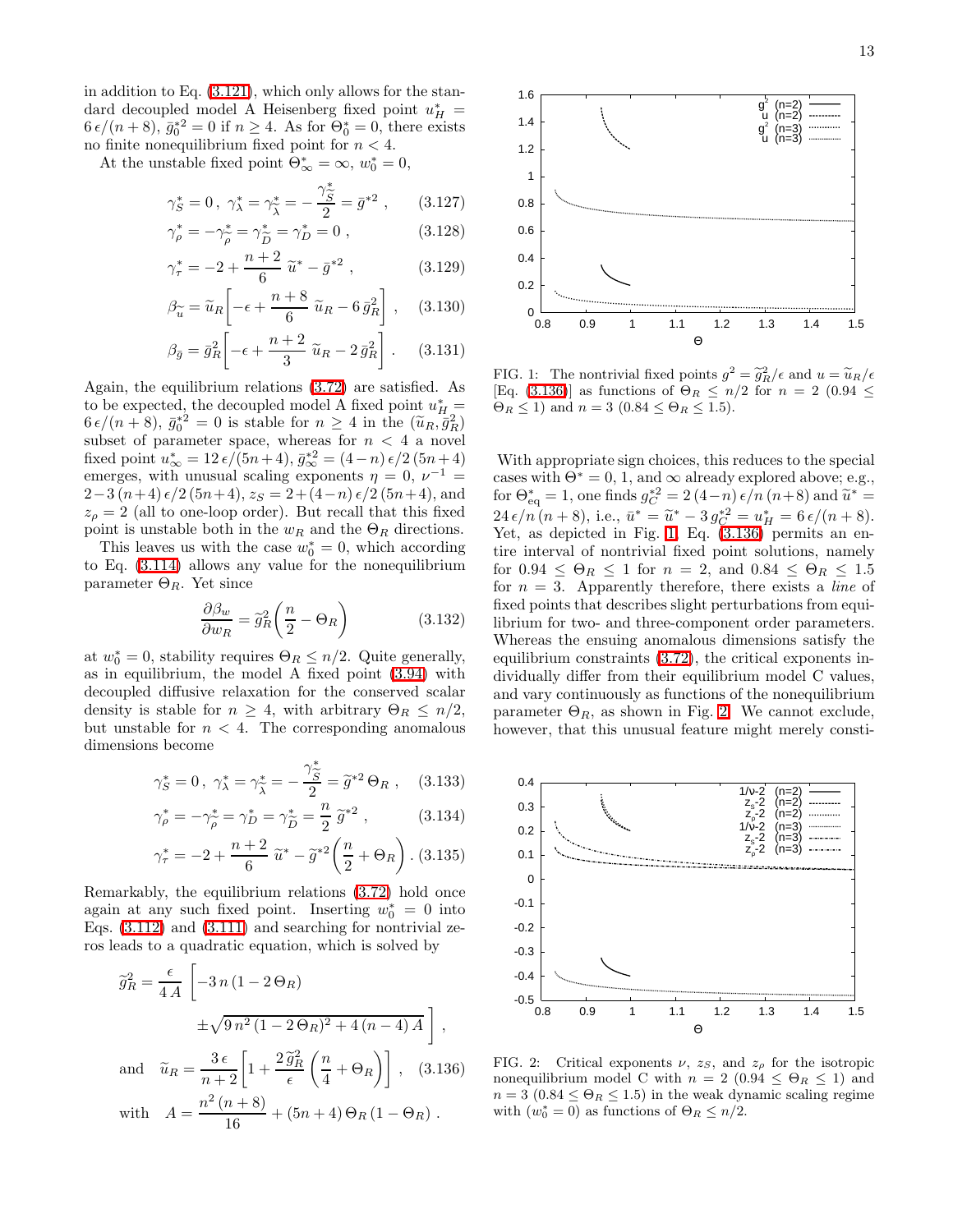tute an artifact of the one-loop approximation.

In summary, for the case of isotropic detailed balance violation in model C with a scalar order parameter  $(n = 1)$ , no stable genuine nonequilibrium fixed points are found. The RG flow then takes the system to the equilibrium model C fixed point with strong dynamic scaling  $z_S = z_\rho = 2 + \alpha/\nu$  ( $w_C^* = 1$ ), and the standard scaling exponents as given in Sec. [III C.](#page-8-4) However, for model C with two- or three-component order parameter, in equilibrium governed by weak dynamic scaling  $(z_S \leq z_\rho, w_0^* = 0)$ , at least to one-loop order lines of nonequilibrium model C fixed points are found that include the equilibrium fixed points, yet allow for continuously varying static and dynamic critical exponents. For  $n \geq 4$ , the conserved scalar density effectively decouples from the order parameter, which then follows model A dynamic critical behavior. The effective noise temperature ratio Θ naturally plays no role in this decoupled scenario.

# <span id="page-13-0"></span>IV. ANISOTROPIC VIOLATION OF DETAILED BALANCE IN MODELS C AND D

A spatially anisotropic nonequilibrium perturbation is applied to models C and D by dividing our d-dimensional space into two sectors of dimensionality  $d_{\parallel}$  and  $d_{\perp}$  (with  $d_{\parallel} + d_{\perp} = d$ , and assigning to them different noise strenghts  $D_{\parallel}$  and  $D_{\perp}$ , respectively, for the conserved energy density:  $\ddot{D}\nabla^2 \rightarrow \ddot{D}_{\parallel} \nabla_{\parallel}^2 + \ddot{D}_{\perp} \nabla_{\perp}^2$ , whence Eq. [\(2.8\)](#page-3-1) is replaced with

$$
\langle \eta(\mathbf{x},t) \eta(\mathbf{x}',t') \rangle =
$$
\n
$$
-2 \left( \widetilde{D}_{\parallel} \nabla_{\parallel}^2 + \widetilde{D}_{\perp} \nabla_{\perp}^2 \right) \delta(\mathbf{x} - \mathbf{x}') \delta(t - t').
$$
\n(4.1)

<span id="page-13-1"></span>The conserved field noise in the two sectors can thus be thought of as being coupled to thermal reservoirs with different effective temperatures  $T_{\parallel}$  and  $T_{\perp}$ , whence we obtain two distinct nonequilibrium parameters  $\Theta_{\parallel/\perp}$  =  $D_{\parallel/\perp} \lambda/D \lambda$ . Correspondingly, a new degree of freedom enters the problem in the form of

$$
\sigma = \Theta_{\parallel}/\Theta_{\perp} \,, \tag{4.2}
$$

the ratio of the temperatures of the heat baths coupled to the conserved density in the two spatial sectors, each measured with respect to the order parameter (critical) temperature. An anisotropic perturbation clearly requires that  $\sigma \neq 1$ . We may choose the label assignments such that  $\Theta_{\parallel} \leq \Theta_{\perp}$ , i.e.,  $0 \leq \sigma \leq 1$ . In general, we must allow for the anisotropic noise in Eq. [\(4.1\)](#page-13-1) to induce further splittings in the renormalized parameters  $D_R$ ,  $\lambda_R$ , and  $\lambda_R$  as well (see Ref. [\[10\]](#page-22-9)). For model D, we may in addition impose anisotropic strengths in the conserved order parameter noise,

$$
\langle \zeta^{\alpha}(\mathbf{x},t) \, \zeta^{\beta}(\mathbf{x}',t') \rangle =
$$
\n
$$
-2 \left( \widetilde{\lambda}_{\parallel} \, \nabla_{\parallel}^{2} + \widetilde{\lambda}_{\perp} \, \nabla_{\perp}^{2} \right) \delta(\mathbf{x}-\mathbf{x}') \, \delta(t-t') \, \delta^{\alpha\beta} \ ,
$$
\n(4.3)

<span id="page-13-4"></span>whereupon  $\Theta_{\parallel/\perp} = D_{\parallel/\perp} \lambda/D \lambda_{\parallel/\perp}$ .

# A. The anisotropic nonequilibrium model C

#### *1. Renormalization to one-loop order*

For model C  $(a = 0)$ , we merely need to replace  $\bar{D}\mathbf{q}^2 \to \bar{D}_{\parallel} \mathbf{q}_{\parallel}^2 + \bar{D}_{\perp} \mathbf{q}_{\perp}^2$ . Therefore, the only modifications to the previous perturbation expansions occur in those diagrams which contain an internal conserved field propagator  $G^0$  $\frac{0}{\widetilde{\rho}\rho}(\mathbf{q},\omega)$ . Eqs. [\(3.38\)](#page-7-0) and [\(3.41\)](#page-7-4) still hold, which implies

$$
Z_{\rho} = Z_{\widetilde{\rho}}^{-1} = Z_{\widetilde{D}_{\parallel/\perp}} \tag{4.4}
$$

<span id="page-13-3"></span><span id="page-13-2"></span>to all orders in perturbation theory. Removing the logarithmic divergence in  $\Gamma_{\widetilde{\rho}\rho}(\mathbf{q},0)$  gives to first order

$$
Z_D = 1 - \frac{n}{2} \tilde{g}^2 \frac{A_d \mu^{-\epsilon}}{\epsilon} \tag{4.5}
$$

as in Eq. [\(3.40\)](#page-7-2). The results of renormalizing those quantities that do not involve taking derivatives with respect to the external momenta are quite similar to the previous isotropic results. The effects of the anisotropy in these cases is a mere replacement of the factors  $1 - \Theta$ with  $1 - (d_{\parallel} \Theta_{\parallel} + d_{\perp} \Theta_{\perp})/d$  in the expressions for the renormalization constants. For example, the fluctuationinduced  $T_c$  shift becomes

<span id="page-13-5"></span>
$$
r_c = -\frac{n+2}{6} \left(\tilde{u} - 3\tilde{g}^2\right) \int_p \frac{1}{r_c + \mathbf{p}^2} \qquad (4.6)
$$

$$
-\frac{\tilde{g}^2}{1+w} \left(1 - \frac{d_{\parallel}}{d} \Theta_{\parallel} - \frac{d_{\perp}}{d} \Theta_{\perp}\right) \int_p \frac{1}{r_c/(1+w) + \mathbf{p}^2} \Bigg).
$$

After rewriting in terms of the true distance from the critical point  $\tau = r - r_c$ , subsequent multiplicative renormalization of  $\Gamma_{\widetilde{S}S}(0,0)$  and  $\partial_{\omega}\Gamma_{\widetilde{S}S}(0,\omega)|_{\omega=0}$  leads to

$$
(Z_{\widetilde{S}} Z_S)^{1/2} Z_{\lambda} Z_{\tau} = 1 - \left[ \frac{n+2}{6} (\widetilde{u} - 3\widetilde{g}^2) \right] (4.7)
$$

$$
+ \frac{\widetilde{g}^2}{(1+w)^2} \left( 1 - \frac{d_{\parallel}}{d} \Theta_{\parallel} - \frac{d_{\perp}}{d} \Theta_{\perp} \right) \right] \frac{A_d \mu^{-\epsilon}}{\epsilon},
$$

$$
(Z_{\widetilde{S}} Z_S)^{1/2} = 1 + \frac{\widetilde{g}^2}{1+w} \qquad (4.8)
$$

$$
\times \left[ 1 - \frac{1}{1+w} \left( 1 - \frac{d_{\parallel}}{d} \Theta_{\parallel} - \frac{d_{\perp}}{d} \Theta_{\perp} \right) \right] \frac{A_d \mu^{-\epsilon}}{\epsilon},
$$

which are just the straightforward generalizations of Eqs. [\(3.33\)](#page-6-0) and [\(3.37\)](#page-7-1).

Yet the resulting expressions become more complicated when the quantities to be renormalized involve derivatives with respect to the external momentum. Consider

$$
\begin{split} \frac{\partial}{\partial \mathbf{q}_{\parallel/\perp}^2}\,\Gamma_{\widetilde{S}S}(\mathbf{q}_{\parallel/\perp},0) \bigg|_{q_{\parallel/\perp}=0} & =\lambda \bigg[1-\frac{\widetilde{g}^2}{(1+w)^2} \\ & \times \int_p \biggl(1-\frac{\Theta_{\parallel}\mathbf{p}_{\parallel}^2+\Theta_{\perp}\mathbf{p}_{\perp}^2}{\mathbf{p}^2}\biggr)\frac{1}{[\tau/(1+w)+\mathbf{p}^2]^2} \end{split}
$$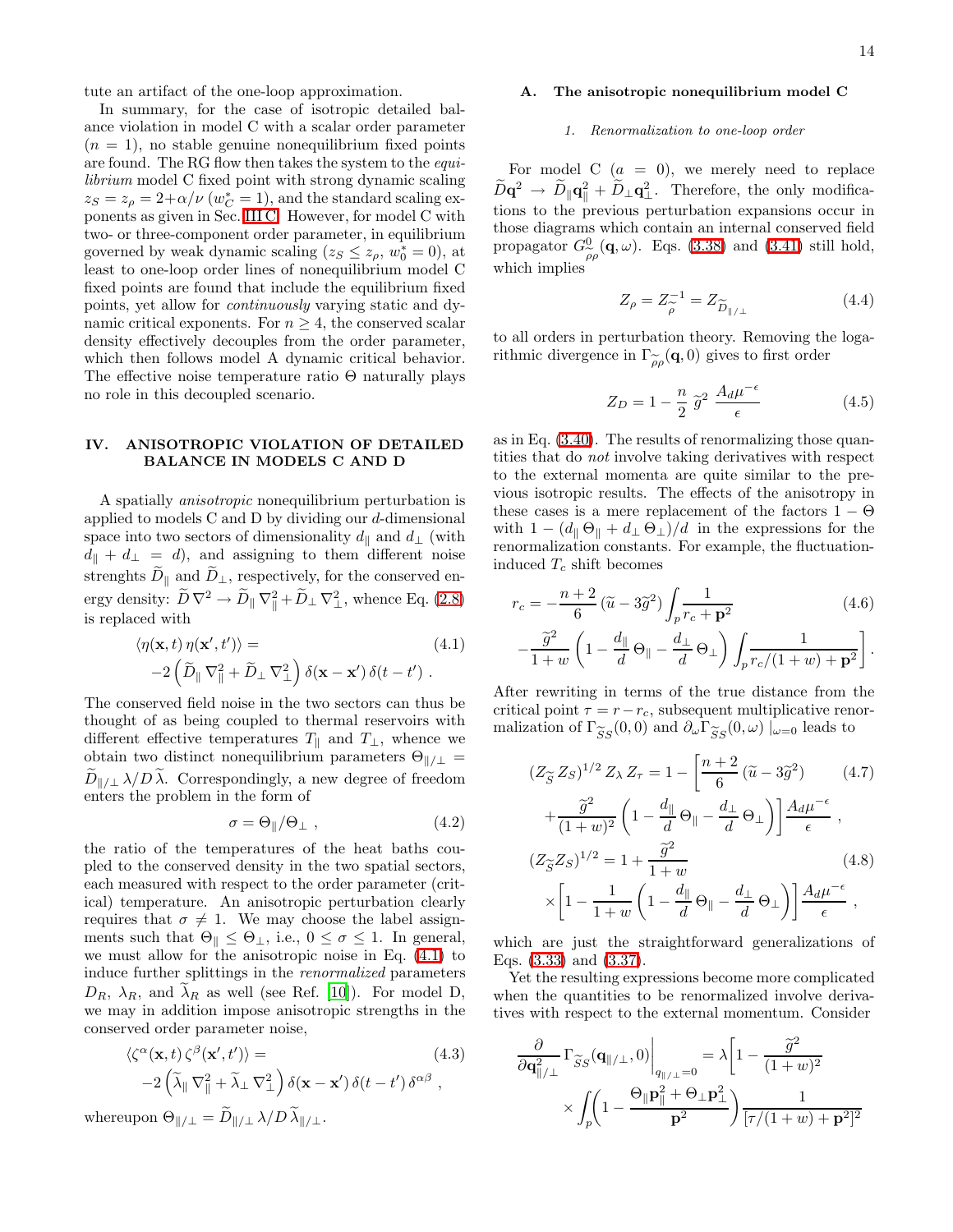$$
+\frac{4\tilde{g}^2}{(1+w)^3} \frac{\partial}{\partial \mathbf{q}_{\parallel/\perp}^2}
$$
\n
$$
\times \int_p \left(1 - \frac{\Theta_{\parallel} \mathbf{p}_{\parallel}^2 + \Theta_{\perp} \mathbf{p}_{\perp}^2}{\mathbf{p}^2}\right) \frac{(\mathbf{q}_{\parallel/\perp} \cdot \mathbf{p}_{\parallel/\perp})^2}{[\tau/(1+w) + \mathbf{p}^2]^3};
$$
\n(4.9)

evaluating the integrals at the normalization point  $\tau =$  $\mu^2$  in dimensional regularization then yields

$$
(Z_{\widetilde{S}} Z_S)^{1/2} Z_{\lambda_{\parallel/\perp}} =
$$
  
\n
$$
1 - \frac{w \widetilde{g}^2}{(1+w)^3} \left(1 - \frac{d_{\parallel}}{d} \Theta_{\parallel} - \frac{d_{\perp}}{d} \Theta_{\perp}\right) \frac{A_d \mu^{-\epsilon}}{\epsilon}
$$
  
\n
$$
\mp \frac{d_{\perp/\parallel}}{3d} \frac{\widetilde{g}^2 (\Theta_{\parallel} - \Theta_{\perp})}{(1+w)^3} \frac{A_d \mu^{-\epsilon}}{\epsilon} . \tag{4.10}
$$

Next, from  $\Gamma_{\widetilde{S}\widetilde{S}}(0,0)$ , we get

$$
Z_{\widetilde{S}} Z_{\widetilde{\lambda}} = 1 + \frac{\widetilde{g}^2}{1+w} \left( \frac{d_{\parallel}}{d} \Theta_{\parallel} + \frac{d_{\perp}}{d} \Theta_{\perp} \right) \frac{A_d \mu^{-\epsilon}}{\epsilon}, \quad (4.11)
$$

and likewise the renormalization of the three- and fourpoint functions results in expressions that can simply be obtained from Eqs.  $(3.47)$ – $(3.46)$  through the substitution  $\Theta \rightarrow (d_{\parallel} \Theta_{\parallel} + d_{\perp} \Theta_{\perp})/d$ .

Upon identifying  $Z_{\tilde{\lambda}_{\parallel/\perp}} = Z_{\lambda_{\parallel/\perp}}$  and factoring from these products of Z factors, we obtain at last

$$
Z_{\rho} = Z_{\rho}^{-1} = Z_{\widetilde{D}_{\parallel/\perp}} = 1 - \widetilde{g}^{2} \qquad (4.12)
$$

$$
\times \left[ \frac{n}{2} - \frac{2 w}{(1+w)^{2}} \left( 1 - \frac{d_{\parallel}}{d} \Theta_{\parallel} - \frac{d_{\perp}}{d} \Theta_{\perp} \right) \right] \frac{A_{d} \mu^{-\epsilon}}{\epsilon},
$$

$$
Z_{S_{\parallel/\perp}} = 1 + \frac{\widetilde{g}^{2}}{(1+w)^{3}} \left[ w^{2} \left( 1 - \frac{d_{\parallel}}{d} \Theta_{\parallel} - \frac{d_{\perp}}{d} \Theta_{\perp} \right) + \frac{d_{\perp/\parallel}}{3d} \left( \Theta_{\parallel} - \Theta_{\perp} \right) \right] \frac{A_{d} \mu^{-\epsilon}}{\epsilon}, \quad (4.13)
$$

$$
Z_{\widetilde{\epsilon}} = 1 + \frac{\widetilde{g}^{2}}{2} \left[ 2 - \left( 1 + \frac{1}{\epsilon^{2}} \right)^{2} \right] \qquad (4.14)
$$

$$
Z_{\widetilde{S}_{\parallel/\perp}} = 1 + \frac{9}{1+w} \left[ 2 - \left( 1 + \frac{1}{(1+w)^2} \right) \right] \tag{4.14}
$$

$$
\times \left( 1 - \frac{d_{\parallel}}{d} \Theta_{\parallel} - \frac{d_{\perp}}{d} \Theta_{\perp} \right) \pm \frac{d_{\perp/\parallel}}{3d} \frac{\Theta_{\parallel} - \Theta_{\perp}}{(1+w)^2} \left[ \frac{A_d \mu^{-\epsilon}}{\epsilon} \right],
$$

$$
\times \left(1 - \frac{1}{d}\Theta_{\parallel} - \frac{1}{d}\Theta_{\perp}\right) \pm \frac{1}{3d} \frac{1}{(1+w)^2} - \epsilon \,,
$$
  

$$
Z_{\lambda_{\parallel/\perp}} = Z_{\widetilde{\lambda}_{\parallel/\perp}} = 1 - \frac{\widetilde{g}^2}{1+w} \left[1 - \frac{1}{(1+w)^2} \right] \tag{4.15}
$$

$$
\times \left(1 - \frac{d_{\parallel}}{d} \Theta_{\parallel} - \frac{d_{\perp}}{d} \Theta_{\perp}\right) \pm \frac{d_{\perp/\parallel}}{3 d} \frac{\Theta_{\parallel} - \Theta_{\perp}}{(1+w)^2} \frac{A_d \mu^{-\epsilon}}{\epsilon} ,
$$
  

$$
Z = 1 - \frac{n+2}{2} \frac{A_d \mu^{-\epsilon}}{\epsilon}
$$

$$
Z_{\tau_{\parallel/\perp}} = 1 - \frac{\mu + 2}{6} \widetilde{u} \frac{A_{\mu}}{\epsilon} + \widetilde{g}^2 \left[ \frac{n+2}{2} - \frac{1}{(1+w)^3} \left( 1 - \frac{d_{\parallel}}{d} \Theta_{\parallel} - \frac{d_{\perp}}{d} \Theta_{\perp} \right) + \frac{d_{\perp/\parallel}}{3d} \frac{\Theta_{\parallel} - \Theta_{\perp}}{(1+w)^3} \right] \frac{A_d \mu^{-\epsilon}}{\epsilon} , \quad (4.16)
$$

$$
Z_{g_{\parallel/\perp}} = 1 - \frac{n+2}{3} \tilde{u} \frac{A_d \mu^{-\epsilon}}{\epsilon} + 2 \tilde{g}^2 \left[ \frac{n+4}{4} - \frac{1}{1+w} \left( 1 - \frac{w}{(1+w)^2} \right) \right]
$$
(4.17)

$$
\left(1 - \frac{d_{\parallel}}{d} \Theta_{\parallel} - \frac{d_{\perp}}{d} \Theta_{\perp}\right) \pm \frac{d_{\perp/\parallel}}{3 d} \frac{\Theta_{\parallel} - \Theta_{\perp}}{(1+w)^{3}} \frac{A_{d} \mu^{-\epsilon}}{\epsilon} ,
$$
  

$$
\frac{a_{\parallel/\perp}}{\tilde{u}} = 1 - \frac{n+8}{6} \tilde{u} \frac{A_{d} \mu^{-\epsilon}}{\epsilon} - \frac{6 \tilde{g}^{4}}{\tilde{u}} \left[1 - \frac{1}{1+w} \left(1 - \frac{d_{\parallel}}{d} \Theta_{\parallel} - \frac{d_{\perp}}{d} \Theta_{\perp}\right)\right] \frac{A_{d} \mu^{-\epsilon}}{\epsilon} + 2 \tilde{g}^{2} \left[3 - \frac{1}{1+w} \left(2 + \frac{1}{1+w}\right) \right] \tag{4.18}
$$

$$
\times \left(1 - \frac{d_{\parallel}}{d} \Theta_{\parallel} - \frac{d_{\perp}}{d} \Theta_{\perp}\right) \pm \frac{d_{\perp/\parallel}}{3 d} \frac{\Theta_{\parallel} - \Theta_{\perp}}{(1+w)^3} \frac{A_d \mu^{-\epsilon}}{\epsilon} ,
$$

in addition to Eqs.  $(4.4)$  and  $(4.5)$ .

×  $\sqrt{2}$ 

 $Z_{u_{\parallel/\perp}} =$ 

 $\widetilde{u}$ 

## *2. Anisotropic RG fixed points*

We first focus on the nonequilibrium anisotropy parameter  $\sigma$ . Yet because the anisotropic contributions to the renormalization constants  $Z_{\widetilde{\lambda}_{\parallel/\perp}}$  and  $Z_{\lambda_{\parallel/\perp}}$  (even when these are not chosen identical) and  $Z_{\widetilde{D}_{\parallel}/\perp} = Z_{D_{\parallel}/\perp}$ ,<br>respectively, are equal at least to ano loop order, its BC respectively, are equal at least to one-loop order, its RG  $\beta$  function reads

$$
\beta_{\sigma} = \sigma_R \Big( \gamma_{\widetilde{D}_{\parallel}} - \gamma_{D_{\parallel}} + \gamma_{\lambda_{\parallel}} - \gamma_{\widetilde{\lambda}_{\parallel}} \n- \gamma_{\widetilde{D}_{\perp}} + \gamma_{D_{\perp}} - \gamma_{\lambda_{\perp}} + \gamma_{\widetilde{\lambda}_{\perp}} \Big) = 0 , \quad (4.19)
$$

leaving the fixed point  $\sigma^*$  undetermined. Indeed, considering the heat bath ratios in the two sectors separately, we find (omitting the  $\| / \perp$  subscripts on the renormalized couplings  $w_R$  and  $\tilde{g}_R^2$ )

$$
\beta_{\Theta_{\parallel/\perp}} = -\frac{2 w_R \tilde{g}_R^2 \Theta_{\parallel/\perp R}}{(1 + w_R)^2} \left(1 - \frac{d_{\parallel}}{d} \Theta_{\parallel R} - \frac{d_{\perp}}{d} \Theta_{\perp R}\right),\tag{4.20}
$$

in almost obvious generalization of Eq. [\(3.114\)](#page-11-0), and the corresponding stability matrix becomes

$$
\begin{bmatrix}\n\partial \beta_{\Theta_{\parallel}} / \Theta_{\parallel R} & \partial \beta_{\Theta_{\parallel}} / \Theta_{\perp R} \\
\partial \beta_{\Theta_{\perp}} / \Theta_{\parallel R} & \partial \beta_{\Theta_{\perp}} / \Theta_{\perp R}\n\end{bmatrix} = -\frac{2 w_R \tilde{g}_R^2}{d (1 + w_R)^2} \times (4.21)
$$
\n
$$
\begin{bmatrix}\nd - 2 d_{\parallel} \Theta_{\parallel R} - d_{\perp} \Theta_{\perp R} & -d_{\perp} \Theta_{\parallel R} \\
-d_{\parallel} \Theta_{\perp R} & d - d_{\parallel} \Theta_{\parallel R} - 2 d_{\perp} \Theta_{\perp R}\n\end{bmatrix}.
$$

We restrict our investigation to the case  $w_R \tilde{g}_R^2 > 0$ here, since for weak dynamic scaling with  $w_0^* = 0$ , we already found genuine nonequilibrium behavior even for isotropic detailed balance violation in Sec. [III E.](#page-10-3) We then find that the fixed points  $\Theta_{\|\/\perp 0}^* = 0$  and  $\Theta_{\|\/\perp \infty}^* = \infty$ are unstable, whereas there is a stable *line* of fixed points given by

$$
d_{\parallel} \Theta_{\parallel}^* + d_{\perp} \Theta_{\perp}^* = d \tag{4.22}
$$

<span id="page-14-0"></span>which incorporates the equilibrium fixed point  $\Theta_{\parallel eq}^* =$  $1 = \Theta_{\perp}^*$ . Its stability matrix eigenvalues are 0 and 1. The marginal flow direction is clearly along the fixed line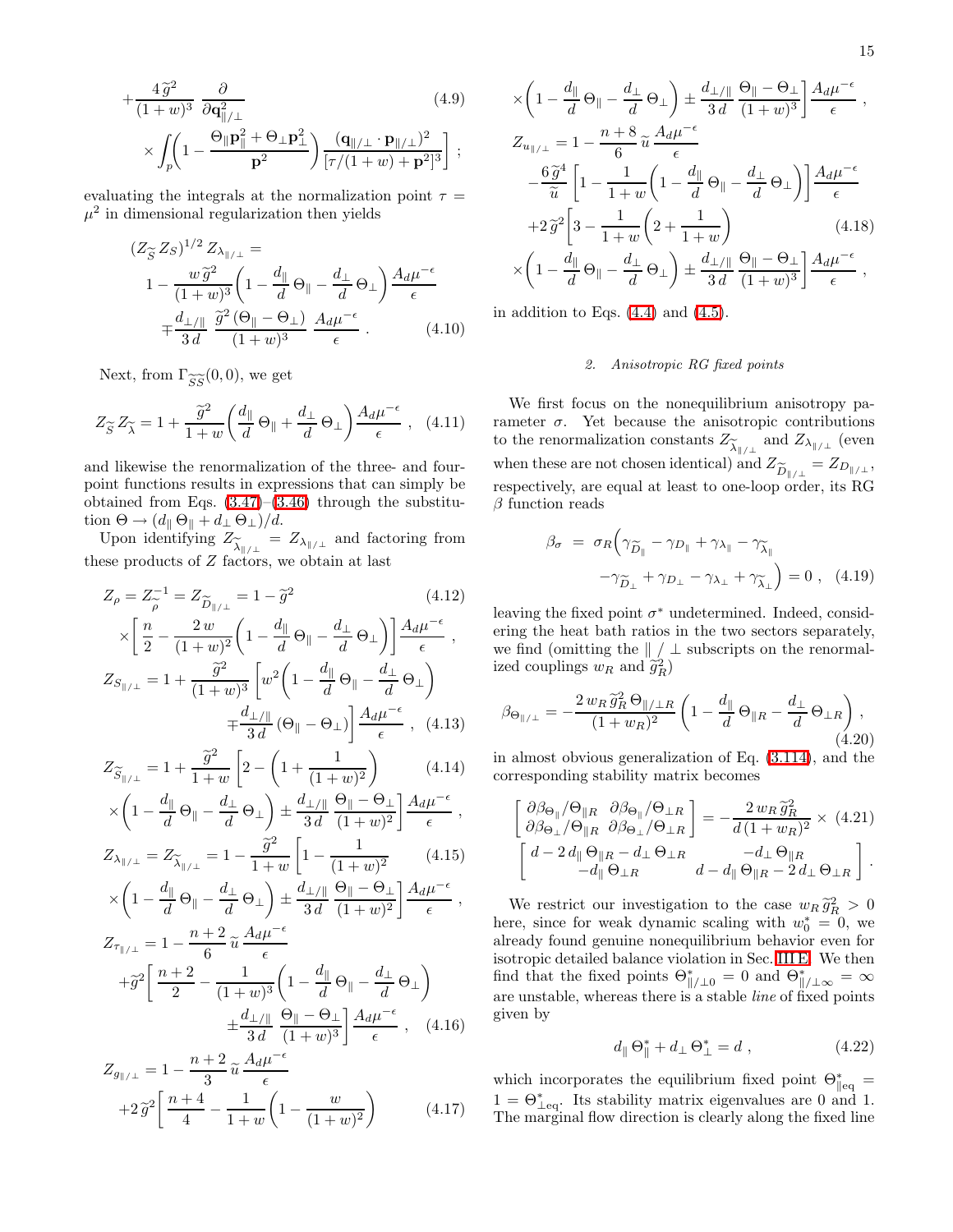(arbitrary value  $\sigma^*$ ). In fact, one readily computes for the anomalous dimensions

$$
\gamma_{S\|/\perp} = \pm \frac{d_{\perp/\|}}{3d} \tilde{g}_R^2 \frac{\Theta_{\|} - \Theta_{\perp}}{(1 + w_R)^3} , \qquad (4.23)
$$

$$
\gamma_{\widetilde{S}\|/\perp} = -\frac{2\,\widetilde{g}_R^2}{1+w_R} \mp \frac{d_{\perp/\|}}{3\,d} \,\widetilde{g}_R^2 \, \frac{\Theta_{\|} - \Theta_{\perp}}{(1+w_R)^3} \,, \qquad (4.24)
$$

$$
\gamma_{\rho} = -\gamma_{\widetilde{\rho}} = \gamma_D = \gamma_{\widetilde{D}} = \frac{n}{2} \, \widetilde{g}_R^2 \,, \tag{4.25}
$$

$$
\gamma_{\lambda_{\parallel/\perp}} = \gamma_{\widetilde{\lambda}_{\parallel/\perp}} = \frac{\widetilde{g}_R^2}{1+w_R} \pm \frac{d_{\perp/\parallel}}{3 d} \widetilde{g}_R^2 \frac{\Theta_{\parallel} - \Theta_{\perp}}{(1+w_R)^3}, (4.26)
$$

$$
\gamma_{\tau} = -2 + \frac{n+2}{6} \tilde{u}_R \tag{4.27}
$$

$$
-\tilde{g}_R^2 \left[ \frac{n+2}{2} \pm \frac{d_{\perp/\parallel}}{3d} \frac{\Theta_{\parallel} - \Theta_{\perp}}{(1 + w_R)^3} \right] \ . \tag{4.28}
$$

Consequently, the relations [\(3.72\)](#page-8-5) that follow from the fluctuation-dissipation theorems for the order parameter and conserved density, respectively, are fulfilled even here. In this sense, the entire fixed line  $(4.22)$  again represents a system mimicking thermal equilibrium, albeit with potentially anomalous scaling exponents.

Next we consider

$$
\beta_{w_{\parallel/\perp}} = w_R \,\widetilde{g}_R^2 \bigg[ \frac{n}{2} - \frac{1}{1 + w_R} + \frac{d_{\perp/\parallel}}{3d} \, \frac{\Theta_{\parallel} - \Theta_{\perp}}{(1 + w_R)^3} \bigg] \,, \tag{4.29}
$$

with

$$
\frac{\partial \beta_{w_{\parallel/\perp}}}{\partial w_R} = \tilde{g}_R^2 \left[ \frac{n}{2} - \frac{1}{(1 + w_R)^2} \right]
$$

$$
= \frac{d_{\perp/\parallel}}{3 d} \left( \Theta_{\parallel} - \Theta_{\perp} \right) \frac{1 - 2 w_R}{(1 + w_R)^4} . \quad (4.30)
$$

Thus, the weak scaling fixed point  $w_0^* = 0$  is stable for  $n \geq 2 \pm (2d_{\perp/\parallel}/3d) (\Theta_{\parallel} - \Theta_{\perp}),$  whereas  $w_D^* = \infty$  is unstable in the  $w$  direction. In addition, there appears a *strong scaling* nontrivial fixed point  $w^*$  given by the solution of the nonlinear equation

<span id="page-15-5"></span>
$$
\frac{n}{2} (1 + w^*)^3 - (1 + w^*)^2 = \pm \frac{d_{\perp}}{3d} (\Theta_{\parallel} - \Theta_{\perp}). \tag{4.31}
$$

Since at this fixed point

$$
\frac{\partial \beta_{w_{\parallel/\perp}}}{\partial w_R} = \frac{2 w^* \tilde{g}_R^2}{1 + w^*} \left( \frac{3 n}{4} - \frac{1}{1 + w^*} \right) , \qquad (4.32)
$$

<span id="page-15-3"></span>it is stable for  $n \geq 4/3 (1 + w^*)$ . The associated anomalous dimensions become

$$
\gamma_S^* = \tilde{g}_R^2 \left( \frac{n}{2} - \frac{1}{1 + w^*} \right) , \qquad (4.33)
$$

$$
\gamma_{\rho}^{*} = \gamma_{D}^{*} = \gamma_{\lambda}^{*} = \frac{n}{2} \,\,\tilde{g}_{R}^{2} \,, \tag{4.34}
$$

$$
\gamma_{\tau}^{*} = -2 + \frac{n+2}{6} \tilde{u}_R - \tilde{g}_R^2 \left( n + \frac{w^*}{1 + w^*} \right). \tag{4.35}
$$



<span id="page-15-2"></span>FIG. 3: The nontrivial fixed points  $g^2 = \tilde{g}_R^2/\epsilon$  and  $u = \tilde{u}_R/\epsilon$ [Eq. [\(4.40\)](#page-15-0)] as functions of  $c_g$ ,  $3n/4 \le c_g \le 1+3n/4$  for  $n = 1$ , 2, and 3.

<span id="page-15-1"></span>We now need to find the RG fixed points from the coupled  $\beta$  functions

$$
\beta_{\widetilde{u}} = \widetilde{u}_R \left[ -\epsilon + \frac{n+8}{6} \widetilde{u}_R - 2 c_u \widetilde{g}_R^2 \right] + 6 \widetilde{g}_R^4 , \quad (4.36)
$$

$$
\beta_{\widetilde{g}} = \widetilde{g}_R^2 \left[ -\epsilon + \frac{n+2}{3} \widetilde{u}_R - 2 c_g \widetilde{g}_R^2 \right], \qquad (4.37)
$$

<span id="page-15-4"></span>where

$$
c_g = \frac{3n}{4} + \frac{w^*}{1+w^*} \,,\tag{4.38}
$$

$$
c_u = 2 + \frac{n}{2} + \frac{w^*}{1 + w^*} = c_g + 2 - \frac{n}{4} \,. \tag{4.39}
$$

Note that  $3n/4 \leq c_g \leq 1 + 3n/4$ . As usual, the model A fixed point  $u_H^* = 6\epsilon/(n+8)$ ,  $\tilde{g}_0^{*2} = 0$  is unstable for  $n \ge 4$ , then  $n \le 4$ , then  $n < 4$ , but becomes stable for  $n \geq 4$ . For  $n < 4$ , the stable RG fixed point acquires nonzero values for both couplings  $\tilde{u}_R$  and  $\tilde{g}_R^2$ , to be found as the solution of the surgeonly constant  $\tilde{g}_R^2$ . quadratic equation following from Eqs. [\(4.36\)](#page-15-1) and [\(4.37\)](#page-15-1):

<span id="page-15-0"></span>
$$
\widetilde{g}_{R}^{2} = \frac{\epsilon}{4 C} \left[ B \pm \sqrt{B^{2} - 8(4 - n) C} \right] ,
$$
\n
$$
\widetilde{u}_{R} = \frac{3 \epsilon}{n + 2} \left( 1 + \frac{2 c_{g} \widetilde{g}_{R}^{2}}{\epsilon} \right) ,
$$
\n
$$
\text{with } B = (n + 2) (8 - n) - 4 (4 - n) c_{g} ,
$$
\n
$$
\text{and } C = 2 (n + 2)^{2} - (n + 2) (8 - n) c_{g} + 2 (4 - n) c_{g}^{2} .
$$

This incorporates the equilibrium fixed point, since with  $w_C^* = (2/n) - 1$  one obtains  $B = 6 n$  and  $C = n^2 (n+8)/8$ , whence the two solutions in Eq. [\(4.40\)](#page-15-0) reduce to the two nontrivial model C fixed points discussed in Sec. [III C:](#page-8-4)  $\widetilde{g}_{1}^{*2} = 2 \epsilon/n$ ,  $u_0^* = 0$  and  $\widetilde{g}_{C}^{*2} = 2(4-n) \epsilon/n (n+8)$ ,  $u_H^* = 6 \epsilon/(n+8)$  for  $\tilde{g}_R^2$  and  $\bar{u}_R = \tilde{u}_R - 3 \tilde{g}_R^2$ . The solutions  $(4.40)$  for  $r = 1.3$  are sharpning Fig. 2 a functions of a  $(4.40)$  for  $n = 1, 2, 3$  $n = 1, 2, 3$  are shown in Fig. 3 as functions of  $c_q$ . Upon inserting into the anomalous dimensions [\(4.33\)](#page-15-3)– [\(4.35\)](#page-15-3), this once again yields continuously varying static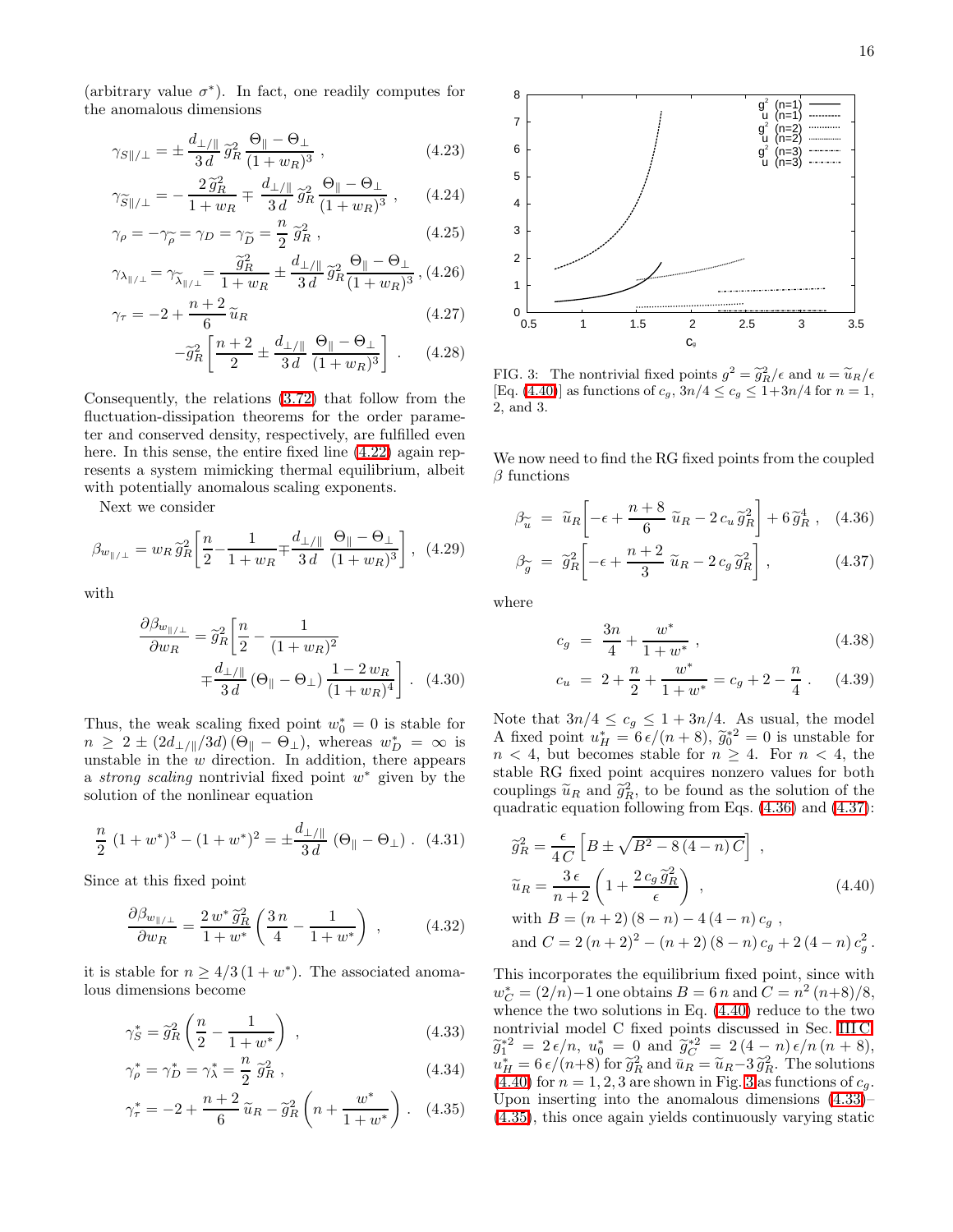

We next consider the critical behavior of our nonequilibrium version of model D with spatially anisotropic conserved noise. The anisotropy may now be imposed through  $\lambda \mathbf{q}^2 \to \lambda_{\parallel} \mathbf{q}_{\parallel}^2 + \lambda_{\perp} \mathbf{q}_{\perp}^2$  in addition to  $\widetilde{D} \mathbf{q}^2 \to$  $\ddot{D}_{\parallel}$   $\mathbf{q}_{\parallel}^2 + \ddot{D}_{\perp}$   $\mathbf{q}_{\perp}^2$ , see Eqs. [\(4.3\)](#page-13-4) and [\(4.1\)](#page-13-1). We first compute the fluctuation-induced  $T_c$  shift from the criticality condition  $\partial_{q^2} \Gamma_{SS}^{\sim}(\mathbf{q},0) \mid_{q=0} = 0$ . Yet for this purely re-<br>laxational dynamics, at least to one-loop order the orlaxational dynamics, at least to one-loop order the order parameter noise strengths  $\lambda_{\parallel/\perp}$  do not enter, and we again arrive at Eq. [\(4.6\)](#page-13-5) as for model C with nonconserved order parameter. However, since asymptotically  $w \to \infty$  here, the nonequilibrium parameters  $\Theta_{\parallel/\perp}$  disappear, simply leaving the static one-loop  $T_c$  shift

$$
r_c = -\frac{n+2}{6} \bar{u} \int_p \frac{1}{r_c + \mathbf{p}^2} \,. \tag{4.41}
$$

In the same manner, all other fluctuation contributions reduce to the equilibrium expressions. As demonstrated explicitly in Sec. [\(III A\)](#page-4-5) by integrating out the conserved scalar density, the terms violating detailed balance become obsolete at the model D fixed point  $w_D^* = \infty$ . We remark that generalizations of dynamical models with conserved order parameter that contain reversible mode couplings to other conserved quantities behave markedly different when subject to spatially anisotropic noise correlations: In models H and J with 'dynamical' noise, the nonlinear mode couplings induce anisotropic shifts of the critical temperature already to one-loop order, thus rendering the fluctuations soft only in one subsector of momentum space. For the ensuing two-temperature models H and J, no stable RG fixed points could be identified, perhaps indicating that no simple nonequilibrium steady state is approached in the long-time limit [\[10,](#page-22-9) [18,](#page-22-17) [19](#page-22-18)].

#### C. The two-temperature model D

### *1. Derivation of the effective theory*

<span id="page-16-0"></span>The anisotropic non-equilibrium model D discussed in the previous subsection does not actually represent the most general spatially anisotropic extension of relaxational dynamics with a conserved order parameter coupled to a conserved scalar density. Rather, one can generalize Eqs.  $(2.5)$  and  $(2.6)$  with  $a = 2$  to

$$
\frac{\partial S^{\alpha}}{\partial t} = \qquad (4.42)
$$
\n
$$
\lambda_{\parallel} \nabla_{\parallel}^{2} \left[ r_{\parallel} - \frac{\bar{\lambda}}{\lambda_{\parallel}} \nabla_{\parallel}^{2} - 2 \nabla_{\perp}^{2} + \frac{u_{\parallel}}{6} \sum_{\beta} S^{\beta^{2}} + g_{\parallel} \rho \right] S^{\alpha}
$$
\n
$$
+ \lambda_{\perp} \nabla_{\perp}^{2} \left[ r_{\perp} - \nabla_{\perp}^{2} + \frac{u_{\perp}}{6} \sum_{\beta} S^{\beta^{2}} + g_{\perp} \rho \right] S^{\alpha} + \zeta^{\alpha} ,
$$

<span id="page-16-1"></span>

 0.5 1 1.5 2 2.5 3 3.5  $C_{9}$ 

η (n=1) η (n=2) η (n=3)

 $-1$   $-$ <br>0.5

-0.8

-0.6

-0.4

-0.2

0

0.2

and dynamic critical exponents  $\eta = -\gamma_S^*$ ,  $\nu^{-1} = -\gamma_\tau^*$ , and  $z_S = 2 + \gamma_{\rho}^* = z_{\rho}$  as depicted in Figs. [4](#page-16-1) and [5](#page-16-2) as functions of the parameter  $c_g$ . Via Eq. [\(4.38\)](#page-15-4), the parameter here is the time scale ratio  $w^*$ , or equivalently, the effective temperature difference  $\Theta_\parallel-\Theta_\perp$  between the longitudinal and transverse sectors, see Eq. [\(4.31\)](#page-15-5). In conclusion, the one-loop RG flow equations for the nonequilibrium model C with spatially anisotropic noise allow for novel strong dynamic scaling regimes with  $z_S = z_o$  with continuously varying critical exponents even for a scalar order parameter that encompass the equilibrium model C fixed point.



<span id="page-16-2"></span>FIG. 5: Critical exponents  $\nu$  and  $z_S = z_\rho$  for the anisotropic nonequilibrium model C with  $n = 1, 2, 3$  as functions of  $c<sub>g</sub>$  $(3n/4 \leq c_g \leq 1 + 3n/4).$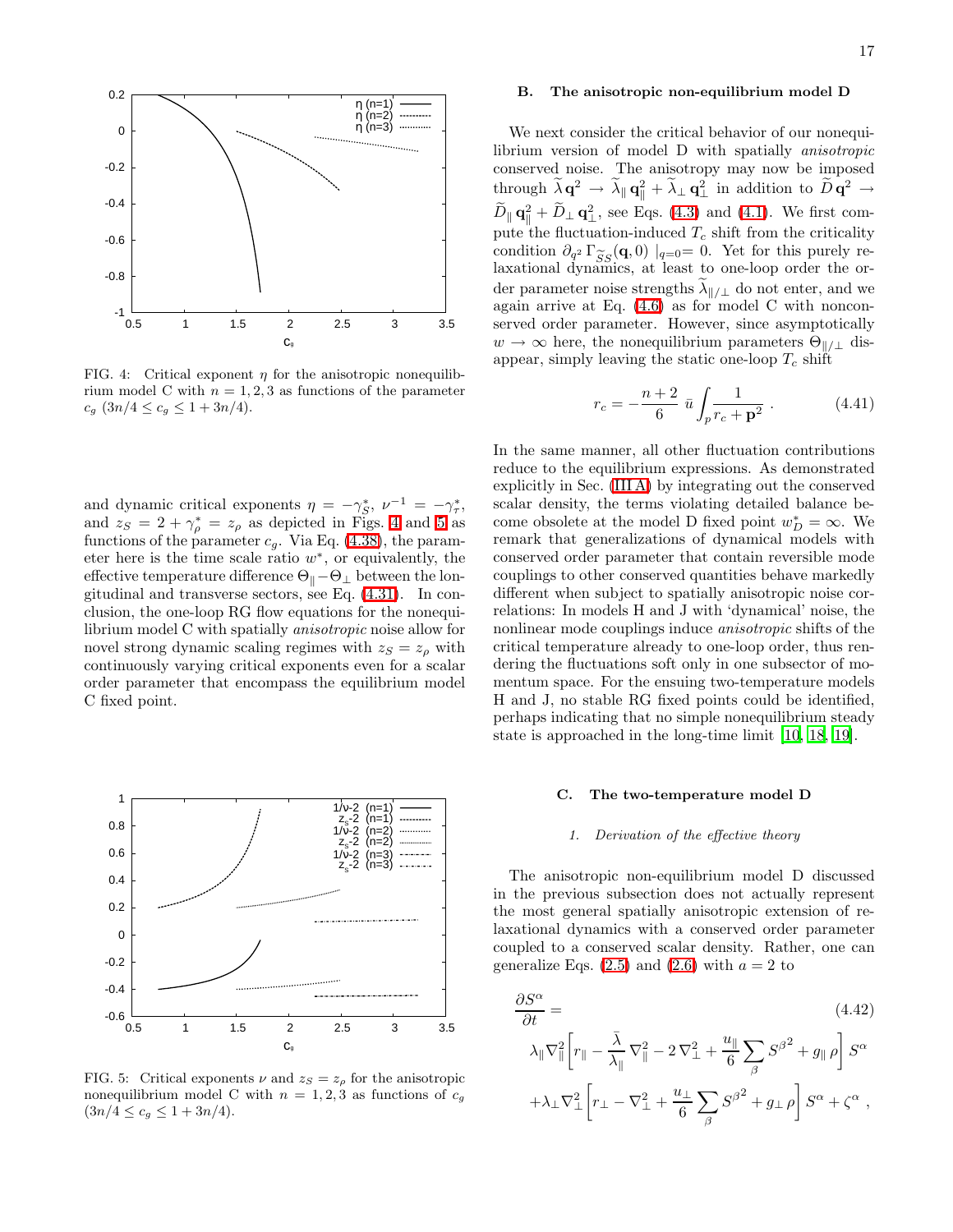$$
\frac{\partial \rho}{\partial t} = D_{\parallel} \nabla_{\parallel}^2 \left[ \rho + \frac{g_{\parallel}}{2} \sum_{\alpha} S^{\alpha 2} \right] + D_{\perp} \nabla_{\perp}^2 \left[ \rho + \frac{g_{\perp}}{2} \sum_{\alpha} S^{\alpha 2} \right] + \eta .
$$
\n(4.43)

with noise correlators

$$
\langle \zeta^{\alpha}(\mathbf{x},t) \zeta^{\beta}(\mathbf{x}',t') \rangle = (4.44)
$$
  
\n
$$
-2(\tilde{\lambda}_{\parallel} \nabla_{\parallel}^{2} + \tilde{\lambda}_{\perp} \nabla_{\perp}^{2}) \delta(\mathbf{x} - \mathbf{x}') \delta(t - t') \delta^{\alpha \beta},
$$
  
\n
$$
\langle \eta(\mathbf{x},t) \eta(\mathbf{x}',t') \rangle = (4.45)
$$
  
\n
$$
-2(\tilde{D}_{\parallel} \nabla_{\parallel}^{2} + \tilde{D}_{\perp} \nabla_{\perp}^{2}) \delta(\mathbf{x} - \mathbf{x}') \delta(t - t').
$$

We choose the labels such that  $r_{\perp} < r_{\parallel}$ , which is to be interpreted as a lower order parameter temperature  $T^{\perp} < T^{\parallel}$  in the transverse spatial sector. Thus, at the critical point, the longitudinal fluctuations remain uncritical ('stiff'), similar to equilibrium anisotropic elastic phase transitions [\[21\]](#page-22-20), or the behavior at Lifshitz points [\[22](#page-22-21)]. Nonlinearities and higher-order gradient terms should then only be relevant in the 'soft' transverse directions. In analogy with the two-temperature nonequilibrium model B (or randomly driven lattice gases) [\[11](#page-22-10), [12](#page-22-11), [13](#page-22-12)], it is possible to construct an effective field theory which reduces our most general anisotropic model D to an equivalent *equilibrium* system, albeit with spatially long-range correlations. We first construct this effective field theory and then perform the p erturbational renormalization of the model to one-loop order, discussing finally the ensuing RG flow equations.

Since  $\tau_{\parallel} = r_{\parallel} - r_{c\parallel} > 0$  in the noncritical momentum space sector, whereas  $\tau_{\perp} = r_{\perp} - r_{c\perp} \rightarrow 0$  at the phase transition, we expect the terms  $\propto \mathbf{q}_{\parallel}^4$ ,  $\mathbf{q}_{\parallel}^2 \mathbf{q}_{\perp}^2$  to be irrelevant as compared to  $\mathbf{q}^4_{\perp}$ . In fact, in the Gaussian theory at criticality  $\lambda_{\parallel} \eta_{\parallel} \mathbf{q}_{\parallel}^2 \sim \mathbf{q}_{\perp}^4$ . Hence we apply anisotropic scaling with  $[q_{\perp}] = \mu$ ,  $[q_{\parallel}] = [q_{\perp}]^2 = \mu^2$ ,  $[\omega] = [\mathbf{q}_{\perp}]^4 = \mu^4$ , which yields the following scaling dimensions:  $[\tilde{\lambda}_{\perp}] = [\lambda_{\perp}] = \mu^0$ ,  $[\tilde{\lambda}_{\parallel}] = [\lambda_{\parallel}] = \mu^{-2}$ ,  $\bar{\lambda} = \mu^{-4}$ ,  $[\tau_{\|\!/ \perp}] = \mu^2$ ,  $[D_\perp] = [D_\perp] = \mu^2$ ,  $[D_\|] = [D_\|] = \mu^0$ , and with  $[S^{\alpha}] = \mu^{-1+d_{\parallel}+d_{\perp}/2}$ ,  $[\rho] = \mu^{d_{\parallel}+d_{\perp}/2}$  at last  $[u_{\parallel/\perp}] = [g_{\parallel/\perp}^2] = \mu^{4-d-d_{\parallel}}$ . Consequently, the longitudinal parameters all become irrelevant under scale transformations, except the marginal product  $[\lambda_{\parallel} \tau_{\parallel}] = \mu^0$ . Therefore in the vicinity of the critical point, all nonlinearities in the longitudinal sector and fluctuations  $\sim \mathbf{q}^4_{\parallel}$ ,  $\mathbf{q}_{\parallel}^2 \mathbf{q}_{\perp}^2$  can be safely omitted. From the naive scaling dimensions of  $u_{\parallel/\perp}$  and  $g_{\parallel/\perp}$  we infer the upper critical dimension

$$
d_c = 4 - d_{\parallel} \ . \tag{4.46}
$$

It is reduced as compared to the isotropic case because the critical fluctuations are confined to the  $d_{\perp}$ dimensional subsector here.

To proceed further, we rescale the fields according to

$$
S^{\alpha} \to (\tilde{\lambda}_{\perp}/\lambda_{\perp})^{1/2} S^{\alpha}, \rho \to (\lambda_{\perp}/\tilde{\lambda}_{\perp})^{1/2} \rho, \text{ and define}
$$
  

$$
c = \frac{\lambda_{\parallel}}{\lambda_{\perp}} \tau_{\parallel} , \quad \tilde{u}_{\perp} = \frac{\tilde{\lambda}_{\perp}}{\lambda_{\perp}} u_{\perp} , \quad \tilde{g}_{\perp}^{2} = \frac{\tilde{\lambda}_{\perp}}{\lambda_{\perp}} g_{\perp}^{2} . \quad (4.47)
$$

The effective Langevin equations of motion for the order parameter fields  $S^{\alpha}$  and the conserved density  $\rho$  near the phase transition at last read

<span id="page-17-0"></span>
$$
\frac{\partial S^{\alpha}}{\partial t} = \lambda_{\perp} \left[ c \nabla_{\parallel}^{2} + \nabla_{\perp}^{2} (r_{\perp} - \nabla_{\perp}^{2}) \right] S^{\alpha} \qquad (4.48)
$$

$$
+ \lambda_{\perp} \nabla_{\perp}^{2} \left[ \frac{\tilde{u}_{\perp}}{6} \sum_{\beta} S^{\beta^{2}} + \tilde{g}_{\perp} \rho \right] S^{\alpha} + \zeta^{\alpha} ,
$$

$$
\frac{\partial \rho}{\partial t} = D_{\perp} \nabla_{\perp}^{2} \left[ \rho + \frac{\tilde{g}_{\perp}}{2} \sum_{\alpha} S^{\alpha^{2}} \right], \qquad (4.49)
$$

<span id="page-17-1"></span>with the corresponding noise correlations

$$
\langle \zeta^{\alpha}(\mathbf{x},t) \zeta^{\beta}(\mathbf{x}',t') \rangle =
$$
  
\n
$$
-2\lambda_{\perp} \nabla_{\perp}^{2} \delta(\mathbf{x} - \mathbf{x}') \delta(t - t') \delta^{\alpha \beta} , \quad (4.50)
$$
  
\n
$$
\langle \eta(\mathbf{x},t) \eta(\mathbf{x}',t') \rangle =
$$
  
\n
$$
-2D_{\perp} \Theta_{\perp} \nabla_{\perp}^{2} \delta(\mathbf{x} - \mathbf{x}') \delta(t - t') , \quad (4.51)
$$

<span id="page-17-2"></span>where  $\Theta_{\perp}$  again denotes the heat bath temperature ratio,

$$
\Theta_{\perp} = \frac{\tilde{D}_{\perp}}{D_{\perp}} \frac{\lambda_{\perp}}{\tilde{\lambda}_{\perp}} \,. \tag{4.52}
$$

The preceding Eqs.  $(4.48)$ – $(4.51)$  define the two-temperature nonequilibrium model D. Our analysis that led to this effective critical theory for the most general nonequilibrium model D with dynamical anisotropy closely parallels that of the two-temperature model B [\[11](#page-22-10), [12](#page-22-11), [13](#page-22-12)]. Notice that after the field rescaling, only the noise strength in Eq. [\(4.51\)](#page-17-1) violates the Einstein relation with the corresponding relaxation constant  $D_{\perp}$  in the critical transverse sector, if  $\Theta_{\perp} \neq 1$ .

Yet we can certainly write Eqs. [\(4.48\)](#page-17-0) and [\(4.49\)](#page-17-0) in the form of purely relaxational Langevin dynamics

$$
\frac{\partial S^{\alpha}(\mathbf{x},t)}{\partial t} = \lambda_{\perp} \nabla_{\perp}^{2} \frac{\delta \mathcal{H}_{\text{eff}}[\mathbf{S},\rho]}{\delta S^{\alpha}(\mathbf{x},t)} + \zeta^{\alpha}(\mathbf{x},t) , \quad (4.53)
$$

$$
\frac{\partial \rho(\mathbf{x},t)}{\partial t} = D_{\perp} \nabla_{\perp}^2 \frac{\delta \mathcal{H}_{\text{eff}}[\mathbf{S},\rho]}{\delta \rho(\mathbf{x},t)} + \eta(\mathbf{x},t) , \quad (4.54)
$$

<span id="page-17-3"></span>with an effective Hamiltonian

$$
\mathcal{H}_{\text{eff}}[\mathbf{S}, \rho] = \int \frac{d^d q}{(2\pi)^d} \sum_{\alpha} \frac{c \mathbf{q}_{\parallel}^2 + \mathbf{q}_{\perp}^2 (r_{\perp} + \mathbf{q}_{\perp}^2)}{2 \mathbf{q}_{\perp}^2} S^{\alpha}(\mathbf{q}) S^{\alpha}(-\mathbf{q}) + \int d^d x \left[ \frac{\tilde{u}_{\perp}}{4!} \sum_{\alpha, \beta} S^{\alpha}(\mathbf{x})^2 S^{\beta}(\mathbf{x})^2 + \frac{\tilde{g}_{\perp}}{2} \rho(\mathbf{x}) \sum_{\alpha} S^{\alpha}(\mathbf{x})^2 + \frac{1}{2} \rho(\mathbf{x})^2 \right].
$$
 (4.55)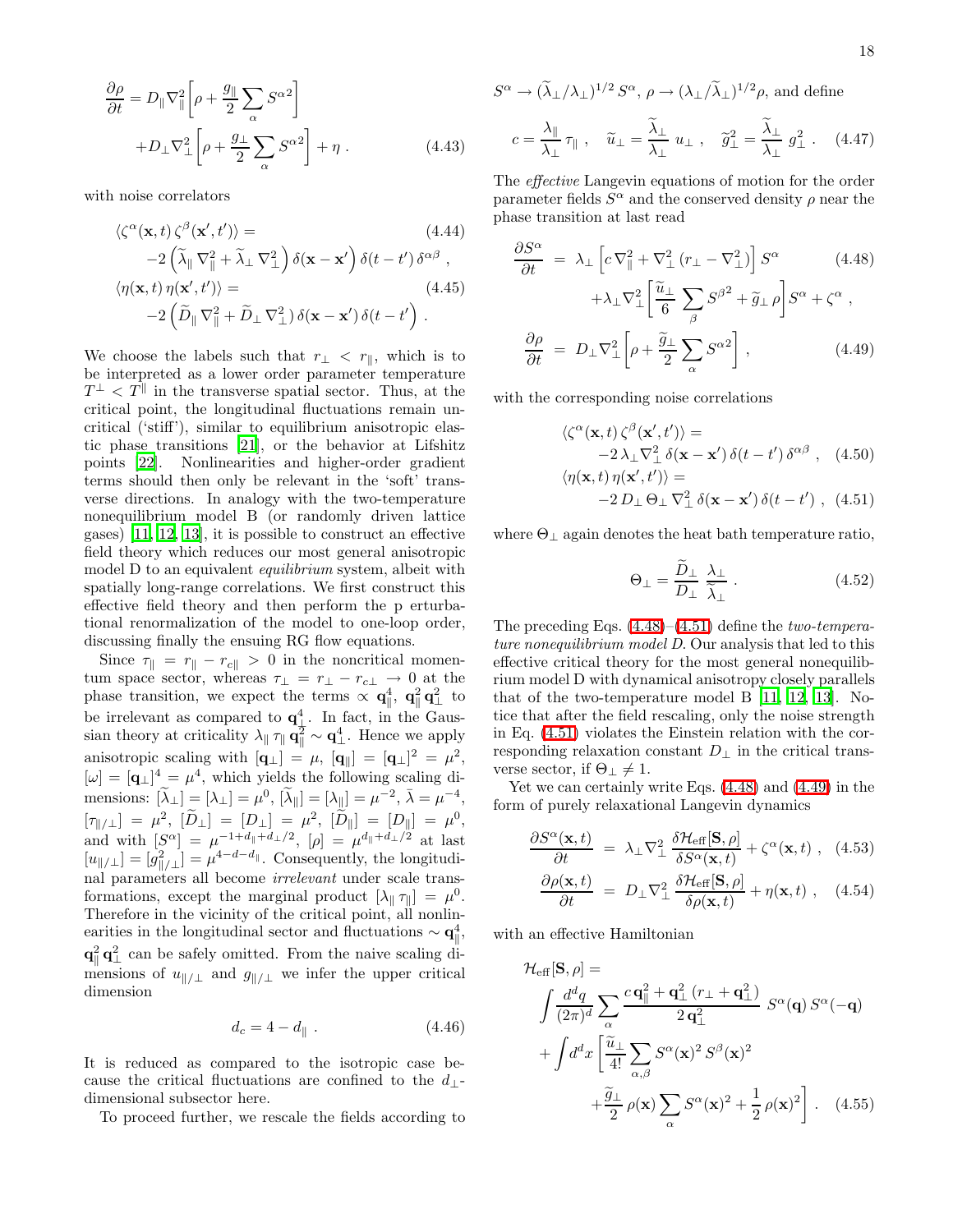As is obvious from its harmonic part, this Hamiltonian contains long-range interactions generated by the dynamical anisotropy, akin to those found in driven diffusive systems [\[4,](#page-22-3) [11\]](#page-22-10), but also at equilibrium ferroelastic phase transitions [\[21](#page-22-20)] and at Lifshitz points [\[22\]](#page-22-21). However, our earlier investigations of model D subject to various nonequilibrium perturbations showed that the heat bath temperature ratio [\(4.52\)](#page-17-2) disappeared entirely in the asymptotic limit; since we are here concerned only with the transverse sector, this is reached as  $w_\perp = D_\perp/\lambda_\perp \rightarrow$ ∞. Indeed, integrating out the conserved scalar density from the dynamical action proceeds precisely as in Sec. [III A,](#page-4-5) since the dynamically generated long-range interactions only appear in the order parameter propagator. As a result, the remaining detailed balance violation plays no role at all for the fixed point properties, and the two-temperature model D in effect becomes an equilibrium system. Thus, we expect it to relax towards a stationary state that is characterized by the Gibbsian probability distribution  $\mathcal{P}_{eq}[\mathbf{S}, \rho] \propto \exp(-\mathcal{H}_{eff}[\mathbf{S}, \rho])$ , with the effective long-range anisotropic Hamiltonian [\(4.55\)](#page-17-3).

### *2. Renormalization and critical exponents*

We introduce the renormalized fields and parameters as in Sec. [III B,](#page-5-1) supplemented with

$$
c_R = Z_c c \,, \quad \Theta_{\perp R} = Z_{\Theta_{\perp}} \Theta_{\perp} \,. \tag{4.56}
$$

But the deviation from the critical dimension now reads

$$
\epsilon = d_c - d = 4 - d - d_{\parallel} = 4 - 2 d_{\parallel} - d_{\perp} , \qquad (4.57)
$$

<span id="page-18-0"></span>and we define the anisotropic geometric factor as

$$
A(d_{\parallel}, d_{\perp}) = \frac{\Gamma(3 - d/2 - d_{\parallel}/2) \Gamma(d/2)}{2^{d-1} \pi^{d/2} \Gamma(d_{\perp}/2)}, \qquad (4.58)
$$

with  $A(0, d) = A_d$ . As a consequence of the conservation laws, and the ensuing momentum dependence of the vertices, in analogy with the isotropic situation (see Sec. [III B\)](#page-5-1) the following relations hold to *all* orders in perturbation theory:  $\Gamma_{\widetilde{\rho}\rho}(0,\omega) \equiv i\omega, \partial_{q_\perp^2} \Gamma_{\widetilde{\rho}\rho}(\mathbf{q}_\perp,0) \mid_{q_\perp=0} =$ <br>  $-2 D_{\perp} \Theta_{\perp} \Gamma_{\widetilde{\rho}}(0,\omega) \equiv i\omega$  and  $\partial_{\perp} \Gamma_{\widetilde{\rho}\rho}(\mathbf{q}_\perp,0) \mid_{\varrho=0} =$  $-2 D_\perp \Theta_\perp, \ \Gamma^{\sim}_{SS}(0,\omega) \equiv i\omega, \text{ and } \partial_{q^2_\perp} \Gamma^{\sim}_{SS}(q_\perp,0) \mid_{q_\perp=0} = -2 \lambda_\perp$  whence  $Z \sim Z_\perp = 1$   $Z \sim Z_D$   $Z_Q = 1$   $Z \sim Z_S = 1$  $-2\lambda_{\perp}$ , whence  $Z_{\rho} \equiv 1$ ,  $Z_{\rho} Z_{D_{\perp}} Z_{\Theta_{\perp}} \equiv 1$ ,  $Z_{\widetilde{S}} Z_S \equiv 1$ ,<br>and  $Z_{\sim} Z_{\rho} = 1$ . Notice that since the order parameter and  $Z_{\widetilde{S}} Z_{\lambda_{\perp}} \equiv 1$ . Notice that since the order parameter Langevin equation fulfils the Einstein relation, this sat-Langevin equation fulfils the Einstein relation, this satisfies the identity  $Z_{\lambda_{\perp}} = (Z_S/Z_{\widetilde{S}})^{1/2}$  following from the fluctuation-dissipation theorem fluctuation-dissipation theorem

$$
\Gamma_{\widetilde{SS}}(\mathbf{q}, \omega) = \frac{2\,\lambda_{\perp}\,q_{\perp}^2}{\omega} \operatorname{Im} \Gamma_{\widetilde{SS}}(\mathbf{q}, \omega) . \quad (4.59)
$$

Moreover, none of the nonlinear vertices carries transverse momentum, which leaves the  $c\mathbf{q}_{\parallel}^2$  term in the propagator unrenormalized to all orders in perturbation theory as well,  $\partial_{q_{\parallel}^2} \Gamma_{SS}^{\sim}(\mathbf{q}_{\parallel},0) |_{q_{\parallel}=0} \equiv \lambda_{\perp} c$ , i.e.,  $Z_{\lambda_{\perp}} Z_c \equiv 1$ . <span id="page-18-1"></span>In summary, we obtain the exact relations

$$
Z_S \equiv Z_{\widetilde{S}}^{-1} \equiv Z_{\lambda_{\perp}} \equiv Z_c^{-1} , \qquad (4.60)
$$

$$
Z_{\rho} \equiv Z_{\rho}^{-1} \equiv Z_{D_{\perp}} Z_{\Theta_{\perp}} . \qquad (4.61)
$$

The perturbation expansion naturally acquires the same structure as for the equilibrium model D (or model C, with  $w \to \infty$ ). To one-loop order, which is determined entirely by simple combinatorics, we can in fact immediately take over the equilibrium renormalization constants  $(3.62)$ – $(3.67)$  with shifted critical dimension, the replacements  $u \to \tilde{u}_\perp, g^2 \to \tilde{g}^2_\perp/c^{d_{\parallel}/2}$ , and modified geometry factor  $A_d \rightarrow A(d_{\parallel}, d_{\perp})$  as given in Eq. [\(4.58\)](#page-18-0). This is confirmed explicitly by renormalizing

$$
\Gamma_{\widetilde{S}S}(\mathbf{q},0) = \lambda_{\perp} \left[ c \,\mathbf{q}_{\parallel}^{2} + \mathbf{q}_{\perp}^{4} + \mathbf{q}_{\perp}^{2} \,\tau_{\perp} \left( 1 - \frac{n+2}{6} \right) \times \left( \widetilde{u}_{\perp} - 3\widetilde{g}_{\perp}^{2} \right) \int_{p} \frac{\mathbf{p}_{\perp}^{4}}{\left[ c \,\mathbf{p}_{\parallel}^{2} + \mathbf{p}_{\perp}^{2} \left( \tau_{\perp} + \mathbf{p}_{\perp} \right)^{2} \right]^{2}} \right) \right] (4.62)
$$

at the normalization point  $\tau_{\perp} = \mu^2$ , which leads to

$$
Z_{\lambda_{\perp}} = 1 \tag{4.63}
$$

$$
Z_{\tau} = 1 - \frac{n+2}{6} \frac{\tilde{u}_{\perp} - 3\tilde{g}_{\perp}^2}{c^{d_{\parallel}/2}} \frac{A(d_{\parallel}, d_{\perp}) \mu^{-\epsilon}}{\epsilon} \ . \ (4.64)
$$

Similarly, the logarithmic singularity in

$$
\Gamma_{\widetilde{\rho}\rho}(\mathbf{q},0) = D_{\perp}\mathbf{q}_{\perp}^{2} \left[ 1 - \frac{n}{2} \; \widetilde{g}_{\perp}^{2} \int_{p} \frac{\mathbf{p}_{\perp}^{4}}{\left[c \mathbf{p}_{\parallel}^{2} + \mathbf{p}_{\perp}^{2} (\tau_{\perp} + \mathbf{p}_{\perp})^{2} \right]^{2}} \right] \tag{4.65}
$$

is absorbed into

$$
Z_{D_{\perp}} = 1 - \frac{n}{2} \frac{\tilde{g}_{\perp}^2}{c^{d_{\parallel}/2}} \frac{A(d_{\parallel}, d_{\perp}) \mu^{-\epsilon}}{\epsilon} . \tag{4.66}
$$

Finally, the three- and four-point vertex functions yield

$$
Z_g = 1 - \frac{n+2}{3} \frac{\widetilde{u}_{\perp}}{c^{d_{\parallel}/2}} \frac{A(d_{\parallel}, d_{\perp}) \mu^{-\epsilon}}{\epsilon} + \frac{n+2}{2} \frac{\widetilde{g}_{\perp}^2}{c^{d_{\parallel}/2}} \frac{A(d_{\parallel}, d_{\perp}) \mu^{-\epsilon}}{\epsilon}, \qquad (4.67)
$$
  

$$
Z_u = 1 - \frac{n+8}{6} \frac{\widetilde{u}_{\perp}}{c^{d_{\parallel}/2}} \frac{A(d_{\parallel}, d_{\perp}) \mu^{-\epsilon}}{\epsilon}
$$

$$
+6\left(1-\frac{\widetilde{g}_{\perp}^2}{\widetilde{u}_{\perp}}\right)\frac{\widetilde{g}_{\perp}^2}{c^{d_{\parallel}/2}}\frac{A(d_{\parallel},d_{\perp})\,\mu^{-\epsilon}}{\epsilon}\,,\tag{4.68}
$$

as well as  $Z_{\rho} = Z_D$ , whence  $Z_{\Theta_{\perp}} = 1$  as expected: Since the nonequilibrium parameter  $\Theta_{\perp}$  disappears from the asymptotic theory entirely, its fixed point remains undetermined,  $\beta_{\Theta_{\perp}} \equiv 0$ . We also remark that the  $T_c$  shift obtained from the criticality condition is

$$
|r_{0c}| = \left[\frac{(n+2)\left(\widetilde{u}_{\perp} - 3\widetilde{g}_{\perp}^2\right)A(d_{\parallel}, d_{\perp})}{3\,c^{d_{\parallel}/2}\left(d + d_{\parallel} - 2\right)\left(4 - d - d_{\parallel}\right)}\right]^{2/(4-d-d_{\parallel})}.
$$
\n(4.69)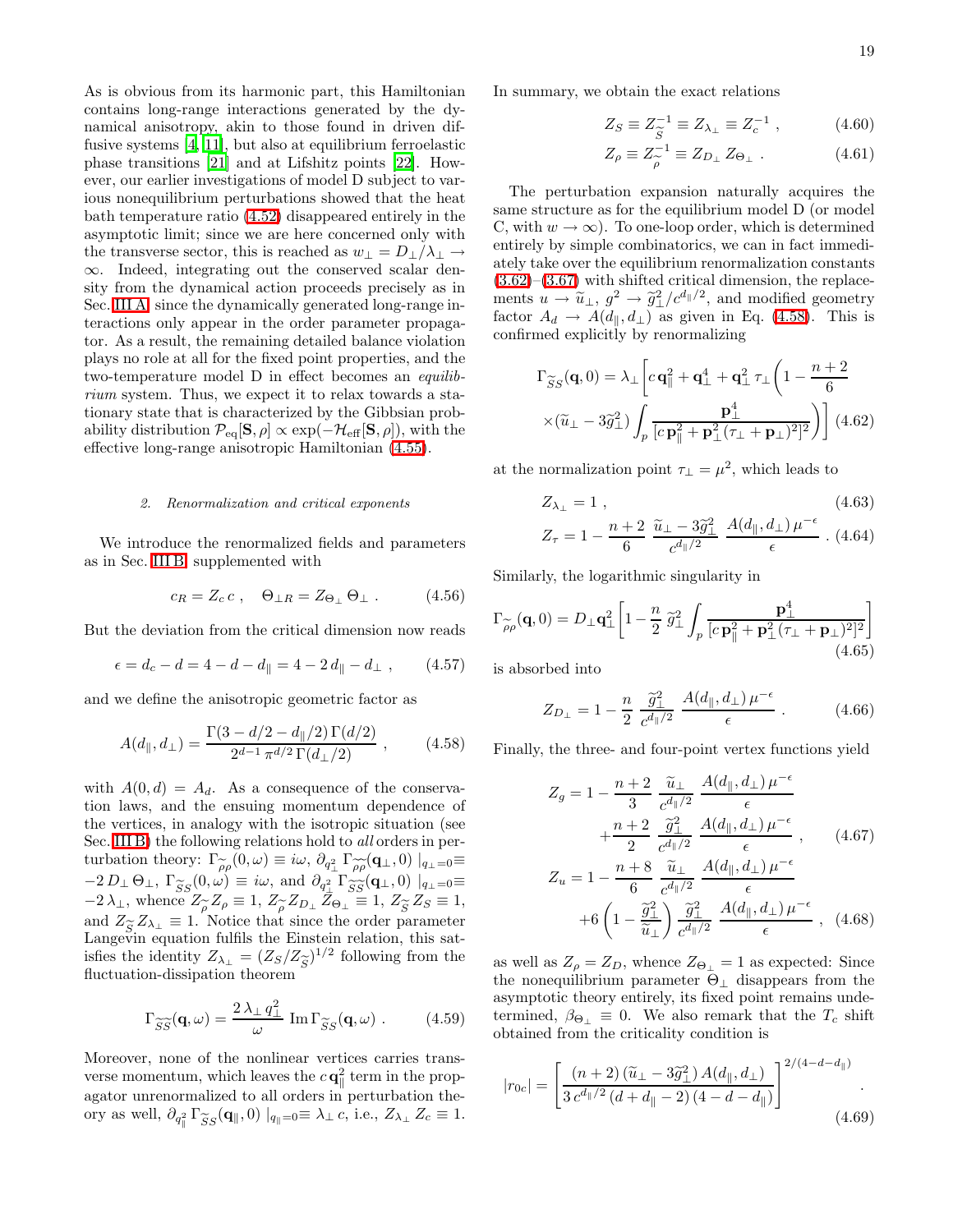The divergence of the denominator here indicates that in addition to the reduction of the upper critical dimension, the *lower* critical dimension is lowered as well to  $d_{\text{lc}} =$  $2-d_{\parallel}$ , just as in the two-temperature model B [\[10](#page-22-9), [11,](#page-22-10) [12\]](#page-22-11).

As in Sec. [III B 3,](#page-8-6) we can now define flow functions via logarithmic derivatives of the Z factors with respect to the renormalization scale  $\mu$ , see Eqs.[\(3.57\)](#page-8-7)–[\(3.59\)](#page-8-8), with  $\{a\} = \tilde{u}_{\perp}, \tilde{g}_{\perp}^2, \lambda_{\perp}, c, \text{ and } \tau_{\perp} \text{ here. The solutions to the BC conditions for the vertex functions are given by }$ the RG equations for the vertex functions are given by Eq. [\(3.61\)](#page-8-3), with running couplings and parameters determined by the flow equations Eq. [\(3.60\)](#page-8-9). The general scaling form for the renormalized order parameter response and correlation function thus obtained at an IR-stable fixed point becomes

$$
\chi(\tau_{\perp}, \mathbf{q}_{\parallel}, \mathbf{q}_{\perp}, \omega) = q_{\perp}^{-2+\eta} \hat{\chi} \left( \frac{\tau_{\perp}}{q_{\perp}^{1/\nu}}, \frac{q_{\parallel}}{q_{\perp}^{1+\Delta}}, \frac{\omega}{q_{\perp}^{z}} \right), (4.70)
$$

$$
C(\tau_{\perp}, \mathbf{q}_{\parallel}, \mathbf{q}_{\perp}, \omega) = q_{\perp}^{-2-z+\eta} \hat{C} \left( \frac{\tau_{\perp}}{q_{\perp}^{1/\nu}}, \frac{q_{\parallel}}{q_{\perp}^{1+\Delta}}, \frac{\omega}{q_{\perp}^{z}} \right),
$$
(4.71)

where, in addition to the usual static exponents  $\eta$ ,  $\nu$ , and the dynamic exponent  $z$ , the anisotropy scaling exponent ∆ has been introduced.

Since the two-temperature model D is effectively in equilibrium, we may insert the Heisenberg fixed point  $u_H^* = 6 \epsilon / (n+8)$  for  $\bar{u}_\perp = \tilde{u}_\perp - 3 \tilde{g}_\perp^2$  to obtain the static<br>equities expressed which thus assume the usual and loop critical exponents, which thus assume the usual one-loop form

$$
\eta = -\gamma_S^* = 0 \tag{4.72}
$$

$$
\nu^{-1} = -\gamma_{\tau_{\perp}}^* = 2 - \frac{n+2}{n+8} \epsilon , \qquad (4.73)
$$

$$
\alpha = 2 - d\nu = \frac{4 - n}{2(n + 8)} \epsilon , \qquad (4.74)
$$

but with  $\epsilon = 4 - d - d_{\parallel}$ . To two-loop order, the static critical exponents were evaluated in Ref. [\[13](#page-22-12)]. In addition, upon invoking the exact relation [\(4.60\)](#page-18-1), i.e.,  $\gamma_S \equiv \gamma_{\lambda_{\perp}} \equiv -\gamma_c$ , we arrive at

$$
z_{\rho} = 2 + \gamma_{D_{\perp}}^{*} \t{,} \t(4.75)
$$

$$
z_S = 4 + \gamma_{\lambda_{\perp}}^* \equiv 4 - \eta \;, \tag{4.76}
$$

$$
\Delta = 1 - \frac{\gamma_c^*}{2} \equiv 1 - \frac{\eta}{2} \,, \tag{4.77}
$$

All order parameter scaling exponents are thus given by the static critical exponents, precisely as in the twotemperature model B [\[11,](#page-22-10) [12,](#page-22-11) [13\]](#page-22-12).

As in equilibrium, the same is true for the dnyamic critical exponent governing the conserved energy density  $ρ$ . Since  $ζ<sub>c</sub> = 0$  in the one-loop approximation, the ensuing RG  $\beta$  functions for  $\bar{u}_\perp$  and  $\tilde{g}_\perp^2$  are just Eqs. [\(3.78\)](#page-9-3) and [\(3.79\)](#page-9-3) of the equilibrium model C/D. Consequently  $\int \tan n \, dx < 4, \, \tilde{g}_{\perp}^2 \to g_C^{\tilde{*}2} = 2(4-n)\,\epsilon/n\,(n+8) = 2\,\alpha/n\,\nu$ and

$$
z_{\rho} = 2 + \frac{\alpha}{\nu} \;, \tag{4.78}
$$

whereas for  $n \geq 4$ ,  $\alpha \leq 0$  and  $\tilde{g}_\perp^2 \to 0$ . Therefore the coupling between the order parameter and the conserved density becomes irrelevant, resulting in a purely diffusive

$$
z_{\rho} \equiv 2 \tag{4.79}
$$

Therefore, the independent static and dynamic critical exponents to one-loop order look identical with those of the equilibrium model D, albeit with shifted  $\epsilon = 4 - d$  $d_{\parallel}$ . The order parameter scaling exponents, including the additional anisotropy exponent, moreover are precisely those of the two-temperature model B.

# V. SUMMARY AND CONCLUSIONS

In this paper, we have studied the critical behavior of the relaxational models C and D with nonconserved and conserved order parameter, respectively, coupled to a conserved scalar density, and subject to both isotropic and anisotropic nonequilibrium perturbations. This supplements previous work on the identification of genuine nonequilibrium critical behavior in the form of modified dynamic universality classes in  $O(n)$ -symmetric models [\[19\]](#page-22-18). These investigations have demonstrated the general robustness of the equilibrium critical behavior in models with nonconserved order parameter with respect to the violation of detailed balance, both isotropically and anisotropically. This remarkable stability has been established particularly for model A which represents the simplest critical dynamics with a nonconserved order parameter [\[7,](#page-22-6) [8,](#page-22-7) [9](#page-22-8)]. But even in more complicated situations involving reversible mode couplings between a nonconserved order parameter and additional conserved quantities, viz. models  $E$ ,  $G$  or their *n*-component generalization, the SSS model [\[23](#page-22-22)], the equilibrium RG fixed point turned out to be stable, and thus describes the asymptotic critical power laws, despite the existence of additional genuine nonequilibrium fixed points [\[10](#page-22-9)].

Our results here for model C with scalar order parameter  $(n = 1)$ , which extends model A to include a nonlinear coupling to a conserved scalar density, are in accord with this general observation. Specifically in the case of isotropic detailed balance violation, the coupling of the order parameter and the conserved field to different heat baths gives rise to the nonequilibrium parameter Θ which represents the temperature ratio of these heat baths. This variable induces different renormalizations for the noise strenghts, with the possibility for genuinely new dynamic as well as static critical behavior. Even when unstable, such nonequilibrium fixed points would affect crossover features and corrections to scaling in the critical regime. However, a stability analysis yields that the equilibrium fixed point that describes strong dynamic scaling  $(w_C^* = 1)$  with  $\Theta = 1$  remains stable. At least to one-loop order, we could not identify any genuine nonequilibrium model C scaling regime for the case of a scalar (Ising) order parameter, even for the extreme situations with either  $\Theta = 0$  or  $\Theta = \infty$ . For  $n = 1$ ,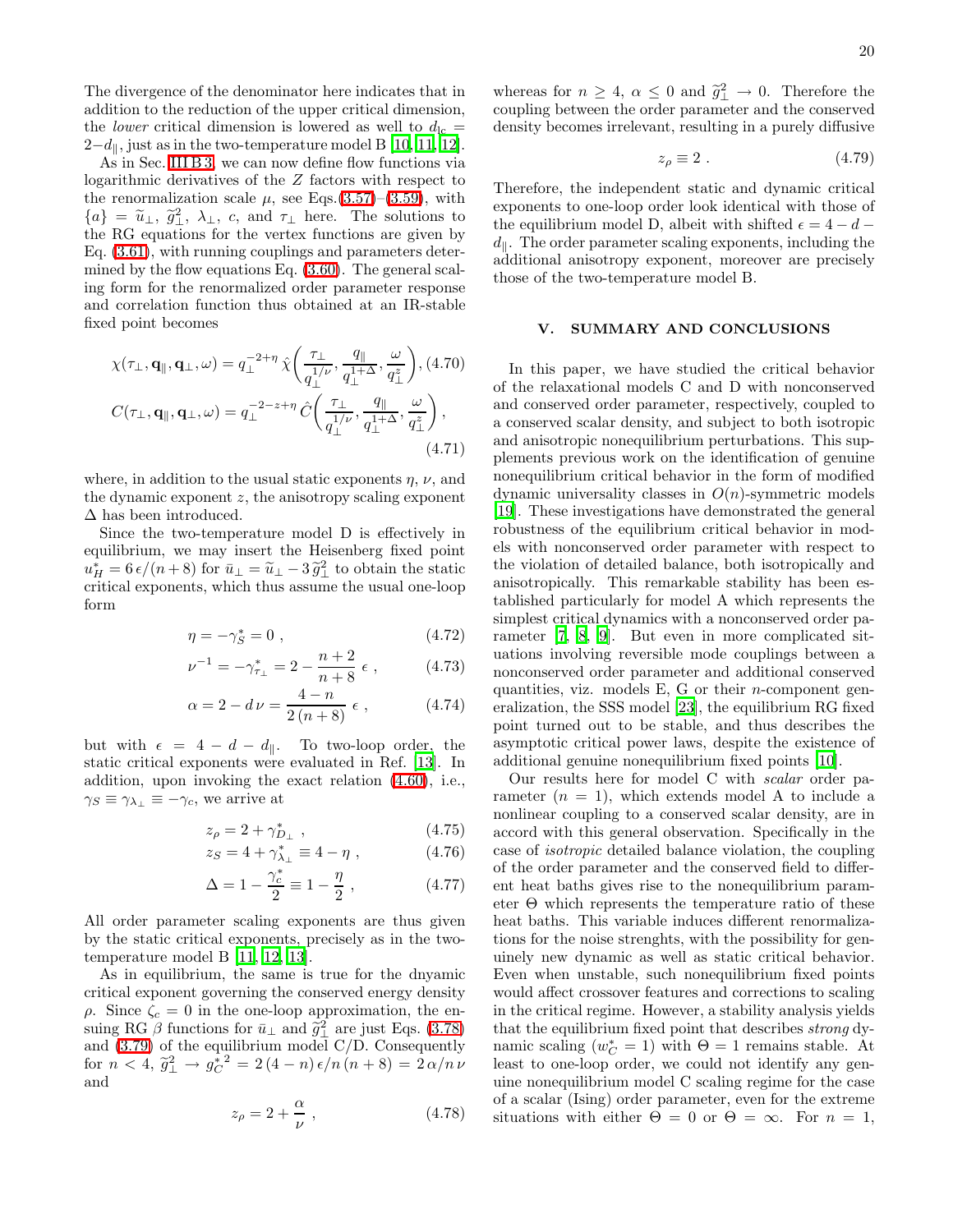the asymptotic critical behavior is thus definitely governed by the equilibrium model C fixed point, with the static critical exponents of the  $O(n)$ -symmetric  $\phi^4$  model, and with equal dynamic exponents  $z_S = z_\rho = 2 + \alpha/\nu$ [\[15,](#page-22-14) [16\]](#page-22-15). The critical behavior again reduces to that of the isotropic case as described above. Therefore, we obtain the remarkable result that a quadratic coupling of a scalar order parameter to a conserved density, which preserves the internal symmetry of the corresponding equilibrium system, does not produce any novel universality classes for models with a nonconserved order parameter, subject to detailed balance violations. This result is to be seen in contrast with the system studied in Ref. [\[24](#page-22-23)] which incorpates a *linear* coupling of a conserved field to a nonconserved order parameter; in that case, effective long-range interactions are generated, which yield novel nonequilibrium scaling features.

For model C with n-component order parameter, RG fixed points with  $\Theta^* \neq 1$  do appear for  $n > 4$ . Yet in this situation, the order parameter effectively decouples from the conserved density, resulting in model A critical behavior. However, our RG analysis yields more interesting critical scaling for the nonequilbrium model C with two or three order parameter components. In equilibrium, one encounters weak dynamic scaling in these cases, with  $z_S \leq z_{\rho}$  ( $w_0^* = 0$ ). We find that the oneloop flow equations allow for an entire line of fixed points encompassing the equilibrium case. Consequently, an interval of fixed point values emerges for the nonequilibrium parameter Θ, leading to continuously varying static as well as dynamic critical exponents (as shown in Fig. [2\)](#page-12-2). Curiously, the general scaling relations imposed by the fluctuation-dissipation theorem remain satisfied along this entire fixed line. In a similar manner, for the nonequilibrium model C with spatially anisotropic, dynamical noise, we obtain a line of nonequilibrium strong scaling fixed points for  $n < 4$ , i.e., even for a scalar order parameter, with an allowed interval of fixed point values w<sup>\*</sup>, characterized again by continuously varying scaling exponents (Figs. [4](#page-16-1) and [5\)](#page-16-2).

For the nonequilibrium model D with isotropic detailed balance violation, the relaxation of the conserved noncritical density occurs inevitably much faster than that of the also conserved order parameter. Hence the conserved energy density is always able to keep up with the critical fluctuations and does not in turn influence the order parameter dynamics. This is clearly seen in the perturbation expansion upon taking the limit  $w \to \infty$ for the diffusion rate ratio of the conserved scalar density and order parameter, whereupon all terms involving the heat bath temperature ratio Θ disappear. A further rescaling of the static nonlinearity  $u \to \tilde{u}$  and the coupling constant  $g^2 \to \tilde{g}^2$  then reduces this nonequilibrium<br>model D variant fully to its couldnum counterpart model D variant fully to its equilibrium counterpart.

However, introducing dynamical anisotropy, i.e., different effective noise and ordering temperatures in the longitudinal and transverse spatial directions in model D with conserved order parameter has a much more drastic effect, since now only the momentum space sector with weaker noise softens. As with the anisotropic nonequilibrium model B [\[11,](#page-22-10) [12](#page-22-11), [13\]](#page-22-12), it is possible to recast the emerging two-temperature model D with its nonlinear coupling to a conserved density into an effectively equilibrium model, albeit with a Hamiltonian that already contains long-range correlations. The consequences are strongly anisotropic scaling, and a reduced upper critical dimension  $d_c = 4 - d_{\parallel}$ . We finally remark that this feature of the two-temperature relaxational models B and D is at variance with other conserved order parameter systems that incorporate reversible mode couplings to additional slow variables. Upon introducing anisotropic dynamical noise into models J [\[10](#page-22-9)] and H [\[18\]](#page-22-17), the equilibrium integrability conditions become irretrievably violated; at least to one-loop order one cannot even find any stable RG fixed points, suggesting that simple nonequilibrium steady states may not be sustainable in those situations.

### Acknowledgments

This research has been supported through the National Science Foundation, Division of Materials Research, grant nos. DMR 0075725 and DMR 0308548, and the Jeffress Memorial Trust, grant no. J-594. We gladly acknowledge helpful discussions with Jaime Santos, Beate Schmittmann, and Royce Zia.

## APPENDIX A: EXPLICIT ONE-LOOP RESULTS FOR THE VERTEX FUNCTIONS

<span id="page-20-0"></span>In this appendix, we list the explicit results to one-loop order in the perturbation expansion for the vertex functions required for the renormalization of the parameters and couplings of models C  $(a = 0)$  and D  $(a = 2)$ . In the following expressions the momentum integrals are given in abbreviated notation, i.e.,  $\int_p \ldots \equiv (2\pi)^{-d} \int d^d p \ldots$ , and the internal frequency integrals have already been performed (via the residue theorem). We do not provide the Feynman graphs themselves, but only note the number of the contributing one-loop diagrams for each vertex function.

<span id="page-20-1"></span>For  $\Gamma_{\widetilde{S}S}(\mathbf{q},\omega)$ , there are three one-loop graphs that give

$$
\Gamma_{\widetilde{S}S}(\mathbf{q},\omega) = \lambda \mathbf{q}^{a} \Bigg[ r + \frac{n+2}{6} (\widetilde{u} - 3\widetilde{g}^{2}) \int_{p} \frac{1}{r + \mathbf{p}^{2}} + \mathbf{q}^{2}
$$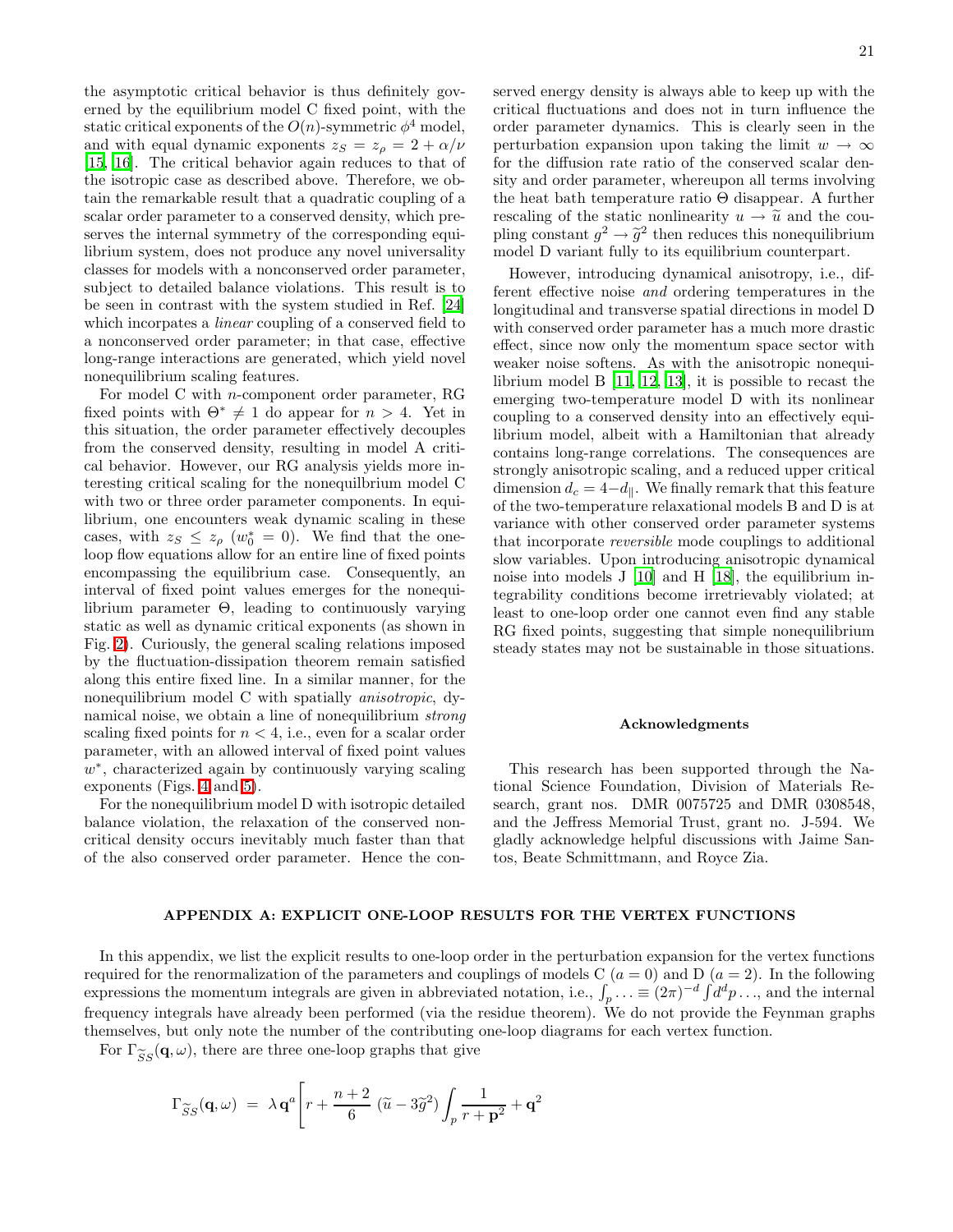$$
+\tilde{g}^{2}(1-\Theta)\int_{p}\frac{(\frac{\mathbf{q}}{2}+\mathbf{p})^{a}}{\frac{i\omega}{\lambda}+(\frac{\mathbf{q}}{2}+\mathbf{p})^{a}\left[r+(\frac{\mathbf{q}}{2}+\mathbf{p})^{2}\right]+\frac{D}{\lambda}(\frac{\mathbf{q}}{2}-\mathbf{p})^{2}}\Bigg]
$$

$$
+i\omega\left[1+\mathbf{q}^{a}\tilde{g}^{2}\int_{p}\frac{1}{r+(\frac{\mathbf{q}}{2}+\mathbf{p})^{2}}\frac{i\omega}{\frac{i\omega}{\lambda}+(\frac{\mathbf{q}}{2}+\mathbf{p})^{a}\left[r+(\frac{\mathbf{q}}{2}+\mathbf{p})^{2}\right]+\frac{D}{\lambda}(\frac{\mathbf{q}}{2}-\mathbf{p})^{2}}\right].
$$
 (A1)

Only one one-loop diagram contributes to each of the other three two-point functions. The resulting expressions read

$$
\Gamma_{\widetilde{\rho}\rho}(\mathbf{q},\omega) = i\omega + D\,\mathbf{q}^2 \left[ 1 - \frac{n}{2} \,\widetilde{g}^2 \int_p \frac{1}{r + (\frac{\mathbf{q}}{2} + \mathbf{p})^2} \, \frac{1}{r + (\frac{\mathbf{q}}{2} - \mathbf{p})^2} \times \left( 1 - \frac{i\omega/\lambda}{\frac{i\omega}{\lambda} + (\frac{\mathbf{q}}{2} + \mathbf{p})^a \left[ r + (\frac{\mathbf{q}}{2} + \mathbf{p})^2 \right] + (\frac{\mathbf{q}}{2} - \mathbf{p})^a \left[ r + (\frac{\mathbf{q}}{2} - \mathbf{p})^2 \right]} \right) \right], \quad (A2)
$$

$$
\Gamma_{\widetilde{S}\widetilde{S}}(\mathbf{q},\omega) = -2\widetilde{\lambda}\mathbf{q}^{a}\left[1+\mathbf{q}^{a}\widetilde{g}^{2}\Theta\int_{p}\frac{1}{r+(\frac{\mathbf{q}}{2}+\mathbf{p})^{2}}\operatorname{Re}\frac{1}{\frac{i\omega}{\lambda}+(\frac{\mathbf{q}}{2}+\mathbf{p})^{a}[r+(\frac{\mathbf{q}}{2}+\mathbf{p})^{2}]+\frac{D}{\lambda}(\frac{\mathbf{q}}{2}-\mathbf{p})^{2}}\right],
$$
 (A3)

$$
\Gamma_{\widetilde{\rho\rho}}(\mathbf{q},\omega) = -2\widetilde{D}\mathbf{q}^2 \left[ 1 + \frac{n}{2} \mathbf{q}^2 \frac{D}{\lambda} \frac{\widetilde{g}^2}{\Theta} \int_p \frac{1}{r + (\frac{\mathbf{q}}{2} + \mathbf{p})^2} \frac{1}{r + (\frac{\mathbf{q}}{2} - \mathbf{p})^2} \times \text{Re} \frac{1}{\frac{i\omega}{\lambda} + (\frac{\mathbf{q}}{2} + \mathbf{p})^a \left[ r + (\frac{\mathbf{q}}{2} + \mathbf{p})^2 \right] + (\frac{\mathbf{q}}{2} - \mathbf{p})^a \left[ r + (\frac{\mathbf{q}}{2} - \mathbf{p})^2 \right]} \right].
$$
 (A4)

<span id="page-21-0"></span>There are three one-loop diagrams that contribute to the three-point function  $\Gamma_{\widetilde{\rho}SS}(\mathbf{q},\omega)$ . Here, **q** and  $\omega$  denote the wavevector and frequency of the outgoing external  $\tilde{\rho}$  leg. The vertex function is evaluated at symmetric incoming labels  $-q/2$  and  $-\omega/2$  for the order parameter fields. Setting the external frequency  $\omega$  to zero, we obtain

$$
\Gamma_{\widetilde{\rho}SS}(\mathbf{q},0) = D \mathbf{q}^{2} g \left[ 1 - \frac{n+2}{6} \widetilde{u} \int_{p} \frac{1}{r + (\frac{\mathbf{q}}{2} + \mathbf{p})^{2}} \frac{1}{r + (\frac{\mathbf{q}}{2} - \mathbf{p})^{2}} \right. \\
\left. + \widetilde{g}^{2} \Theta \int_{p} \frac{(\frac{\mathbf{q}}{2} + \mathbf{p})^{a} (p + (\frac{\mathbf{q}}{2} + \mathbf{p})^{2})}{(\frac{\mathbf{q}}{2} + \mathbf{p})^{a} [r + (\frac{\mathbf{q}}{2} + \mathbf{p})^{2}] + (\frac{\mathbf{q}}{2} - \mathbf{p})^{a} [r + (\frac{\mathbf{q}}{2} - \mathbf{p})^{2}]}\right. \\
\left. \times \left( \frac{1}{(\frac{\mathbf{q}}{2} + \mathbf{p})^{a} [r + (\frac{\mathbf{q}}{2} + \mathbf{p})^{2}] + \frac{D}{\lambda} \mathbf{p}^{2}} + \frac{1}{(\frac{\mathbf{q}}{2} - \mathbf{p})^{a} [r + (\frac{\mathbf{q}}{2} - \mathbf{p})^{2}] + \frac{D}{\lambda} \mathbf{p}^{2}} \right) \right. \\
\left. + 2 \widetilde{g}^{2} \frac{D}{\lambda} \int_{p} \frac{(\frac{\mathbf{q}}{2} + \mathbf{p})^{2}}{r + \mathbf{p}^{2}} \frac{(\mathbf{q} + \mathbf{p})^{a} [r + (\mathbf{q} + \mathbf{p})^{2}] + \mathbf{p}^{a} (r + \mathbf{p}^{2})}{(\mathbf{q} + \mathbf{p})^{2} + \mathbf{p}^{a} (r + \mathbf{p}^{2}) + \frac{D}{\lambda} (\frac{\mathbf{q}}{2} + \mathbf{p})^{2}} \right). (A5)
$$

In the same notation, four one-loop graphs yield

$$
\Gamma_{\widetilde{S}S\rho}(\mathbf{q},0) = \lambda \mathbf{q}^{a} g \left[ 1 - \frac{n+2}{3} \tilde{u} \int_{p} \frac{(\frac{\mathbf{q}}{2} + \mathbf{p})^{a}}{r + \mathbf{p}^{2}} \frac{1}{(\frac{\mathbf{q}}{2} + \mathbf{p})^{a} [r + (\frac{\mathbf{q}}{2} + \mathbf{p})^{2}] + \mathbf{p}^{a} (r + \mathbf{p}^{2})} \right. \\ \left. + \tilde{g}^{2} \Theta \int_{p} \frac{(\frac{\mathbf{q}}{2} + \mathbf{p})^{a}}{(\frac{\mathbf{q}}{2} + \mathbf{p})^{a} [r + (\frac{\mathbf{q}}{2} + \mathbf{p})^{2}] + \frac{D}{\lambda} \mathbf{p}^{2}} \frac{(\mathbf{q} + \mathbf{p})^{a}}{(\mathbf{q} + \mathbf{p})^{a} [r + (\mathbf{q} + \mathbf{p})^{2}] + \frac{D}{\lambda} \mathbf{p}^{2}} \right. \\ \left. + \tilde{g}^{2} \frac{D}{\lambda} \int_{p} \frac{(\mathbf{q} + \mathbf{p})^{2}}{r + \mathbf{p}^{2}} \frac{(\frac{\mathbf{q}}{2} + \mathbf{p})^{a}}{(\frac{\mathbf{q}}{2} + \mathbf{p})^{a} [r + (\frac{\mathbf{q}}{2} + \mathbf{p})^{2}] + \mathbf{p}^{a} (r + \mathbf{p}^{2})} \frac{1}{\mathbf{p}^{a} (r + \mathbf{p}^{2}) + \frac{D}{\lambda} (\mathbf{q} + \mathbf{p})^{2}} \right. \\ \left. + \tilde{g}^{2} \frac{D}{\lambda} \int_{p} \frac{(\frac{\mathbf{q}}{2} - \mathbf{p})^{2}}{r + \mathbf{p}^{2}} \frac{(\frac{\mathbf{q}}{2} + \mathbf{p})^{a} [r + (\frac{\mathbf{q}}{2} + \mathbf{p})^{2}] + \frac{D}{\lambda} (\frac{\mathbf{q}}{2} - \mathbf{p})^{2}}{(\frac{\mathbf{q}}{2} + \mathbf{p})^{a} [r + (\frac{\mathbf{q}}{2} + \mathbf{p})^{2}] + \frac{D}{\lambda} (\frac
$$

<span id="page-21-1"></span>Finally, we need the four-point vertex function  $\Gamma_{SSSS}(\mathbf{q},0)$ , for which there are ten one-loop Feynman diagrams.<br>e merely record the final result for  $\mathbf{q} \to 0$ ; after a little algebra, one arrives at We merely record the final result for  $q \to 0$ ; after a little algebra, one arrives at

$$
\frac{\partial}{\partial \mathbf{q}^a} \Gamma_{\widetilde{S} S S S}(\mathbf{q}, 0) \Big|_{\mathbf{q}=0} = \lambda u \Bigg[ 1 - \frac{n+8}{6} \widetilde{u} \int_p \frac{1}{(r+\mathbf{p}^2)^2} \Bigg]
$$